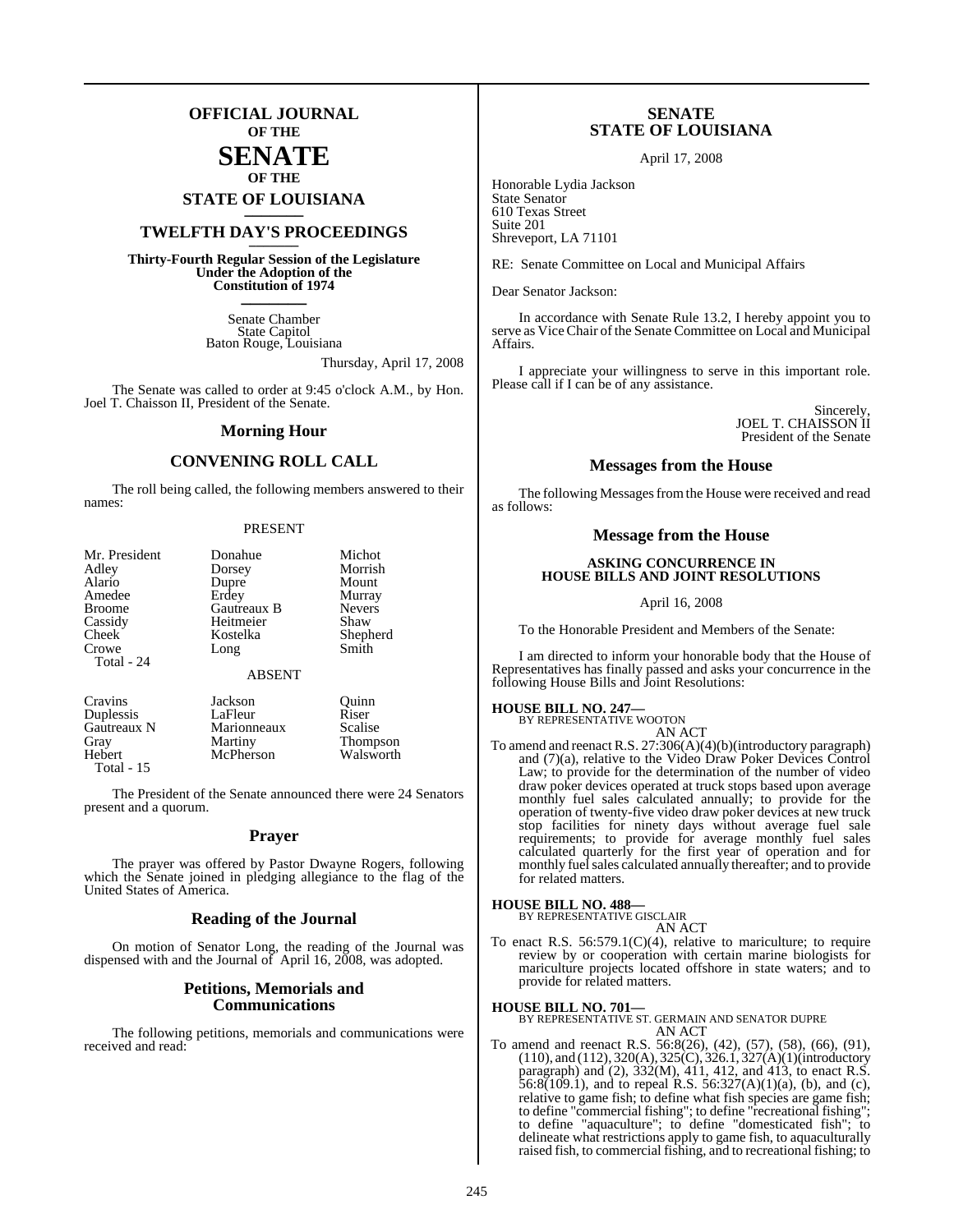## **Page 2 SENATE 12th DAY'S PROCEEDINGS**

## April 17, 2008

provide relative to transportation of game fish fingerlings; and to provide for related matters.

**HOUSE BILL NO. 702—** BY REPRESENTATIVES ST. GERMAIN AND DOVE AND SENATOR **DUPRE** 

### AN ACT

To amend and reenact R.S. 56:322.1(A) and (H) and 322.2(B) and (D) and to repeal R.S. 56:322.1(D), relative to commercial taking of shad and skipjack; to remove provisions for a closed season; to provide relative to the prohibition for nighttime taking of commercial shad; to authorize the keeping of other commercial species of fish; and to provide for related matters.

### **HOUSE BILL NO. 757—**

BY REPRESENTATIVES TRAHAN, ELBERT GUILLORY, HOWARD, NORTON, AND SCHRODER AN ACT

To amend and reenact R.S. 14:34.3(B) and 38.2(B), relative to crimes against a school teacher; to provide for penalties for the crimes of battery of and assault on a school teacher; and to provide for related matters.

## **HOUSE BILL NO. 848—** BY REPRESENTATIVE HUTTER

AN ACT

To amend and reenact R.S. 56:433(B) and to reenact R.S. 56:433(G), relative to taking oysters from public seed grounds; to provide for a period of time for harvest of seed oysters; to provide for a period of time for the harvest of oysters generally from the seed grounds; to provide for a sacking only area east of the Mississippi River in Plaquemines Parish; and to provide for related matters.

- **HOUSE BILL NO. 876—**<br>BY REPRESENTATIVES RICHMOND, ABRAMSON, ANDERS, ARMES, ARNOLD, AUBERT, BOBBY BADON, BARROW, BILLIOT, HENRY<br>BURNS, BURRELL, CARTER, CONNICK, DIXON, DOERGE, EDWARDS,<br>FRANKLIN, GALLOT, GISCLAIR, HARDY, HA AN ACT
- To enact R.S. 36:4(X) and Chapter 18 of Title 49 of the Louisiana Revised Statutes of 1950, to be comprised of R.S. 49:1211 through 1213, relative to the Louisiana Council on the Social Status of Black Men and Boys; to create the council; to provide for the membership of the council; to provide for the powers, duties, and responsibilities of the council; to provide legislative findings; and to provide for related matters.

## **HOUSE BILL NO. 877—** BY REPRESENTATIVE MILLS AND SENATOR MICHOT AN ACT

To amend and reenact R.S. 37:3461, 3462(2) through (5), 3463(C), 3467(A)(2) and (3), 3469, 3470, 3472, 3473, 3474.1(A)(1), (2), (5), and (6) and (B), 3478(C), 3479(A), and 3480 and to enact R.S. 37:3462(6) through (16), 3467(B)(5), 3474, 3474.1(A)(7) and (8) and (C) through (F), 3474.2, 3474.3, 3474.4, and 3477, relative to the Louisiana Wholesale Drug Distributors Act; to provide for a short title; to provide for definitions; to set the terms of board members; to provide for the powers and duties of the board; to provide for qualifications and requirements for licensure; to provide for inspections; to provide for applicants from other states; to provide for the denial, revocation, or suspension of a license; to provide for enforcement proceedings; to provide for injunction proceedings; to provide for quarantine of a legend drug or device; to authorize the board to obtain criminal history record information; to provide for penalties; to provide for fees; to provide for unauthorized sales; and to provide for related matters.

## **HOUSE BILL NO. 1044—**

BY REPRESENTATIVE ABRAMSON AN ACT

To enact R.S. 18:1463.1, relative to campaign practices; to require certain identification of the sources of telephone campaign communications; to provide for the content of such identification; to require certain approvals prior to causing such calls to be made; to provide definitions; to provide penalties for violations; and to provide for related matters.

> Respectfully submitted, ALFRED W. SPEER Clerk of the House of Representatives

### **House Bills and Joint Resolutions**

Senator Long asked for and obtained a suspension of the rules to take up at this time the following House Bills and Joint Resolutions just received from the House which were taken up, read a first and second time by their titles and acted upon as follows:

## **HOUSE BILL NO. 247—** BY REPRESENTATIVE WOOTON

AN ACT

To amend and reenact R.S. 27:306(A)(4)(b)(introductory paragraph) and (7)(a), relative to the Video Draw Poker Devices Control Law; to provide for the determination of the number of video draw poker devices operated at truck stops based upon average monthly fuel sales calculated annually; to provide for the operation of twenty-five video draw poker devices at new truck stop facilities for ninety days without average fuel sale requirements; to provide for average monthly fuel sales calculated quarterly for the first year of operation and for monthly fuel sales calculated annually thereafter; and to provide for related matters.

The bill was read by title and referred by the President to the Committee on Judiciary B.

### **HOUSE BILL NO. 488—**

BY REPRESENTATIVE GISCLAIR

AN ACT To enact R.S. 56:579.1(C)(4), relative to mariculture; to require review by or cooperation with certain marine biologists for mariculture projects located offshore in state waters; and to provide for related matters.

The bill was read by title and referred by the President to the Committee on Natural Resources.

## **HOUSE BILL NO. 701—**

BY REPRESENTATIVE ST. GERMAIN AND SENATOR DUPRE AN ACT

To amend and reenact R.S. 56:8(26), (42), (57), (58), (66), (91), (110), and (112), 320(A), 325(C), 326.1, 327(A)(1)(introductory paragraph) and (2), 332(M), 411, 412, and 413, to enact R.S.  $56.8(109.1)$ , and to repeal R.S.  $56.327(A)(1)(a)$ , (b), and (c), relative to game fish; to define what fish species are game fish; to define "commercial fishing"; to define "recreational fishing"; to define "aquaculture"; to define "domesticated fish"; to delineate what restrictions apply to game fish, to aquaculturally raised fish, to commercial fishing, and to recreational fishing; to provide relative to transportation of game fish fingerlings; and to provide for related matters.

The bill was read by title and referred by the President to the Committee on Natural Resources.

**HOUSE BILL NO. 702—** BY REPRESENTATIVES ST. GERMAIN AND DOVE AND SENATOR DUPRE

AN ACT To amend and reenact R.S. 56:322.1(A) and (H) and 322.2(B) and (D) and to repeal R.S. 56:322.1(D), relative to commercial taking of shad and skipjack; to remove provisions for a closed season; to provide relative to the prohibition for nighttime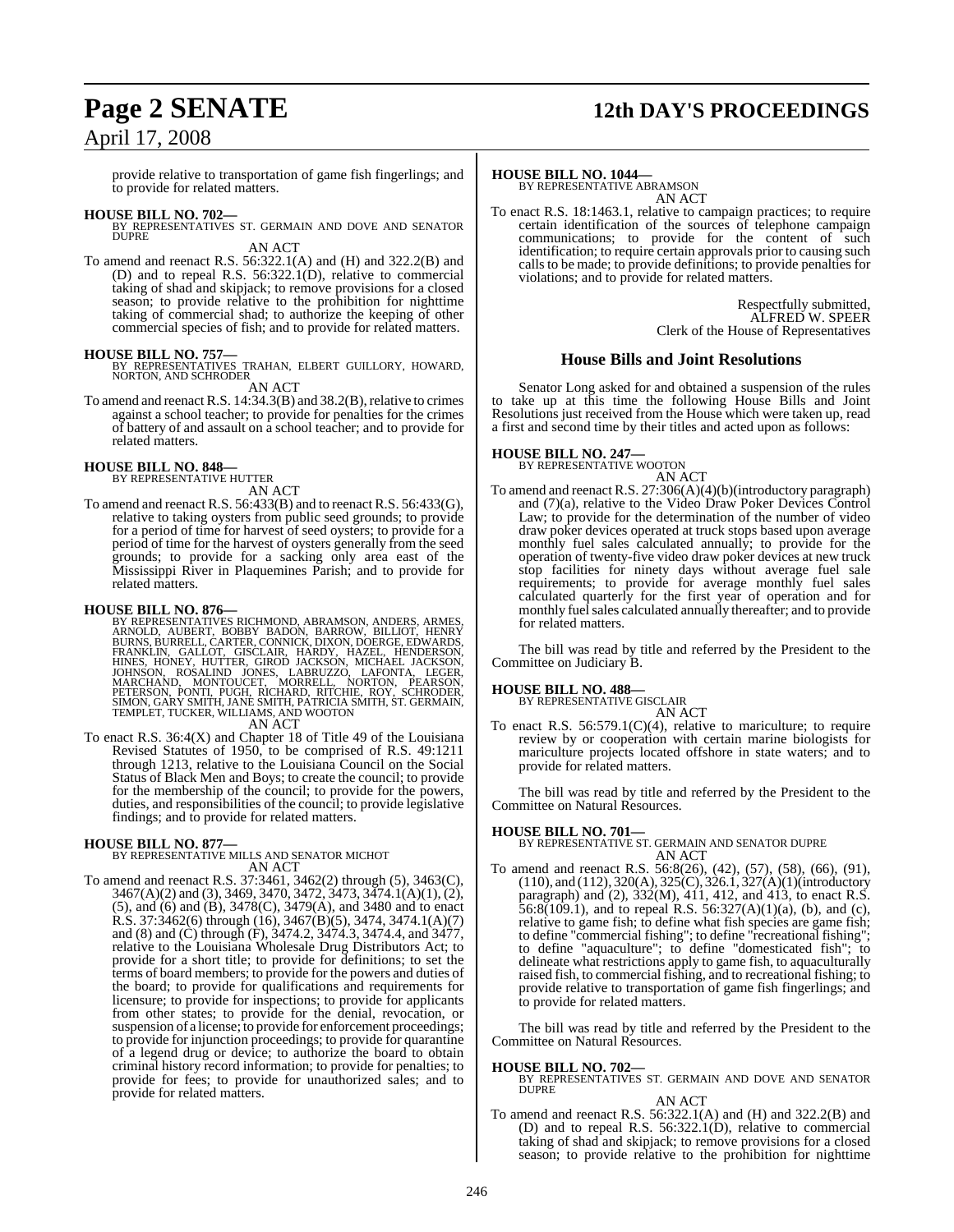## **12th DAY'S PROCEEDINGS Page 3 SENATE**

# April 17, 2008

taking of commercial shad; to authorize the keeping of other commercial species of fish; and to provide for related matters.

The bill was read by title and referred by the President to the Committee on Natural Resources.

**HOUSE BILL NO. 757—** BY REPRESENTATIVES TRAHAN, ELBERT GUILLORY, HOWARD, NORTON, AND SCHRODER AN ACT

To amend and reenact R.S.  $14:34.3(B)$  and  $38.2(B)$ , relative to crimes against a school teacher; to provide for penalties for the crimes of battery of and assault on a school teacher; and to provide for related matters.

The bill was read by title and referred by the President to the Committee on Judiciary C.

### **HOUSE BILL NO. 848—**

BY REPRESENTATIVE HUTTER AN ACT

To amend and reenact R.S. 56:433(B) and to reenact R.S. 56:433(G), relative to taking oysters from public seed grounds; to provide for a period of time for harvest of seed oysters; to provide for a period of time for the harvest of oysters generally from the seed grounds; to provide for a sacking only area east of the Mississippi River in Plaquemines Parish; and to provide for related matters.

The bill was read by title and referred by the President to the Committee on Natural Resources.

**HOUSE BILL NO. 876—**<br>BY REPRESENTATIVES RICHMOND, ABRAMSON, ANDERS, ARMES, ARNOLD, AUBERT, BOBBY BADON, BARROW, BILLIOT, HENRY<br>BURNS, BURRELL, CARTER, CONNICK, DIXON, DOERGE, EDWARDS, FRANKLIN, GALLOT, GISCLAIR, HARDY, HA AN ACT

To enact R.S. 36:4(X) and Chapter 18 of Title 49 of the Louisiana Revised Statutes of 1950, to be comprised of R.S. 49:1211 through 1213, relative to the Louisiana Council on the Social Status of Black Men and Boys; to create the council; to provide for the membership of the council; to provide for the powers, duties, and responsibilities of the council; to provide legislative findings; and to provide for related matters.

The bill was read by title and referred by the President to the Committee on Senate and Governmental Affairs.

### **HOUSE BILL NO. 877—**

BY REPRESENTATIVE MILLS AND SENATOR MICHOT AN ACT

To amend and reenact R.S. 37:3461, 3462(2) through (5), 3463(C), 3467(A)(2) and (3), 3469, 3470, 3472, 3473, 3474.1(A)(1), (2), (5), and (6) and (B), 3478(C), 3479(A), and 3480 and to enact R.S. 37:3462(6) through (16), 3467(B)(5), 3474, 3474.1(A)(7) and (8) and (C) through (F), 3474.2, 3474.3, 3474.4, and 3477, relative to the Louisiana Wholesale Drug Distributors Act; to provide for a short title; to provide for definitions; to set the terms of board members; to provide for the powers and duties of the board; to provide for qualifications and requirements for licensure; to provide for inspections; to provide for applicants from other states; to provide for the denial, revocation, or suspension of a license; to provide for enforcement proceedings; to provide for injunction proceedings; to provide for quarantine of a legend drug or device; to authorize the board to obtain criminal history record information; to provide for penalties; to provide for fees; to provide for unauthorized sales; and to provide for related matters.

The bill was read by title and referred by the President to the Committee on Health and Welfare.

### **HOUSE BILL NO. 1044—**

BY REPRESENTATIVE ABRAMSON AN ACT

To enact R.S. 18:1463.1, relative to campaign practices; to require certain identification of the sources of telephone campaign communications; to provide for the content of such identification; to require certain approvals prior to causing such calls to be made; to provide definitions; to provide penalties for violations; and to provide for related matters.

The bill was read by title and referred by the President to the Committee on Senate and Governmental Affairs.

### **Rules Suspended**

Senator Broome asked for and obtained a suspension of the rules for the purpose of advancing to the order of

## **Senate Bills and Joint Resolutions on Second Reading Reported by Committees**

The following Senate Bills and Joint Resolutions reported by Committees were taken up and acted upon as follows:

## **SENATE BILL NO. 44—** BY SENATOR CRAVINS

AN ACT

To amend and reenactR.S. 22:3304(C) and to enact R.S. 22:3309(E), relative to Insure Louisiana Incentive Program; to provide for a third invitation for grant applications; to provide for recovery of unearned grants; to provide for rules; to provide for qualifications; and to provide for related matters.

Reported favorably by the Committee on Insurance. On motion of Senator Cravins, the bill was read by title, ordered engrossed, and passed to a third reading.

#### **SENATE BILL NO. 69—** BY SENATOR CHEEK

AN ACT

To amend and reenact R.S. 40:2009.24(F), relative to the Nursing Home Quality and Efficiency Board; to extend the sunset date of the board; and to provide for related matters.

Reported favorably by the Committee on Health and Welfare. On motion of Senator Mount, the bill was read by title, ordered engrossed, and passed to a third reading.

#### **SENATE BILL NO. 75—** BY SENATOR GRAY

AN ACT To amend and reenact R.S. 40:2116(J)(1), relative to facility need review; to provide for facility need review approvals for nursing homes and intermediate care facilities for people with developmental disabilities that were located in an area affected by executive order or proclamation of emergency or disaster; to provide for extension of such facility need review approvals; and to provide for related matters.

Reported favorably by the Committee on Health and Welfare. On motion of Senator Mount, the bill was read by title, ordered engrossed, and passed to a third reading.

## **SENATE BILL NO. 122—** BY SENATORS DUPRE, CRAVINS, LONG AND MORRISH AN ACT

To enact R.S. 22:636.2(E), relative to insurance policies; to provide for annual review of certain insurers who cancel or fail to renew certain policies that negatively impact the financial solvency of the insurer, and to provide for related matters.

Reported favorably by the Committee on Insurance. On motion of Senator Cravins, the bill was read by title, ordered engrossed, and passed to a third reading.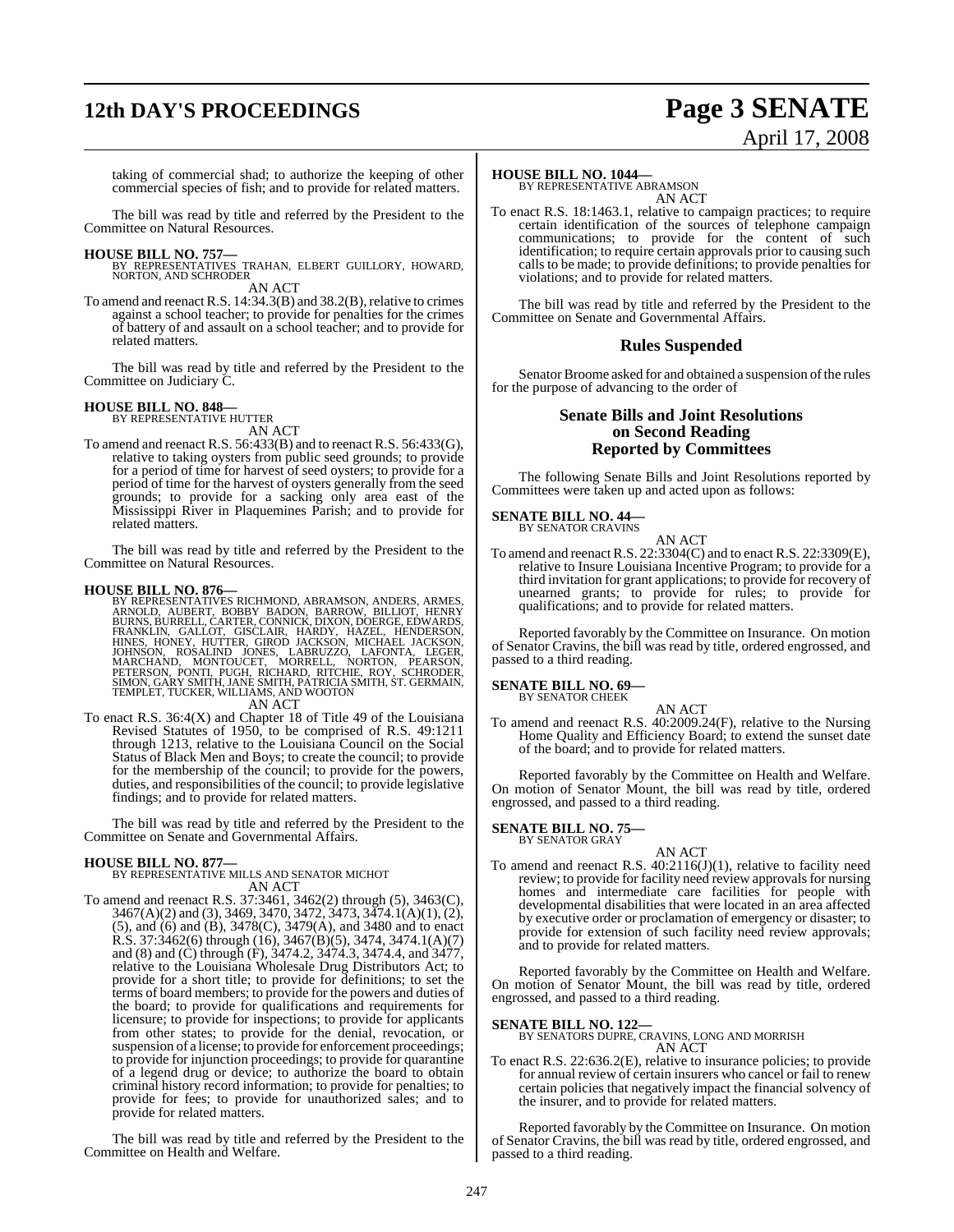## **Page 4 SENATE 12th DAY'S PROCEEDINGS**

## April 17, 2008

#### **SENATE BILL NO. 123—** BY SENATOR DUPRE

AN ACT

To enact R.S. 23:921(J), (K) and (L), relative to the prohibition on restraint of business; to provide with regard to corporations; to provide with regard to partnerships; to provide with regard to limited liability companies; and to provide for related matters.

Reported favorably by the Committee on Commerce, Consumer Protection, and International Affairs. On motion of Senator Duplessis, the bill was read by title, ordered engrossed, and passed to a third reading.

## **SENATE BILL NO. 174—** BY SENATOR DUPLESSIS

AN ACT

To amend and reenact R.S. 36:746(A)(introductory paragraph), (B), (C), and (D) and R.S. 49:229(A) and  $(C)(3)$ , relative to the Department of State; to provide for change in name of the First Stop Shop to the Office of Geauxbiz; and to provide for related matters.

Reported with amendments by the Committee on Commerce, Consumer Protection, and International Affairs.

### **SENATE COMMITTEE AMENDMENTS**

Amendments proposed by Senate Committee on Commerce, Consumer Protection and International Affairsto Original Senate Bill No. 174 by Senator Duplessis

AMENDMENT NO. 1 On page 1, line 4, change "Geauxbiz" to "GeauxBiz"

AMENDMENT NO. 2 On page 1, line 9, change "**Geauxbiz**" to "**GeauxBiz**"

AMENDMENT NO. 3 On page 1, line 11, change "**Geauxbiz**" to "**GeauxBiz**"

AMENDMENT NO. 4 On page 1, line 16, change "**Geauxbiz**" to "**GeauxBiz**"

AMENDMENT NO. 5 On page 2, line 6, change "**Geauxbiz**" to "**GeauxBiz**"

AMENDMENT NO. 6 On page 2, line 11, change "**Geauxbiz**" to "**GeauxBiz**"

AMENDMENT NO. 7 On page 2, line 17, change "**Geauxbiz**" to "**GeauxBiz**"

AMENDMENT NO. 8 On page 2, line 22, change "**Geauxbiz**" to "**GeauxBiz**"

AMENDMENT NO. 9 On page 2, line 27, change "**Geauxbiz**" to "**GeauxBiz**"

AMENDMENT NO. 10 On page 3, line 5, change "**Geauxbiz**" to "**GeauxBiz**"

On motion of Senator Duplessis, the committee amendment was adopted. The amended bill was read by title, ordered engrossed, and passed to a third reading.

#### **SENATE BILL NO. 190—** BY SENATOR DUPLESSIS

AN ACT

To amend and reenact R.S. 32:1262(B)(1), relative to the Motor Vehicles and Traffic Regulations Act; to provide for audits of automobile dealer records; and to provide for related matters.

Reported favorably by the Committee on Commerce, Consumer Protection, and International Affairs. On motion of Senator Duplessis, the bill was read by title, ordered engrossed, and passed to a third reading.

## **SENATE BILL NO. 245—** BY SENATOR CRAVINS

AN ACT

To enact R.S. 22:51, relative to insurers; to provide for the type of insurers and other risk bearing entities regulated by the Louisiana Insurance Code; to provide for the effectiveness; and to provide for related matters.

Reported with amendments by the Committee on Insurance.

### **SENATE COMMITTEE AMENDMENTS**

Amendments proposed by Senate Committee on Insurance to Original Senate Bill No. 245 by Senator Cravins

AMENDMENT NO. 1 On page 1, line 2, change "22:51" to "22:48"

AMENDMENT NO. 2 On page 1, line 6, change "22:51" to "22:48"

AMENDMENT NO. 3 On page 1, line 7, change "**§51.**" to "**§48.**"

AMENDMENT NO. 4 On page 2, line 16, change "Senate Bill No. \_\_\_\_\_ of this 2008" to "Senate Bill No. 335 of this 2008"

On motion of Senator Cravins, the committee amendment was adopted. The amended bill was read by title, ordered engrossed, and passed to a third reading.

**SENATE BILL NO. 249—** BY SENATORS MOUNT AND MORRISH AND REPRESENTATIVES FRANKLIN AND GEYMANN AN ACT

To amend and reenact R.S.  $40:2116(D)(2)$ , relative to the moratorium on beds in nursing facilities; to remove the prohibition on the replacement of existing nursing facilities; and to provide for related matters.

Reported with amendments by the Committee on Health and Welfare.

## **SENATE COMMITTEE AMENDMENTS**

Amendments proposed by Senate Committee on Health and Welfare to Original Senate Bill No. 249 by Senator Mount

AMENDMENT NO. 1

On page 1, line 2, after "40:2116(D)(2)" and before "," insert "and to repeal R.S. 40:2116(D)(3)"

AMENDMENT NO. 2 On page 2, line 2, after "2008." delete the remainder of the line

AMENDMENT NO. 3

On page 2, delete lines 3 through 7 in their entirety

### AMENDMENT NO. 4

On page 2, line 8, delete the line in its entirety and insert the following in lieu thereof:

"(a) The entire foundation slab has been poured, unless an extension of not more than sixty days has been granted by the secretary of the Department of Health and Hospitals due to circumstances beyond the control of the operator.

(b) Vertical framing of the facility has begun."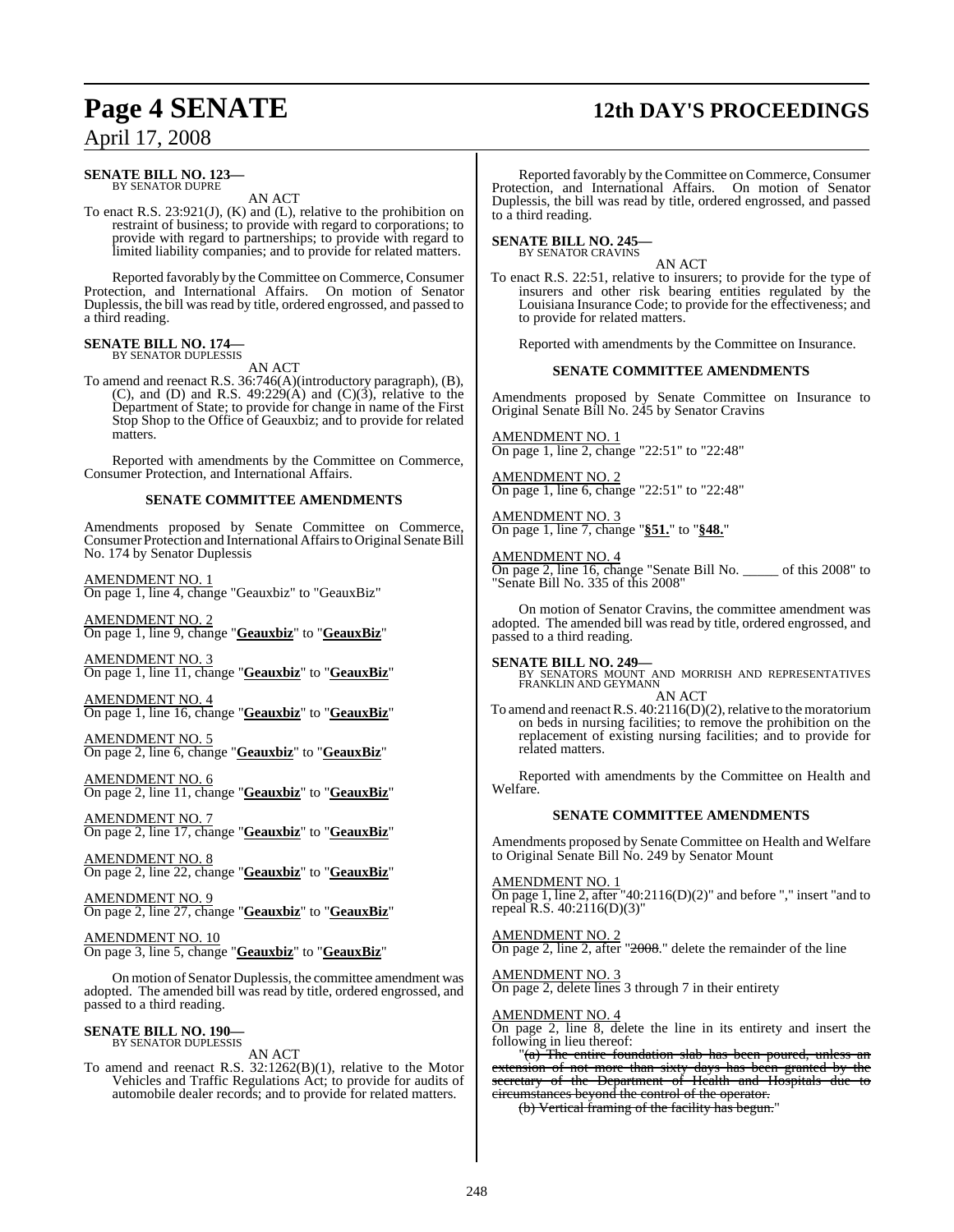## **12th DAY'S PROCEEDINGS Page 5 SENATE**

AMENDMENT NO. 5

# April 17, 2008

On page 2, between lines 8 and 9, insert the following: "Section 2. R.S. 40:2116(D)(3) is hereby repealed." AMENDMENT NO. 6 On page 2, line 9, after "Section" and before "." change "2" to "3" On motion of Senator Mount, the committee amendment was adopted. The amended bill was read by title, ordered engrossed, and passed to a third reading. **SENATE BILL NO. 335—** BY SENATOR CRAVINS

AN ACT

To amend and reenact Title 22 of the Louisiana Revised Statutes of 1950; to direct the Louisiana State Law Institute to redesignate the current provisions of Title 22 of the Louisiana Revised Statues of 1950 into a new format and number scheme without changing the substance of the provisions, to be comprised of R.S. 22:1 through 2368, and to provide for related matters.

Reported with amendments by the Committee on Insurance.

#### **SENATE COMMITTEE AMENDMENTS**

Amendments proposed by Senate Committee on Insurance to Original Senate Bill No. 335 by Senator Cravins

AMENDMENT NO. 1 On page 1, line 5, change "2368," to "2371,"

AMENDMENT NO. 2 On page 1, line 11, change "2368" to "2371"

AMENDMENT NO. 3 On page 1, between lines 16 and 17, insert the following:  $\Gamma$ [Current R.S. 22:1]

AMENDMENT NO. 4 On page 2, between lines 3 and 4, insert the following: "\* \* \*"

AMENDMENT NO. 5 On page 2, between lines 4 and 5, insert the following: "\* \* \*"

AMENDMENT NO. 6 On page 2, between lines 5 and 6, insert the following: "\* \* \*"

AMENDMENT NO. 7 On page 2, between lines 8 and 9, insert the following: "\* \* \*"

### AMENDMENT NO. 8

On page 2, delete lines 12 through 29 in their entirety and insert in lieu thereof the following: "§3. **§11**. Compliance with Code required; rules and regulations by commissioner \* \* \* §4. **§12.** Insurer: qualification required \* \* \* §7. **§13.** Penalty for violations \* \* \* §13. **§14.** Violations reported by employees; retaliation by insurer prohibited \* \* \* §1446. **§15.** Rules and Regulations \* \* \*

§1447. **§16.** Failure to comply with written orders or directives; penalties \* \* \*

§1456. **§17.** Particular provisions prevail \* \* \* §1457. **§18.** Suspension or revocations of insurers' license; fines

\* \* \* §1458. **§19.** Duration of licenses

\* \* \* §1459. **§20.** Producer's compensation

\* \* \*

§1452. **§21.** Agreement on agents' compensation prohibited \* \* \*

§1454. **§22.** Insurers prohibited from engaging in other businesses

\* \* \* §1474. **§23.** Exclusive use of expirations

\* \* \* §1475. **§24.** Life and health sales quotas; prohibitions

\* \* \* **Subpart C. Equal Opportunity in Insurance** §1921. **§31.** Division of minority affairs \* \* \*

§1922. **§32.** Advisory Committee on Equal Opportunity \* \* \*

§1923. **§33.** Sanctions \* \* \*"

AMENDMENT NO. 9

Delete pages 3 through 55 in their entirety and insert in lieu thereof the following:

"§652. **§34.** Discrimination prohibited \* \* \*

§652.4. **§35.** Discrimination; failure to provide coverage; penalties; right of action

#### \* \* \* **Subpart D. Insurance in General** §1455. **§41.** Policyholder bill of rights

\* \* \* §2.1. **§42.** Public records; forms and methods; electronic signatures and filings; timely filing of papers \* \* \*

§1467. **§43.** Complaints against insurers; file by company; public information

\* \* \* §1462.1. **§44.** False or fraudulent material information

\* \* \* §1468. **§45.** Attorney general; writ of mandamus

\* \* \* §5. **§46.** General definitions

\* \* \* §6. **§47.** Kinds of Insurance \* \* \*

**§48. RESERVED**

\* \* \* §1531. **§49.** "Officer" defined

#### \* \* \* **CHAPTER 2. Requirements for Insurers and Other Risk Bearing Entities PART I. Kinds of Insurers**

### **SUBPART A. Domestic Insurers-Generally**

- \* \* \*
- §32. **§62.** Articles of incorporation \* \* \*
- §33. **§63.** Approval of articles \* \* \*
- §34. **§64.** Recordation

§31. **§61.** Incorporators

- \* \* \* §35. **§65.** Application for certificate of authority
- \* \* \* §37. **§66.** Initial examination: issuance of certificate of authority
- \* \* \* §38. **§67.** Amendment to articles of incorporation
- \* \* \* §39. **§68.** Books and records of domestic insurer; securities
- \* \* \* §40. **§69.** Business Corporation Law governs when Insurance Code silent \* \* \*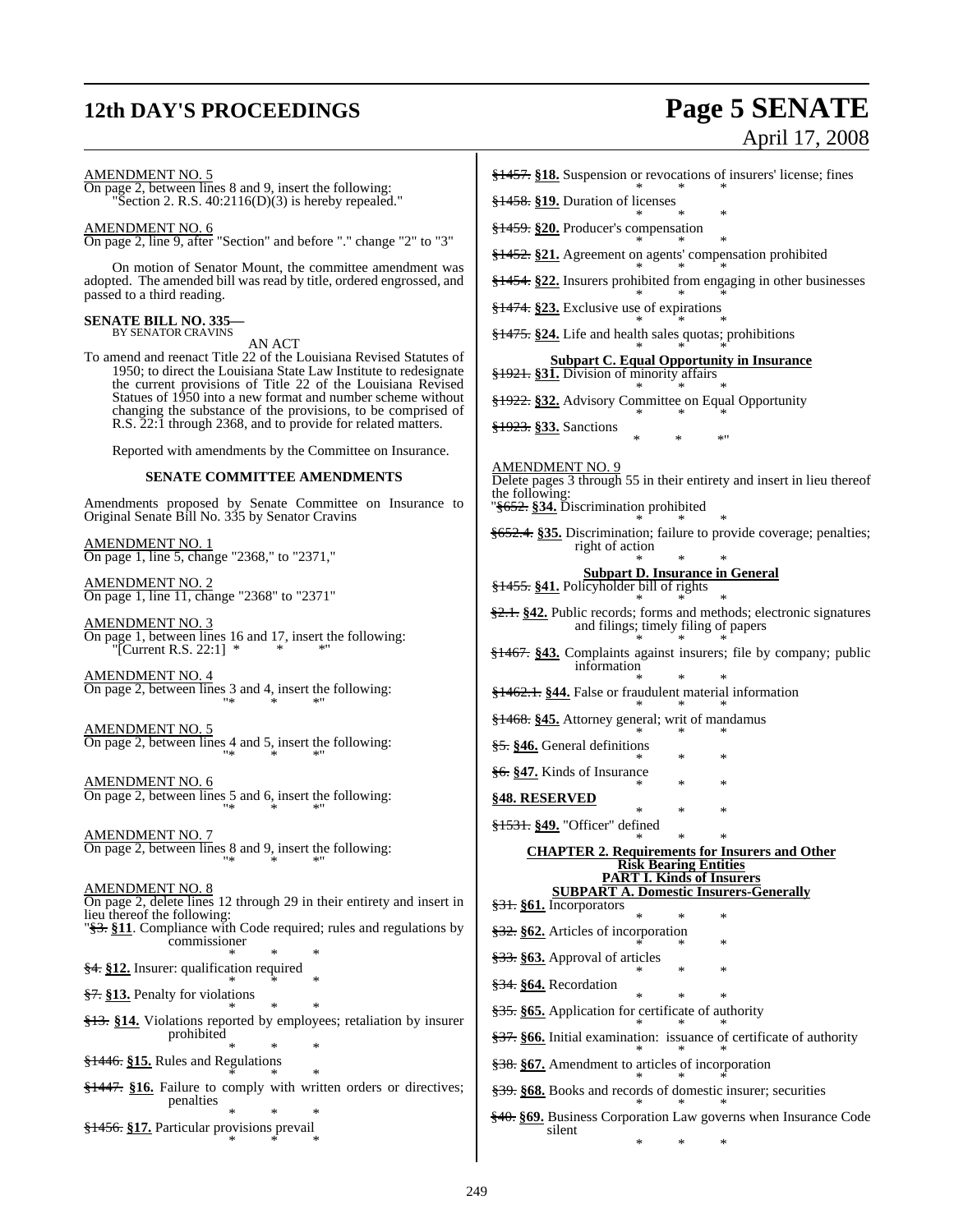## **Page 6 SENATE 12th DAY'S PROCEEDINGS** April 17, 2008

| $\frac{12461}{120}$ Prior approval required before a domestic insurer may                                                       |                                                                                                |
|---------------------------------------------------------------------------------------------------------------------------------|------------------------------------------------------------------------------------------------|
| apply for admission to another state or country                                                                                 | <b>Subpart D. Domestic Service Insurers</b><br>§291. §131. Service insurance defined<br>$\ast$ |
| §801. §71. Conversion requirements                                                                                              | $\frac{292}{22}$ §132. Policy provisions<br>∗                                                  |
| §806. §72. Stock and mutual conversions                                                                                         | \$293. §133. Deposits<br>$\ast$                                                                |
| §741. §73. Order of dissolution                                                                                                 | $\ast$<br>§294. §134. Capital requirements                                                     |
| <b>Subpart B. Domestic Stock Insurers</b><br>§71. §81. Capital requirements; applicants prior to<br>September 1, 1989           | §295. §135. Incorporation of service insurers prohibited                                       |
| §71.1. §82. Capital requirements; applicants on and after September                                                             | <b>Subpart E. Industrial Insurers</b><br>§251. §141. Industrial insurance defined              |
| 1. 1989                                                                                                                         | \$252. §142. Limitations                                                                       |
| §71.2. §83. Additional capital and surplus                                                                                      | §253. §143. Funerals described; benefits payable                                               |
| §72. §84. Payment for capital stock<br>×                                                                                        | §254. §144. Capital requirements<br>∗                                                          |
| §73. §85. Increase in capital stock                                                                                             | §255. §145. Deposit<br>∗                                                                       |
| $\frac{1274}{374}$ . $\frac{866}{201}$ Dividends on stock<br>×                                                                  | §256. §146. Nonforfeiture benefits                                                             |
| <del>§75.</del> §87. Stock dividends<br>*<br>*                                                                                  | §257. §147. Policies under standard non-forfeiture law excepted                                |
| §76. §88. Sales of stock<br>*                                                                                                   | §258. §148. Powers of existing industrial insurers                                             |
| <del>§77.</del> §89. Impairment of stock to be made good                                                                        | §259. §149. Required policy provisions                                                         |
| §78. §90. Impairment removed by reduction of stock                                                                              | $\frac{260}{260}$ . §150. Exceptions                                                           |
| §79. §91. Stockholders meetings                                                                                                 | <b>Subpart F. Reciprocal Insurers</b>                                                          |
| §80. §92. Preferred stock                                                                                                       | §431. §161. Scope of Part Subpart<br>$\ast$                                                    |
| §81. §93. Elections; officers and directors                                                                                     | $\frac{$432}{8162}$ . Subscribers<br>∗                                                         |
| $\frac{882}{894}$ . Duties of officers                                                                                          | <del>§433.</del> §163. Name; suits<br>*<br>$\ast$                                              |
| §84. §95. Existing insurers; capital requirements and powers                                                                    | $\frac{$434}{164}$ . Insuring powers<br>*                                                      |
| <del>§764.</del> §96. Voluntary dissolution                                                                                     | $\frac{2435}{3435}$ . \$165. Minimum application and surplus requirements                      |
| <b>Subpart C. Domestic Mutual Insurers</b><br>$\frac{$121}{12}$ . \$111. Surplus requirements; applicants prior to September 1, | $\frac{$437}{8166}$ . Power of attorney<br>∗                                                   |
| 1989                                                                                                                            | §438. §167. Declaration of organization<br>∗                                                   |
| §121.1. §112. Surplus requirements; applicants on and after<br>September 1, 1989                                                | $\frac{$439}{8439}$ . \$168. Documents to be filed<br>∗                                        |
| ∗<br>§121.2. §113. Additional surplus                                                                                           | §440. §169. Organization bonds                                                                 |
| *<br>$$122. $114.$ Hull insurance                                                                                               | §441. §170. Authority to solicit applications                                                  |
| *<br>§123. §115. Surplus to be paid in cash                                                                                     | §442. §171. Deposit<br>∗                                                                       |
| §124. §116. Methods of acquiring surplus                                                                                        | §443. §172. Certificate of authority<br>∗                                                      |
| §125. §117. Dividends                                                                                                           | §444. §173. Policies effective<br>∗                                                            |
| §126. §118. Impairment of surplus; how made good                                                                                | §445. §174. Subscribers' liability<br>∗                                                        |
| §127. §119. Policyholders' meetings; voting rights                                                                              | §446. §175. Non-assessable contracts<br>∗                                                      |
| $\frac{128}{128}$ . §120. Elections of officers and directors                                                                   | §447. §176. Contributed surplus<br>*<br>∗                                                      |
| §129. §121. Duties of officers                                                                                                  | §448. §177. Process<br>*<br>∗                                                                  |
| §131. §122. Non-assessable policies; authority to issue                                                                         | §449. §178. Share in savings<br>*<br>∗                                                         |
| §132. §123. Policyholders' liability                                                                                            | §450. §179. Subscribers' account<br>∗                                                          |
| §133. §124. Domestic nonprofit mutual associations; insurer                                                                     | §451. §180. Annual statements<br>$\ast$<br>$\ast$                                              |
|                                                                                                                                 |                                                                                                |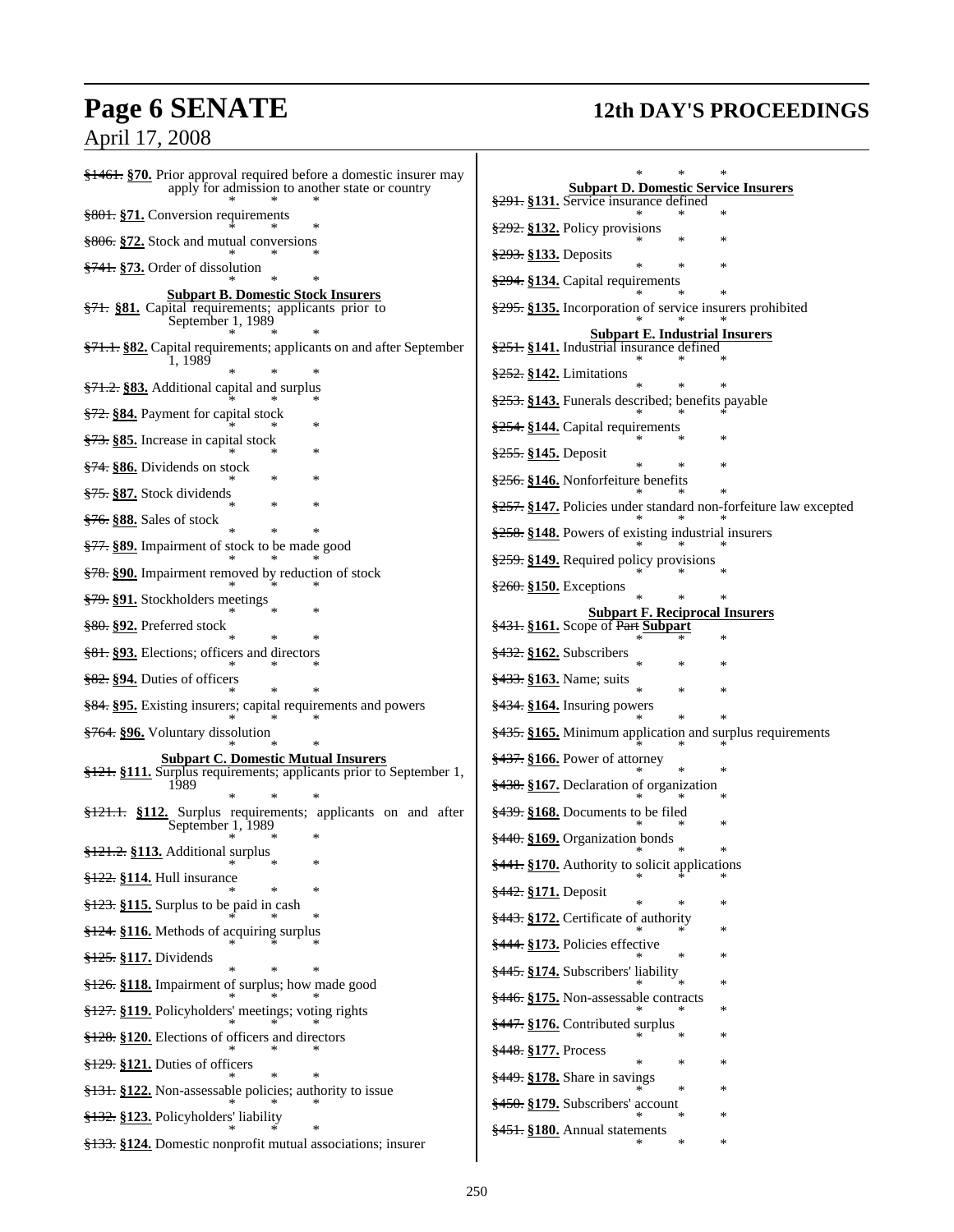## **12th DAY'S PROCEEDINGS Page 7 SENATE** April 17, 2008

| \$452. §181. Reserves                                                                                                               | §2002. §242. Definitions                                                                                                    |
|-------------------------------------------------------------------------------------------------------------------------------------|-----------------------------------------------------------------------------------------------------------------------------|
| §453. §182. Amendment of declaration of organization                                                                                | $\frac{2003}{2003}$ \$243. Incorporation                                                                                    |
| §454. §183. Application for receiver, etc.                                                                                          | \$2004. §244. Application for certificate of authority to do business<br>as a health maintenance organization in this state |
| §455. §184. Penalties                                                                                                               |                                                                                                                             |
| §456. §185. Application of other sections                                                                                           | \$2004.1. \$245. Hearing impaired interpreter expenses; requirement                                                         |
| <b>Subpart G. Non-Profit Funeral Service Associations</b>                                                                           | §2004.2. §246. Inherited metabolic diseases; coverage for food<br>products                                                  |
| $\frac{2331}{2331}$ . Definitions                                                                                                   | §2004.3. §247. Reimbursement for chiropractic services                                                                      |
| §332. §192. Incorporation and qualification of incorporators<br>§333. §193. Articles of incorporation                               | \$2005. §248. Issuance of certificate of authority                                                                          |
|                                                                                                                                     | \$2006. \$249. Powers to health maintenance organizations                                                                   |
| $\frac{2334}{2334}$ . S194. The corporate name                                                                                      | \$2007. \$250. Fiduciary duties of certain persons; bond required;                                                          |
| \$335. \$195. Filing and recording articles; application for certificate<br>of authority; issuing certificates of incorporation and | encumbering assets                                                                                                          |
| authority<br>∗                                                                                                                      | \$2007.1. \$251. Books and records of health maintenance<br>organizations                                                   |
| \$336. §196. Application for policies<br>∗                                                                                          | $\frac{2008}{2008}$ \$252. Annual report                                                                                    |
| <del>§337.</del> §197. Policies<br>∗                                                                                                | $\ast$<br>$\frac{$2009}{2}$ \$253. Investments                                                                              |
| <del>§338.</del> §198. By-laws<br>$\ast$<br>∗                                                                                       | §2010. §254. Protection against insolvency                                                                                  |
| \$339. \$199. Amendment of articles and by-laws                                                                                     | $\frac{$2011}{20011}$ . $\frac{$255}{20011}$ . Regulation of agents                                                         |
| $\frac{240}{3240}$ . $\frac{200}{3200}$ . Directors<br>∗<br>∗                                                                       | \$2012. \$256. Examination of health maintenance organization and                                                           |
| §341. §201. Officers and agents<br>∗                                                                                                | other parties                                                                                                               |
| §342. §202. Policyholders' meetings<br>*                                                                                            | \$2013. \$257. Suspension or revocation of certificate of authority                                                         |
| <del>§343.</del> §203. Funds<br>$\ast$<br>∗                                                                                         | §2014. §258. Regulations                                                                                                    |
| §344. §204. Service<br>$\ast$<br>∗                                                                                                  | §2015. §259. Administrative procedures                                                                                      |
| §345. §205. Uniform classes of policyholders and stipulated benefits;<br>assessments                                                | §2016. §260. Statutory construction; relationship to other laws                                                             |
| ∗<br>*<br>$\frac{2346}{200}$ . Expenses                                                                                             | §2016.1. §261. Moratorium on additional statutory mandates                                                                  |
| $\ast$<br>*<br>∗<br>$\frac{207}{247}$ \$207. Indebtedness                                                                           | \$2017. \$262. Technical advice, advisors, and other technical services                                                     |
| $\ast$<br>∗<br>$\frac{248}{3348}$ . $208$ . Books and records                                                                       | \$2018. §263. Requirements of provider contracts; prohibited<br>incentives; definitions                                     |
| *<br>∗<br>$\frac{$349}{1000}$ . Examinations                                                                                        | \$2019. \$264. Restriction on alienations or transfers of certificate of                                                    |
| ∗<br>∗<br>\$350. §210. Reports and financial statements                                                                             | authority                                                                                                                   |
| §351. §211. Expiration of certificate of authority; renewal                                                                         | \$2020. \$265. Confidentiality of medical information                                                                       |
| §352. §212. Merger and consolidation                                                                                                | §2021. §266. Medical necessity review                                                                                       |
| ∗<br>§353. §213. Liquidation                                                                                                        | \$2022. \$267. Enrollee grievance procedure                                                                                 |
| *<br>\$354. §214. Fees payable                                                                                                      | $\frac{2023}{2023}$ . $268$ . Reports to the governor                                                                       |
| *<br>\$355. \$215. Exemption from taxation                                                                                          | $\frac{2024}{2024}$ \$269. Fees<br>∗                                                                                        |
| ∗                                                                                                                                   | \$2025. \$270. Taxes and tax base                                                                                           |
| $\frac{2356}{2216}$ . Penalties<br>*<br>$\ast$                                                                                      | \$2026. \$271. Enrollment application; required statement; annual                                                           |
| <b>Subpart H. Mutual Insurance Holding Companies</b><br>§820. §231. Mutual insurance holding companies                              | notification and disclosure of information                                                                                  |
| §821.§232. Applicability of demutualization provisions                                                                              | §2027. §272. Notice required for certain prepaid charge rate<br>increases, cancellation, or nonrenewal of service           |
| <b>Subpart I. Health Maintenance Organizations</b><br>\$2001. §241. Short title                                                     | agreements; other requirements                                                                                              |
| $\ast$                                                                                                                              |                                                                                                                             |
|                                                                                                                                     |                                                                                                                             |

Ŧ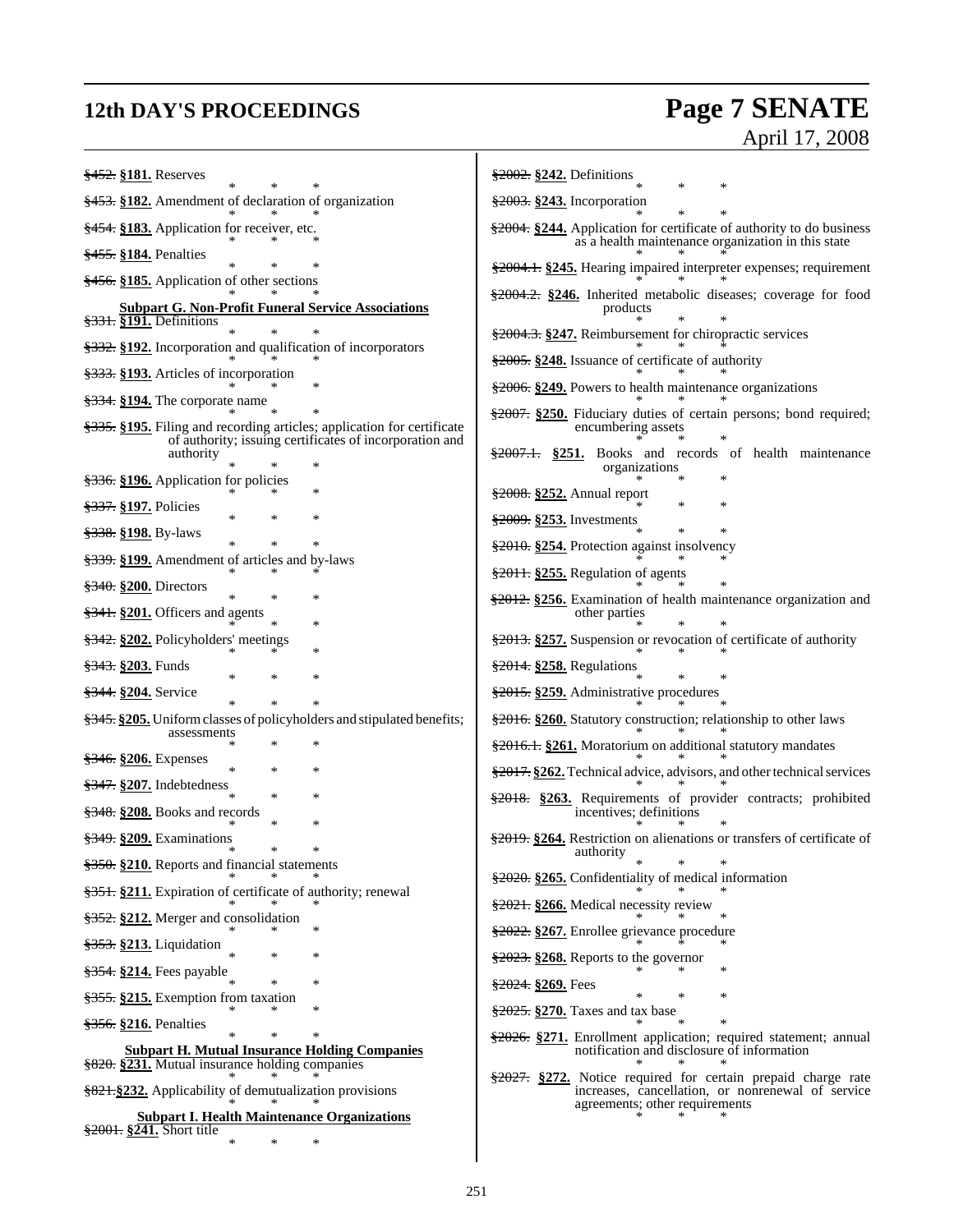## **Page 8 SENATE 12th DAY'S PROCEEDINGS**

April 17, 2008

| <b>Subpart J. Fraternal Benefit Societies</b><br><del>§541.</del> §281. Fraternal benefit societies           | <del>§576.</del> §315. Review<br>∗                                                                                   |
|---------------------------------------------------------------------------------------------------------------|----------------------------------------------------------------------------------------------------------------------|
| §542. §282. Lodge system defined                                                                              | \$577. §316. Penalties<br>$\ast$                                                                                     |
| §543. §283. Representative form of government defined                                                         | §578. §317. Exemption of certain societies                                                                           |
| §544. §284. General definitions                                                                               | <b>Subpart K. Foreign and Alien Insurers</b><br>§981. §331. Foreign or alien insurers may be admitted                |
| §545. §285. Purposes and Powers                                                                               | §982. §332. Application for certificate of authority                                                                 |
| \$546. \$286. Qualifications for membership                                                                   | \$983. \$333. Conditions of issuance of certificate of authority                                                     |
| \$547. \$287. Location of office, meetings, communications to                                                 | <del>§984.</del> §334. Trust deposit resolution                                                                      |
| members, grievance procedures                                                                                 | §985. §335. Service of process; secretary of state as attorney                                                       |
| <del>§548.</del> §288. No personal liability                                                                  | §986. §336. Issuance of certificate of authority                                                                     |
| <del>§549.</del> §289. Waiver                                                                                 | <del>§987.</del> §337. Refusal, suspension, and revocation of certificate of                                         |
| §550. §290. Organization                                                                                      | authority                                                                                                            |
| <del>§551.</del> §291. Amendments to laws                                                                     | \$988. \$338. Amendment to certificate of authority                                                                  |
| §552. §292. Institutions                                                                                      | §989. §339. Filing amendment to articles of incorporation                                                            |
| <del>§553.</del> §293. Reinsurance<br>$\ast$                                                                  | \$990. \$340. Procedure following merger or consolidation                                                            |
| <del>§554.</del> §294. Consolidations and mergers                                                             | §991. §341. Withdrawal from state; deposit                                                                           |
| \$555. \$295. Conversion of fraternal benefit society into mutual life<br>insurance company                   | $\frac{$1580}{1000}$ . $\frac{$342}{1000}$ . Definitions                                                             |
| §556. §296. Benefits                                                                                          | §1581. §343. Annual report of premiums received; verified<br>statements by municipality, district, or volunteer fire |
| §557. §297. Beneficiaries                                                                                     | department                                                                                                           |
| <del>§558.</del> §298. Benefits not attachable                                                                | $\frac{1582}{1582}$ \$344. Accounts to be kept                                                                       |
|                                                                                                               | <del>§1583.</del> §345. Tax on premiums                                                                              |
| §559. §299. The benefit contract                                                                              | $\frac{$1584}{1000}$ . Investigation and collection by commissioner of                                               |
| <del>§560.</del> §300. Nonforfeiture benefits, cash surrender values, certificate<br>loans, and other options | insurance                                                                                                            |
| <del>§561.</del> §301. Investments<br>*                                                                       | §1585. §347. Disposition of tax money                                                                                |
| <del>§562.</del> §302. Funds                                                                                  | §1586. §348. Penalties                                                                                               |
| $\ast$<br>§563. §303. Exemptions                                                                              | <del>§1587.</del> §349. Fire insurance associations not incorporated under laws<br>of Louisiana                      |
| *<br>$\ast$<br><del>§564.</del> §304. Taxation                                                                | <b>Subpart L. Vehicle Mechanical Breakdown Insurers</b>                                                              |
| *<br><del>§565.</del> §305. Valuation                                                                         | $\frac{$1800}{1000}$ . §361. Definitions<br>$\ast$<br>*<br>$\ast$                                                    |
| <del>§566.</del> §306. Reports                                                                                | \$1801. §362. License required of vehicle mechanical breakdown<br>insurer                                            |
| ∗                                                                                                             | $\ast$                                                                                                               |
| <del>§567.</del> §307. Annual license                                                                         | $\frac{$1802}{,}$ \$263. Exceptions<br>∗                                                                             |
| \$568. §308. Examination of societies; no adverse publications                                                | §1803. §364. Qualifications<br>∗                                                                                     |
| \$569. §309. Foreign or alien society; admission                                                              | §1804. §365. Deposit or surety; required                                                                             |
| §570. §310. Injunction; liquidation; receivership of domestic society                                         | $\frac{$1805}{18005}$ \$366. Annual reports<br>∗                                                                     |
| §571. §311. Suspension, revocation or refusal of license of foreign or<br>alien society                       | §1806. §367. Reserves<br>$\ast$                                                                                      |
| <del>§572.</del> §312. Injunction                                                                             | $\frac{$1807}{1000}$ . \$368. Contracts not in compliance                                                            |
| \$574. \$313. Unfair methods of competition; unfair and deceptive                                             | $\frac{1808}{1808}$ . \$369. Revocation or suspension of license                                                     |
| acts and practices                                                                                            | §1809. §370. Inspection                                                                                              |
| §575. §314. Service of process<br>∗                                                                           | §1810. §371. Cease and desist order; penalty for violation                                                           |
|                                                                                                               |                                                                                                                      |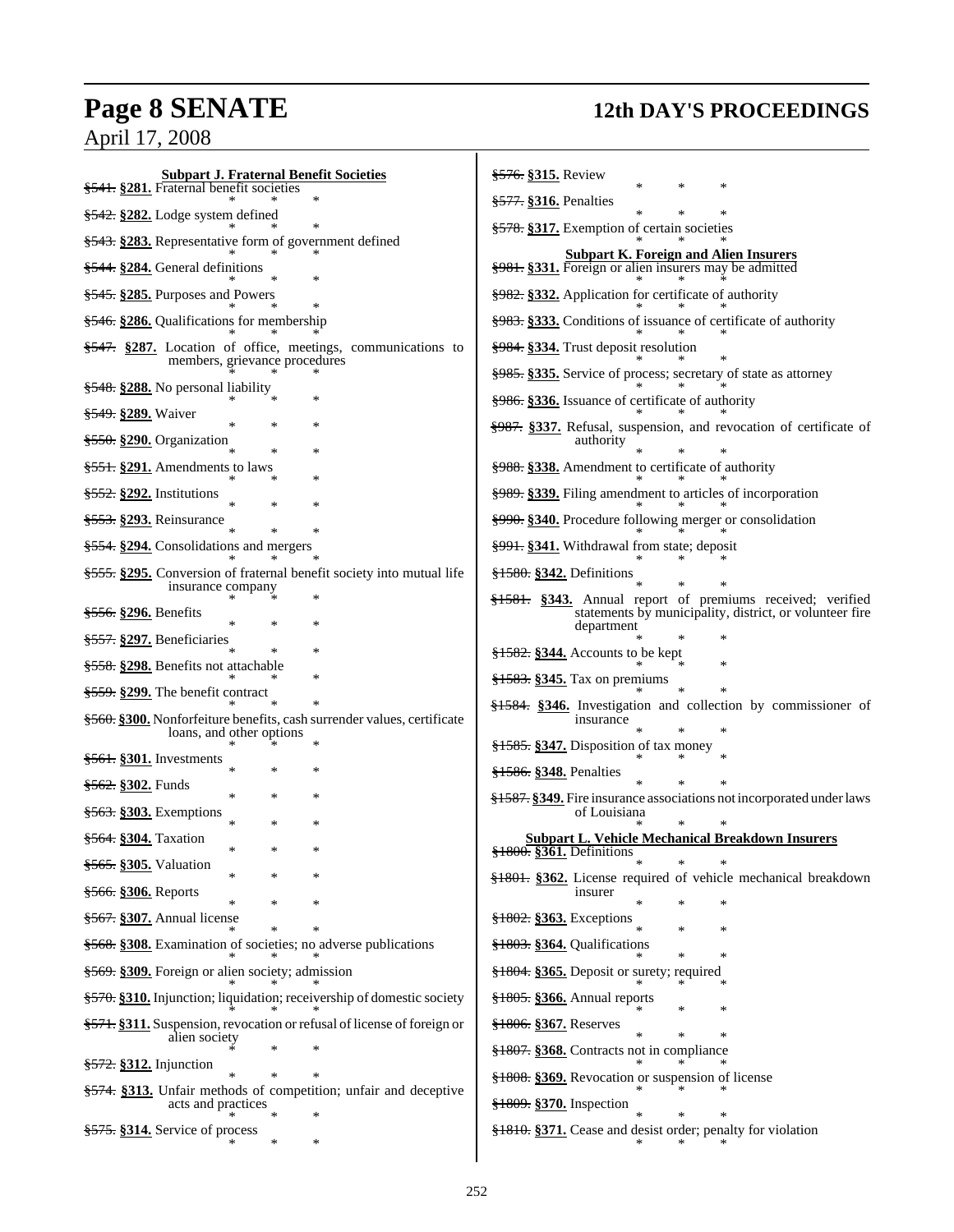## **12th DAY'S PROCEEDINGS Page 9 SENATE** April 17, 2008

| §1811. §372. Rules and regulations                                                                                                                                                                                                                                                                        | <b>Subpart O. Surplus Lines</b>                                                                                     |
|-----------------------------------------------------------------------------------------------------------------------------------------------------------------------------------------------------------------------------------------------------------------------------------------------------------|---------------------------------------------------------------------------------------------------------------------|
| $\frac{$1812}{91812}$ . $\frac{$373}{91812}$ . Scope and limitations                                                                                                                                                                                                                                      | §1248. §431. Purpose; necessity for regulation                                                                      |
| <b>Subpart M. Property Residual Value Insurers</b>                                                                                                                                                                                                                                                        | §1257. §432. Surplus line insurance from unauthorized insurers                                                      |
| \$1900. \$381. Definitions                                                                                                                                                                                                                                                                                | §1258. §433. Endorsement of contract                                                                                |
| §1901. §382. License required of property residual value insurer                                                                                                                                                                                                                                          | §1259. §434. Surplus line insurance valid                                                                           |
| §1902. §383. Exceptions<br>*<br>*                                                                                                                                                                                                                                                                         | §1262. §435. Surplus lines in solvent insurers; capital and surplus<br>requirements; deposits and bond requirements |
| §1903. §384. Qualifications<br>*                                                                                                                                                                                                                                                                          | <del>§1262.1.</del> §436. Approved unauthorized insurers; list; requirements;                                       |
| §1904. §385. Deposit or surety<br>*<br>*                                                                                                                                                                                                                                                                  |                                                                                                                     |
| §1905. §386. Annual reports<br>*<br>*                                                                                                                                                                                                                                                                     | $\frac{$1263}{1263}$ . $\frac{$437}{1263}$ . Records of surplus line broker                                         |
| §1906. §387. Reserves                                                                                                                                                                                                                                                                                     | §1263.1. §438. Proof of uninsurability; affidavit                                                                   |
| §1907. §388. Contracts not in compliance                                                                                                                                                                                                                                                                  | $\frac{$1265}{,}$ \$439. Tax on surplus lines                                                                       |
| §1908. §389. Revocation or suspension of license                                                                                                                                                                                                                                                          | \$1266. \$440. Penalty for failure to file statement or remit tax                                                   |
| §1909. §390. Inspection                                                                                                                                                                                                                                                                                   | §1267. §441. Suspension or revocation of licenses; surplus lines<br>broker; fines                                   |
| \$1910. §391. Cease and desist order; penalty for violation                                                                                                                                                                                                                                               | §1268. §442. Legal process against surplus line insurer                                                             |
| $\frac{1}{2}$ + $\frac{1}{2}$ + $\frac{1}{2}$ + $\frac{1}{2}$ + $\frac{1}{2}$ + $\frac{1}{2}$ + $\frac{1}{2}$ + $\frac{1}{2}$ + $\frac{1}{2}$ + $\frac{1}{2}$ + $\frac{1}{2}$ + $\frac{1}{2}$ + $\frac{1}{2}$ + $\frac{1}{2}$ + $\frac{1}{2}$ + $\frac{1}{2}$ + $\frac{1}{2}$ + $\frac{1}{2}$ + $\frac{1$ | §1269. §443. Exemptions                                                                                             |
| \$1912. §393. Scope and limitations                                                                                                                                                                                                                                                                       | $\frac{1270}{1270}$ . §444. Records of insureds                                                                     |
| <b>Subpart N. Non-Profit Beneficiary Organizations and</b><br><b>Risk Indemnification Trusts</b>                                                                                                                                                                                                          | §1271. §445. Tontine funds; sales prohibited                                                                        |
| \$2041. \$401. Title; purpose<br>*                                                                                                                                                                                                                                                                        |                                                                                                                     |
| \$2042. \$402. Establishment upon approval of commissioner                                                                                                                                                                                                                                                | <b>Subpart P. Group Self Insurers</b><br>$\frac{$3001}{32001}$ . Scope of provisions<br>∗                           |
| §2043. §403. Eligibility<br>*                                                                                                                                                                                                                                                                             | <del>§3002.</del> §452. Definitions<br>∗                                                                            |
| §2044. §404. Limitation                                                                                                                                                                                                                                                                                   | §3003. §453. Certificate of authority                                                                               |
| \$2045. §405. Bylaws and plan of operation benefits                                                                                                                                                                                                                                                       | ∗<br>§3004. §454. Insolvency deposit                                                                                |
| §2046. §406. Written indemnification agreement                                                                                                                                                                                                                                                            | ∗<br><del>§3005.</del> §455. Administrators; license                                                                |
| \$2047. §407. Contributions to fund operations                                                                                                                                                                                                                                                            | ∗<br>§3006. §456. Agents; appointment                                                                               |
| §2048. §408. Pooling prohibited                                                                                                                                                                                                                                                                           | §3007. §457. Agents; acting for unauthorized self-insurer prohibited                                                |
| \$2049. §409. Board of trustees; terms; removal; meetings; salary                                                                                                                                                                                                                                         | §3008. §458. Self-insured trusts                                                                                    |
| $\frac{$2050}{4}$ . $\frac{$410}{4}$ . Trustees bylaws and plan of operation                                                                                                                                                                                                                              | $\frac{$3009}{1000}$ . \$459. Excess stop-loss coverage                                                             |
| §2051. §411. Annual reported financial statement                                                                                                                                                                                                                                                          | \$3010. \$460. Disclosures                                                                                          |
| §2052. §412. Assets                                                                                                                                                                                                                                                                                       | §3011. §461. Annual examination; rate review                                                                        |
| §2053. §413. Contracts with risk managements service providers                                                                                                                                                                                                                                            | §3012. §462. Examination by commissioner                                                                            |
| §2054. §414. Coinsurance and reinsurance                                                                                                                                                                                                                                                                  | §3013. §463. Annual reports                                                                                         |
| §2055. §415. Cause of action restricted                                                                                                                                                                                                                                                                   | §3014. §464. Dissolution                                                                                            |
| §2056. §416. Commissioner's authority to examine                                                                                                                                                                                                                                                          | §3015. §465. Insolvency of plan                                                                                     |
| §2057. §417. Deposit                                                                                                                                                                                                                                                                                      | §3016. §466. Transaction of business; required filings                                                              |
| §2058. §418. Administrative rules                                                                                                                                                                                                                                                                         | §3017. §467. Duties of commissioner; rules and regulations                                                          |
| §2059. §419. Trust funds not insurance                                                                                                                                                                                                                                                                    | §3018. §468. Covered claim; prohibition of cancellation                                                             |
|                                                                                                                                                                                                                                                                                                           | §3018.1. §469. Inherited metabolic diseases; coverage for food                                                      |
|                                                                                                                                                                                                                                                                                                           | products<br>∗                                                                                                       |
|                                                                                                                                                                                                                                                                                                           |                                                                                                                     |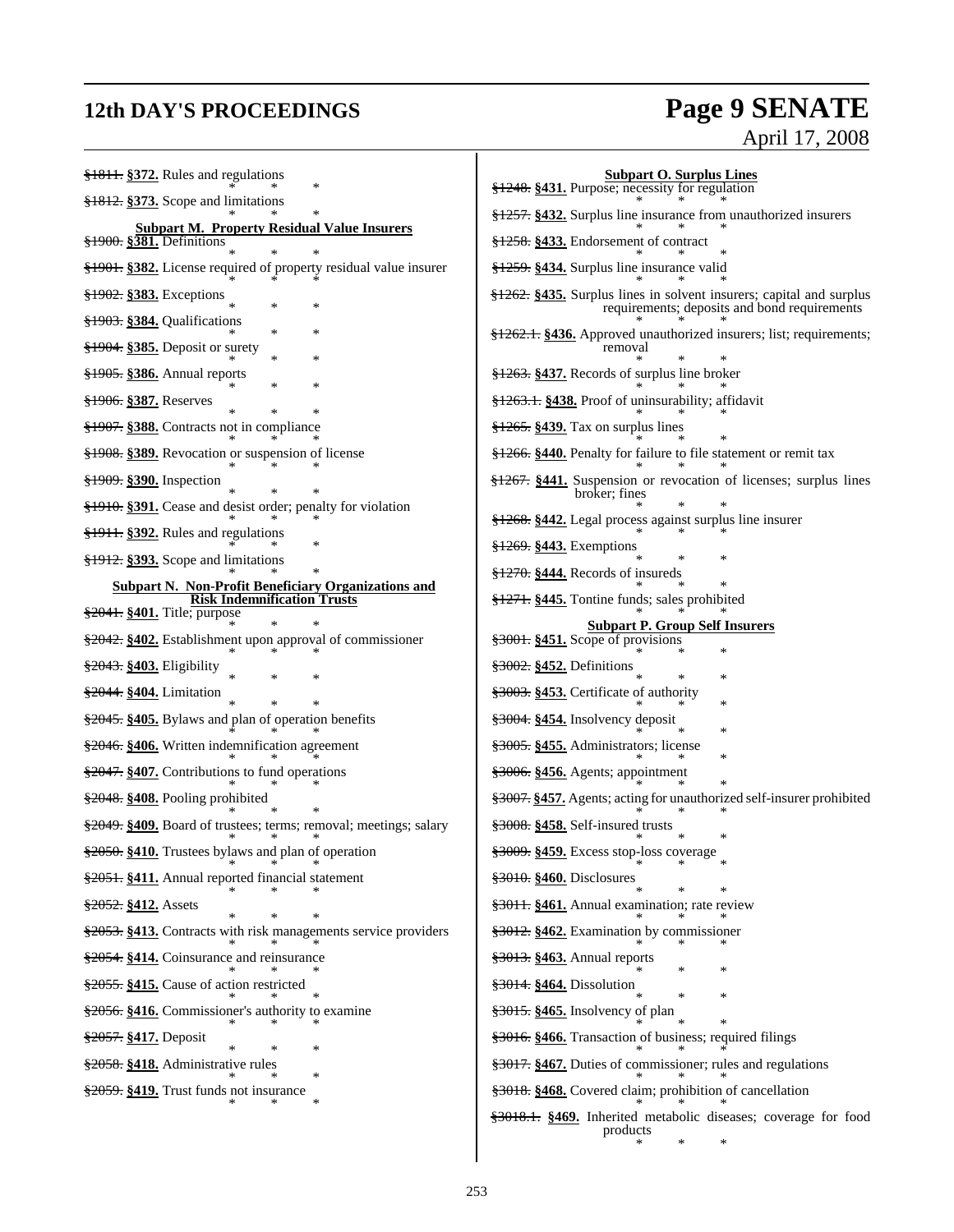## **Page 10 SENATE 12th DAY'S PROCEEDINGS**

## April 17, 2008

| <b>Subpart Q. Risk Retention Groups</b><br>§2071. §481. Purpose                                                                     | §2092.9. §526. Title insurer; audit                                                                                   |
|-------------------------------------------------------------------------------------------------------------------------------------|-----------------------------------------------------------------------------------------------------------------------|
| ∗<br>$\frac{2072}{25}$ §482. Definitions                                                                                            | §2092.9.1. §527. Title insurer; agency appointment and termination                                                    |
| §2073. §483. Risk retention groups chartered in Louisiana                                                                           | $\frac{$2092.9.2}{\\8528}$ . Title insurer; restrictions                                                              |
| §2074. §484. Risk retention groups not chartered in Louisiana                                                                       | §2092.9.3. §529. Title insurer; inventory maintenance                                                                 |
| §2074.1. §485. Additional authority, risk-retention groups                                                                          | \$2092.9.4. \$530. Title insurer; agency licensing and errors and<br>omissions insurance requirements                 |
| §2075. §486. Compulsory associations                                                                                                | §2092.10. §531. Policyholder rights and disclosure                                                                    |
| §2076. §487. Countersignatures not required                                                                                         | §2092.11. §532. Maintenance, conditions; escrow, closing, or                                                          |
| \$2077. §488. Purchasing groups exemption from certain laws                                                                         | settlement services, deposit accounts by title<br>insurer or its agent                                                |
| relating to the group purchase of insurance                                                                                         | $\frac{2092.12}{2092.12}$ \$533. Record retention; requirements                                                       |
| \$2078. §489. Notice and registration requirements of purchasing<br>groups                                                          | \$2092.13. \$534. Louisiana Insurance Code; applicability to title<br>insurers, title insurance agents                |
| §2078.1. §490. Registration and annual renewal; fees                                                                                | \$2092.14. \$535. Rules and regulations; promulgated by department                                                    |
| §2079. §491. Restrictions on insurance purchased by purchasing<br>groups                                                            | §2092.15. §536. Penalties; liabilities                                                                                |
| \$2080. §492. Administrative and procedural authority regarding risk                                                                | $\frac{$2092.16}{\\8537}$ . Limits of scope                                                                           |
| retention groups and purchasing groups                                                                                              | <b>PART II. Business Transacted with Broker</b>                                                                       |
| §2081. §493. Penalties                                                                                                              | <b>Controlled Insurer Law</b><br>$\frac{1210.1}{2551}$ . Title                                                        |
| \$2082. §494. Duty on agents or brokers to obtain license                                                                           | $\ast$<br>$\ast$<br>$\frac{1210.2}{2552}$ . Definitions                                                               |
| \$2083. §495. Binding effect of orders issued in federal district court                                                             | $\ast$<br>§1210.3. §553. Applicability                                                                                |
| $\frac{$2084}{1000}$ . Rules and regulations                                                                                        | ×<br><del>§1210.4.</del> §554. Minimum standards                                                                      |
| \$2085. §497. Designation<br>$\ast$                                                                                                 | ×<br>§1210.5. §555. Disclosure                                                                                        |
| \$2086. §498. Policyholder's liability                                                                                              |                                                                                                                       |
|                                                                                                                                     |                                                                                                                       |
| <b>Subpart R. Title Insurance</b>                                                                                                   | §1210.6. §556. Penalties                                                                                              |
| §2092.1. §511. Title, purpose<br>$\ast$<br>$\ast$                                                                                   | <b>PART III. Financial Solvency and Reporting Requirements</b><br><b>Subpart A. Financial Reporting Requirements</b>  |
| \$2092.2. §512. Definitions                                                                                                         | §1451. §571. Annual reports required                                                                                  |
| \$2092.3. \$513. Title insurers and agents; qualifications                                                                          | §1469. §572. Participation in the Insurance Regulatory Information<br>System of the National Association of Insurance |
| \$2092.4. \$514. Authorized activities, title insurers                                                                              | Commissioners                                                                                                         |
| \$2092.5. \$515. Title insurers; limitation of authority, powers<br>$\ast$                                                          | $\frac{$1470}{&8573}$ . Limits of risks assumed                                                                       |
| §2092.5.1. §516. Title insurer; establishment of rates                                                                              | §1451.3. §574. Material transactions; report, domestic insurers                                                       |
| $\frac{$2092.6}{82092.6}$ \$517. Title insurance agents; licensing and reporting<br>requirements                                    | <b>Subpart B. Investments of Domestic Insurers</b><br>§841. §581. Authorized investments<br>*                         |
| \$2092.6.1. \$518. Title insurance agents; errors and omissions                                                                     | §842. §582. General qualifications                                                                                    |
| requirements<br>§2092.7. §519. Title insurance agents; examination                                                                  | \$843. \$583. General limitation on investment in obligations of any<br>one person                                    |
| §2092.8. §520. Underwriting contracts required, title insurer, agent                                                                | §844. §584. Investments in securities                                                                                 |
| \$2092.8.1. \$521. Title insurer agent; policies and funds remittance                                                               | §844.1. §585. Investment in mortgages; interest rate                                                                  |
| §2092.8.2. §522. Title insurance agent; termination                                                                                 | §844.2. §586. Derivative transactions                                                                                 |
| \$2092.8.3. \$523. Title insurance agent; claims                                                                                    | $\frac{$844.3}{8587}$ . Loaning of securities                                                                         |
|                                                                                                                                     | §845. §588. Restriction on acquisition and holding of real property                                                   |
| $\frac{$2092.8.4}{\\8524}$ . Title insurance agent; restrictions<br>\$2092.8.5. \$525. Title insurance agent; inventory maintenance | §846. §589. Foreign securities<br>∗                                                                                   |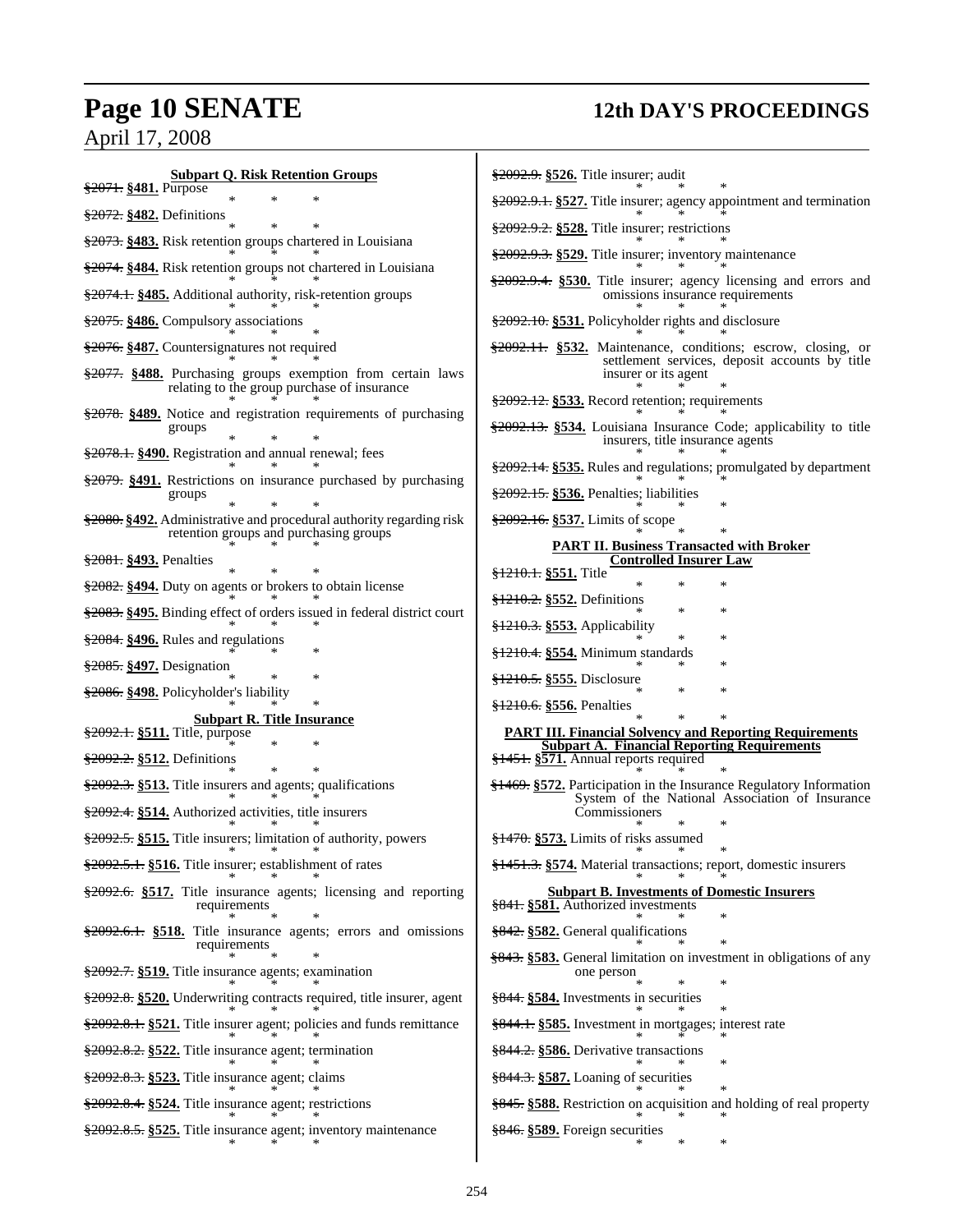## **12th DAY'S PROCEEDINGS Page 11 SENATE** April 17, 2008

| $\frac{1}{2847}$ . \$590. When restrictions not applicable                                          | $\frac{$2036.12}{\\8040.12}$ \$642. Notices to health maintenance organizations;<br>effectiveness |
|-----------------------------------------------------------------------------------------------------|---------------------------------------------------------------------------------------------------|
| \$848. \$591. Excessive commissions prohibited; interest of officers<br>and directors               | <b>Subpart E. Reinsurance</b>                                                                     |
| \$849. \$592. Authorization of investments                                                          | §941. §651. Reinsurance credits                                                                   |
| $\frac{256}{3850}$ . $\S 593$ . Record of investments                                               | §941.1. §652. Reduction from liability for ceded reinsurance                                      |
| §851. §594. Investments of foreign, alien insurers                                                  | §941.2. §653. Qualified United States financial institutions                                      |
| §852. §595. When investments must comply                                                            | §941.3. §654. Calculation of reinsurance credits                                                  |
| §853. §596. Acquisition and holding of real property by domestic                                    | <del>§941.4.</del> §655. Unearned premium reserve; reduction below required<br>amount prohibited  |
| insurers in foreign countries                                                                       | §942. §656. Agreements requiring approval                                                         |
| §854. §597. Pledging of assets restricted; penalties                                                | $\frac{1}{2}$ 943. $\S$ 657. Pending actions                                                      |
| §855. §598. Admitted assets<br>*                                                                    | §944. §658. Certificate of fees and commissions paid                                              |
| $\frac{8556}{8599}$ . Excluded assets<br>∗                                                          | <del>§945.</del> §659. Pecuniary interest of directors and officers                               |
| \$857. \$600. Valuation of investments<br>∗                                                         | §946. §660. Unauthorized insurers                                                                 |
| <del>§858.</del> §601. Insurer investment pools                                                     | §947. §661. Authorization; hearings on violations                                                 |
| <b>Subpart C. Risk Based Capital for Domestic Insurers</b><br>$\frac{$860}{8611}$ . Definitions     | <b>Subpart F. Audited Financial Reporting</b>                                                     |
| ∗<br>§861. §612. Reports; risk-based capital                                                        | <del>§1321.</del> §671. Title                                                                     |
| §862. §613. Company-action level event                                                              | $\frac{$1322}{00}$ . $\frac{$672}{00}$ Purpose and scope                                          |
|                                                                                                     | §1323. §673. Audited financial report                                                             |
| §863. §614. Regulatory-action level event                                                           | $\frac{1224}{1224}$ . §674. Exemptions and filing dates                                           |
| <del>§864.</del> §615. Authorized-control level event                                               | $\frac{$1325}{0.8675}$ . Rules and regulations                                                    |
| <del>§865.</del> §616. Mandatory-control level event                                                | <b>Subpart G. Insurance Holding Company Requirements</b>                                          |
| §866. §617. Hearings; administrative                                                                | <del>§1001.</del> §691. Title                                                                     |
| §867. §618. Confidentiality; prohibition on announcements,<br>prohibition on use in ratemaking      | $\frac{$1002}{9000}$ . $\frac{$692}{9000}$ . Definitions<br>*                                     |
| §868. §619. Supplemental provisions; rules; exemption                                               | §1003. §693. Subsidiaries of insurers                                                             |
| $\frac{669}{3669}$ . §620. Foreign insurers                                                         | <del>§1004.</del> §694. Acquisition of control or merger with domestic insurer                    |
| <b>Subpart D. Risk Based Capital for</b>                                                            | §1004.1. §695. Mutual insurance holding company plan of<br>reorganization                         |
| <b>Health Maintenance Organizations</b><br>§2036.1. §631. Definitions                               | \$1004.2. \$696. Incorporation of a mutual insurance holding company                              |
| §2036.2. §632. Risk-based capital reports                                                           | §1004.3. §697. Merger of foreign mutual insurance company                                         |
| §2036.3. §633. Supplemental quarterly reports of risk-based capital                                 | <del>§1004.4.</del> §698. Capital stock of a reorganized insurance company                        |
| §2036.4. §634. Company action level event                                                           | \$1004.5. \$699. Insurer's rehabilitation and liquidation                                         |
| §2036.5. §635. Regulatory action level event                                                        | §1004.6. §700. Applicability; membership interests                                                |
| §2036.6. §636. Authorized control level event                                                       | <del>§1004.7.</del> §701. Sale of stock                                                           |
| §2036.7. §637. Mandatory control level event                                                        | $\ast$<br>§1004.8. §702. Failure to give notice                                                   |
|                                                                                                     | §1005. §703. Registration of insurers                                                             |
| §2036.8. §638. Hearings                                                                             |                                                                                                   |
| \$2036.9. \$639. Confidentiality; prohibition on announcements;<br>prohibition on use in ratemaking | <del>§1006.</del> §704. Standards and management of an insurer within a<br>holding company system |
| §2036.10. §640. Supplemental provisions; rules; exemption                                           | <del>§1007.</del> §705. Examination<br>∗                                                          |
| §2036.11. §641. Immunity<br>∗<br>∗                                                                  | §1008. §706. Confidential agreement                                                               |
|                                                                                                     |                                                                                                   |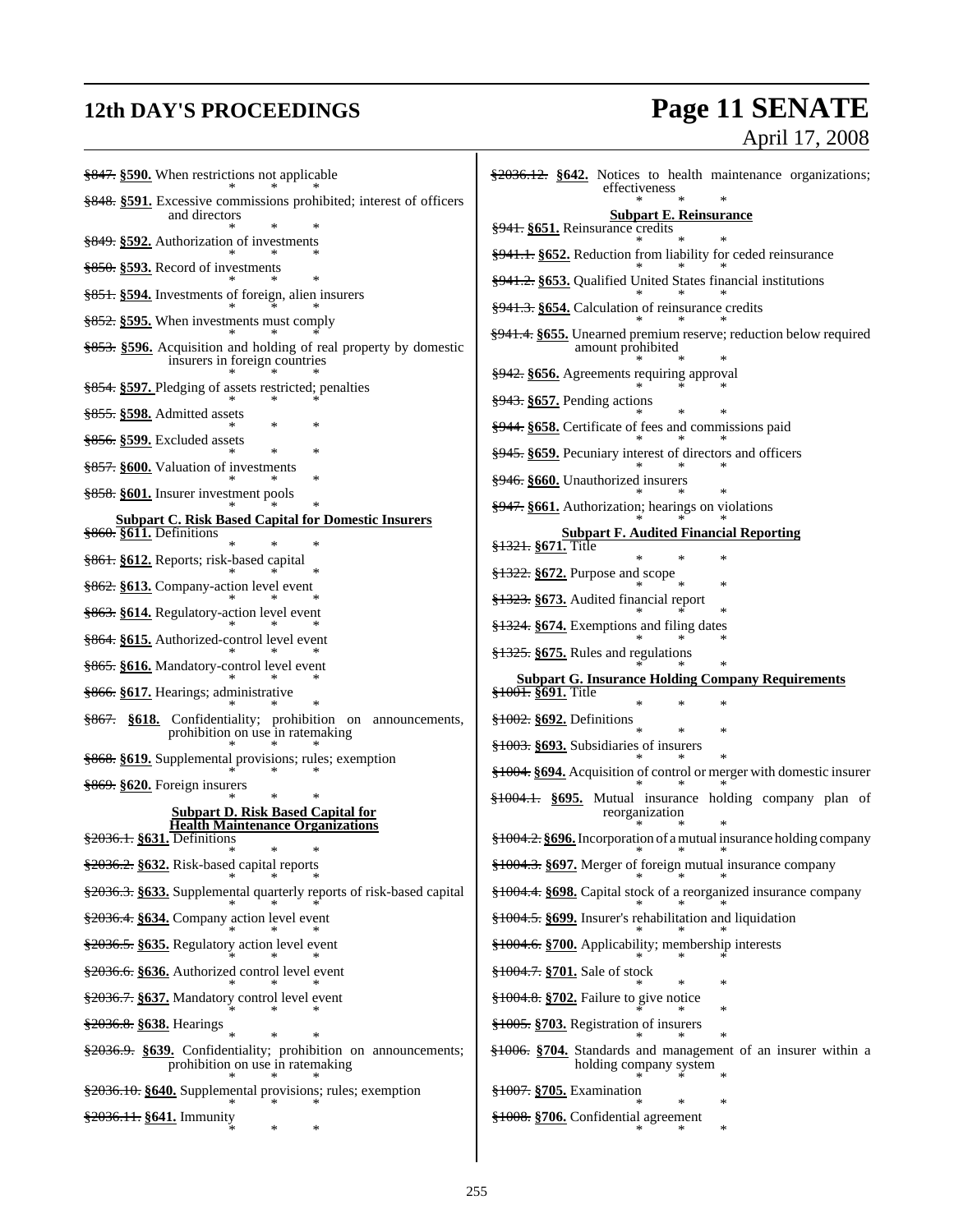## **Page 12 SENATE 12th DAY'S PROCEEDINGS**

## April 17, 2008

| §1009. §707. Rules and regulations                                                                          | \$892. \$763. Reserve for marine and transportation (inland marine)<br>insurance                                                         |
|-------------------------------------------------------------------------------------------------------------|------------------------------------------------------------------------------------------------------------------------------------------|
| §1010. §708. Injunctions, prohibitions against voting securities,<br>sequestration of voting securities     | §893. §764. Reserves-noncancellable health and accident insurance                                                                        |
| \$1011. \$709. Sanctions                                                                                    | $\frac{894}{8765}$ . Loss records                                                                                                        |
| §1012. §710. Receivership<br>氺                                                                              | $\frac{895}{500}$ . $\frac{1000}{5000}$ Loss reserves<br>$\ast$                                                                          |
| §1013. §711. Recovery                                                                                       | $\frac{1}{2}900$ . §767. Schedule of experience                                                                                          |
| §1014. §712. Revocation, suspension, or nonrenewal of insurer's                                             | <del>§901.</del> §768. Special reserve fund; title insurance                                                                             |
| license                                                                                                     | $\frac{1}{2902}$ . §769. Increased reserves                                                                                              |
| <del>§1015.</del> §713. Judicial review; mandamus                                                           | <del>§903.</del> §770. "Loss payments"; "loss expense" defined                                                                           |
| §1524. §714. Substitution of policies; charge by lender prohibited;<br>penalty                              | §904. §771. Actuarial certification of loss reserve                                                                                      |
| §1525. §715. Ownership of domestic stock insurance company<br>equity securities; filing of statements       | <b>Subpart C. Separate Accounts</b><br>$\frac{$1500(A) - (J)}{3781}$ . Separate accounts and contracts issued in<br>connection therewith |
| $\frac{1526}{1526}$ . $\frac{1016}{1016}$ . Profits to inure to company; suits to recover                   | Sections A - J. [Redesignated from R.S. 22:1500(A) - (J)]                                                                                |
| <del>§1527.</del> §717. Unlawful sales                                                                      | <b>CHAPTER 3. Deposits, Assessments, Fees and Taxes</b><br><b>PART I. General Provisions</b>                                             |
| <del>§1528.</del> §718. Sales exempt<br>∗                                                                   | §1069. §791. Exemption from franchise or capital stock tax                                                                               |
| §1529. §719. Arbitrage transactions                                                                         | <del>§1070.</del> §792. Annual reports                                                                                                   |
| $\frac{$1530}{1000}$ . $\frac{$720}{1000}$ . "Equity security" defined                                      | §1073. §793. Investigation and enforcement by Commissioner of<br>Insurance                                                               |
| §721. Blank                                                                                                 | §1074. §794. Cost of collection and supervision                                                                                          |
| §1532. §722. Securities exempt                                                                              | §1075. §795. Disposition of collections                                                                                                  |
| §1533. §723. Rules and regulations                                                                          | \$1081. \$796. Collection of delinquent taxes and fees; additional                                                                       |
| <del>§1479.</del> §724. Written catastrophe response plans                                                  | amounts to be collected                                                                                                                  |
| <b>Subpart H. Administrative Supervision</b><br>§768. §731. Administrative supervision; commissioner        | <b>PART II. Deposits</b><br>§1021. §801. General deposit; foreign and alien insurers                                                     |
| \$769. \$732. Confidentiality of certain proceedings and records;<br>immunity of certain staff              | $\frac{$1022}{,}$ \$802. Condition of deposit                                                                                            |
| \$770. \$733. Prohibited acts during period of supervision                                                  | §1023. §803. Surety bond in lieu of deposit                                                                                              |
| §771. §734. Review and stay of action; supervision                                                          | §1024. §804. Exception; life insurer                                                                                                     |
| <del>§772.</del> §735. Administrative election of proceedings                                               | §1025. §805. Additional deposit; surety insurer                                                                                          |
| §773. §736. Administrative rules                                                                            | §1026. §806. Conditions of additional deposit                                                                                            |
| §774. §737. Expenses of supervision; payment by insurer                                                     | $\frac{$1027}{1000}$ \$1027. Withdrawals                                                                                                 |
| <b>PART IV. Reserves</b>                                                                                    | \$1028. §808. Deposit required of domestic insurers                                                                                      |
| <b>Subpart A. Life Insurance Reserves</b><br>§162. §751. Commissioner of insurance to make valuation        | §1029. §809. Registered policies; deposit                                                                                                |
| §162.1. §752. Actuarial opinion reserves                                                                    | <b>PART III. Fees</b><br>$$1078.$ \$821. Fees                                                                                            |
| \$163. \$753. Policies under standard valuation law                                                         | \$1065.1. \$822. Criminal bail bond annual license fee                                                                                   |
| §164. §754. Dividends; payments limited when reserve deficient                                              | <b>PART IV. Taxes and Exemptions</b>                                                                                                     |
| §165. §755. Penalty; improper payment of dividends                                                          | \$1065. §831. Fire, marine, transportation, casualty, surety, or other<br>insurance                                                      |
| <b>Subpart B. Reserves for Insurance Other than Life</b><br><del>§891.</del> §761. Unearned premium reserve | §1068. §832. Reduction of tax when certain investments are made in<br>Louisiana                                                          |
| \$891.1. \$762. Restrictions on maximum and annual premiums written                                         |                                                                                                                                          |

\* \* \*

| insurance                                                           |                           | $\ast$         | <del>§892.</del> §763. Reserve for marine and transportation (inland marine)<br>$\ast$                                                                                 |
|---------------------------------------------------------------------|---------------------------|----------------|------------------------------------------------------------------------------------------------------------------------------------------------------------------------|
|                                                                     |                           |                | \$893. \$764. Reserves-noncancellable health and accident insurance                                                                                                    |
| <del>§894.</del> §765. Loss records                                 |                           |                |                                                                                                                                                                        |
| <del>§895.</del> §766. Loss reserves                                |                           | ∗              | ∗                                                                                                                                                                      |
| <del>§900.</del> §767. Schedule of experience                       |                           | ∗              | *                                                                                                                                                                      |
| <del>§901.</del> §768. Special reserve fund; title insurance        |                           |                | *                                                                                                                                                                      |
|                                                                     |                           |                |                                                                                                                                                                        |
| <del>§903.</del> §770. "Loss payments"; "loss expense" defined      |                           | ∗              | ∗                                                                                                                                                                      |
| <del>§904.</del> §771. Actuarial certification of loss reserve      |                           |                |                                                                                                                                                                        |
|                                                                     | connection therewith      |                | Subpart C. Separate Accounts<br>$\frac{$1500(A) - (J)}{3781}$ . Separate accounts and contracts issued in<br>Sections A - J. [Redesignated from R.S. 22:1500(A) - (J)] |
|                                                                     |                           |                | <b>CHAPTER 3. Deposits, Assessments, Fees and Taxes</b>                                                                                                                |
| §1069. §791. Exemption from franchise or capital stock tax          |                           |                | <b>PART I. General Provisions</b>                                                                                                                                      |
| <del>§1070.</del> §792. Annual reports                              |                           |                |                                                                                                                                                                        |
|                                                                     |                           |                | *                                                                                                                                                                      |
| Insurance                                                           |                           | ∗              | <del>§1073.</del> §793. Investigation and enforcement by Commissioner of<br>∗                                                                                          |
| <del>§1074.</del> §794. Cost of collection and supervision          |                           |                |                                                                                                                                                                        |
| <del>§1075.</del> §795. Disposition of collections                  |                           |                | $\ast$                                                                                                                                                                 |
| amounts to be collected                                             |                           |                | <del>§1081.</del> §796. Collection of delinquent taxes and fees; additional                                                                                            |
|                                                                     |                           |                |                                                                                                                                                                        |
| <del>§1021.</del> §801. General deposit; foreign and alien insurers | PART II <u>, Deposits</u> |                |                                                                                                                                                                        |
|                                                                     |                           |                |                                                                                                                                                                        |
| $\frac{1023}{1023}$ . \$803. Surety bond in lieu of deposit         |                           |                |                                                                                                                                                                        |
| $\frac{$1024}{1000}$ \$804. Exception; life insurer                 |                           |                | ∗                                                                                                                                                                      |
| <del>§1025.</del> §805. Additional deposit; surety insurer          |                           |                |                                                                                                                                                                        |
| §1026. §806. Conditions of additional deposit                       |                           |                |                                                                                                                                                                        |
| §1027. §807. Withdrawals                                            |                           | *              | ∗                                                                                                                                                                      |
| \$1028. §808. Deposit required of domestic insurers                 |                           |                |                                                                                                                                                                        |
| §1029. §809. Registered policies; deposit                           |                           |                |                                                                                                                                                                        |
|                                                                     |                           | PART III. Fees |                                                                                                                                                                        |
| <del>§1078.</del> §821. Fees                                        | *                         | ∗              | ∗                                                                                                                                                                      |
| §1065.1. §822. Criminal bail bond annual license fee                |                           |                |                                                                                                                                                                        |
|                                                                     |                           |                | <b>PART IV. Taxes and Exemptions</b>                                                                                                                                   |
|                                                                     |                           |                | <del>§1065.</del> §831. Fire, marine, transportation, casualty, surety, or other                                                                                       |
| <i>nsurance</i>                                                     |                           | $\ast$         | ∗                                                                                                                                                                      |
|                                                                     |                           |                | <del>§1068.</del> §832. Reduction of tax when certain investments are made in                                                                                          |
| Louisiana                                                           | ×                         |                |                                                                                                                                                                        |
|                                                                     |                           | $\ast$         | ∗                                                                                                                                                                      |

nonpayment

\* \* \*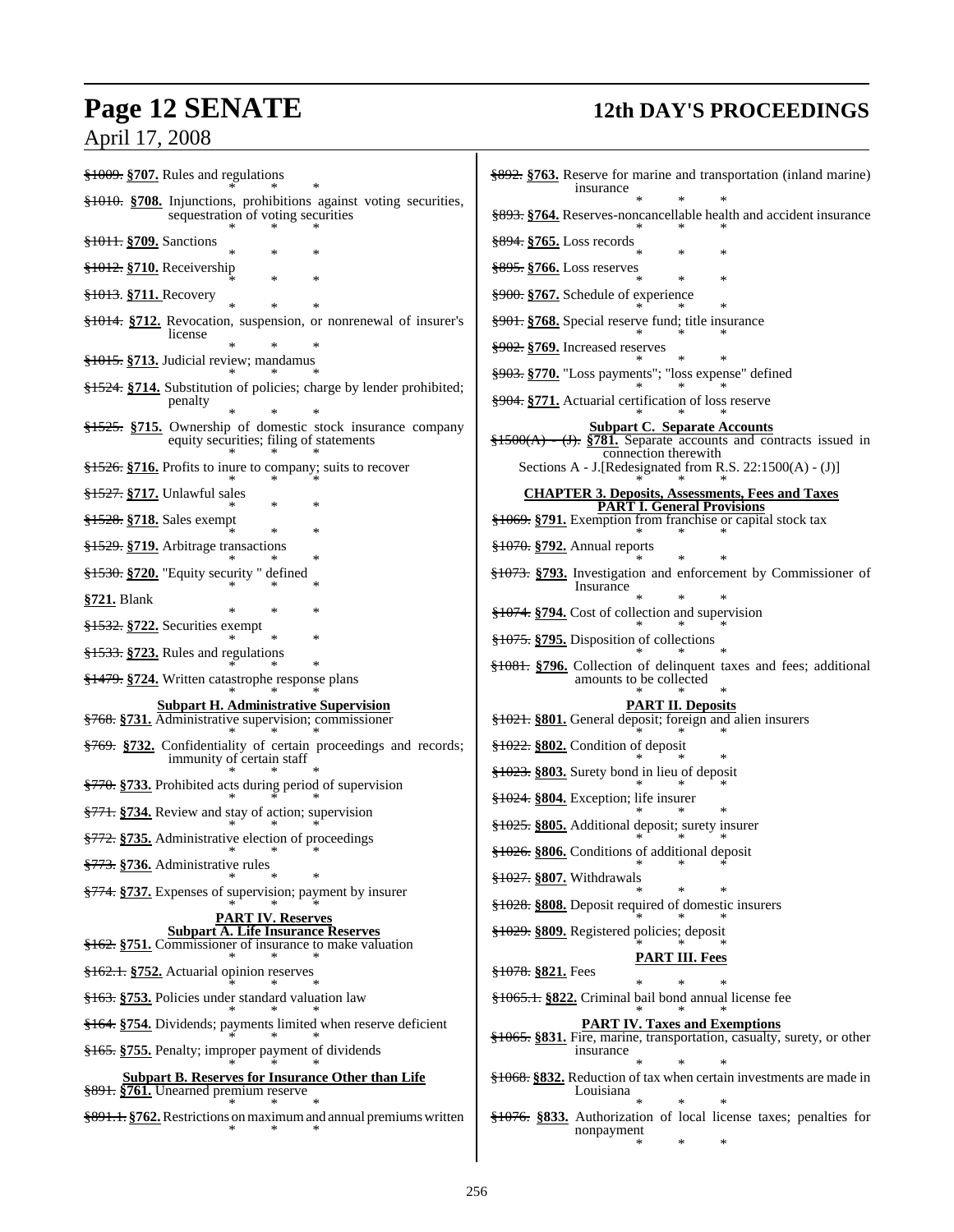## **12th DAY'S PROCEEDINGS Page 13 SENATE** April 17, 2008

| $\frac{$1076.1}{\\8034}$ . Local license taxes; contracts for collection;<br>confidentiality of records                  | §630. §869. Execution of policies<br>*                                                                       |
|--------------------------------------------------------------------------------------------------------------------------|--------------------------------------------------------------------------------------------------------------|
| <del>§1077.</del> §835. Fire marshal tax; Louisiana Fire Marshal Fund                                                    | $\frac{2631}{3631}$ \\$870. Duration of binders<br>∗                                                         |
| $\frac{$1079}{&8036}$ . Retaliatory taxes and fees                                                                       | $\frac{1460}{181460}$ \\$871. Signature of agent                                                             |
| \$1080. \$837. Assessment on insurance premiums; methods of                                                              | <del>§633.</del> §872. Underwriters' and combination policies                                                |
| collections; disbursement                                                                                                | $\frac{2634}{1000}$ \$873. Delivery of policy                                                                |
| $\frac{1061}{2000}$ \$838. Imposition of tax; exceptions                                                                 | \$640. \$874. Dividends payable to the real party                                                            |
| §1661. §839. Certain non-profit mutual associations declared<br>charitable institutions                                  | <del>§641.</del> §875. Intervening breach<br>×                                                               |
| §1662. §840. License fee; filing of charter and by-laws and annual                                                       | §642. §876. Assignment of policies                                                                           |
| affidavit; certificate                                                                                                   | §643. §877. Payment discharges insurer                                                                       |
| $\frac{1663}{1663}$ \$841. Policy provisions                                                                             | $\frac{2650}{3650}$ . $\frac{8878}{3650}$ . Forms for proof of loss furnished                                |
| <del>§1062.</del> §842. Life, accident, health, or service insurance                                                     | <del>§651.</del> §879. Claim administration not waiver                                                       |
| $\frac{$1066}{10000}$ . \$843. Tax base; computation in case of new business                                             | <del>§653.</del> §880. Validity of noncomplying forms                                                        |
| $\frac{$1067}{1000}$ . \$844. Tax for insurer commencing business after first of<br>January; tax for insurer withdrawing | $\frac{2654}{1000}$ \$654. S881. Construction of policies<br>*                                               |
| <del>§1071.</del> §845. Payment of tax                                                                                   | <del>§666.</del> §882. Waiver of subrogation                                                                 |
| §1072. §846. Penalty on delinquent tax; revocation of authority to do                                                    | <del>§675.</del> §883. Stop-loss insurance coverage                                                          |
| business after thirty days' delinquency                                                                                  | <del>§172.</del> §884. Incontestability after reinstatement                                                  |
| <b>CHAPTER 4. Insurance and Insurance</b><br><b>Contract Requirements by Type of Insurance</b>                           | §637. §885. Cancellation by the insured; surrender                                                           |
| <b>PART I. Insurance and Policy Requirements in General</b><br>\$611. \$851. Scope of Part                               | §638. §886. Cancellation by the commissioner of insurance                                                    |
| $\frac{2612}{2652}$ . Power to contract                                                                                  | <del>§636.</del> §887. Cancellation by insurer                                                               |
| \$614. \$853. Insurable interest required; property insurances                                                           | <del>§636.3.</del> §888. Cancellation by insurer; failure to maintain<br>membership in required organization |
| $\frac{615}{615}$ §854. Interest of the insured                                                                          | §636.5. §889. Prohibited cancellation for nonpayment of premium                                              |
| \$627. \$855. Quoted premium shall include all charges; dollar amount<br>required                                        | <b>PART II. Life Insurance and Annuities</b><br><b>Subpart A. Life Insurance and Annuities in General</b>    |
| §616. §856. Application for insurance required                                                                           | §613. §901. Insurable interest required; personal insurance;<br>intentional acts exclusion                   |
| §618. §857. Application as evidence; life or health and accident                                                         | <del>§614.1.</del> §902. Statutory life insurance beneficiaries                                              |
| insurance                                                                                                                | \$180. §903. Agent of life insurer not to be made agent of insured                                           |
| §616.1. §858. Application for insurance; medical records<br><del>§617.</del> §859. Alteration of application             | §171. §904. Ante-dating of life insurance policies prohibited                                                |
|                                                                                                                          | \$177. §905. Written notice required before lapsing life policies                                            |
| §619. §860. Warranties and misrepresentations in negotiation;<br>applications                                            | §178. §906. Mortality endowments prohibited                                                                  |
| $\frac{2620}{5620}$ . $\frac{861}{1}$ . Approval of forms<br>*                                                           | §179. §907. Benefits required by domiciliary state--Louisiana<br>residents entitled to                       |
| §621. §862. Grounds for disapproval                                                                                      | §182. §908. Interest on life insurance benefits                                                              |
| §623. §863. Standard provisions                                                                                          | §644. §909. Life insurance; prepayment of certain benefits                                                   |
| §624. §864. Content of policies in general                                                                               | §644.1. §910. Life insurance and annuities; replacement                                                      |
| §625. §865. Additional contents                                                                                          | §645. §911. Payments of proceeds; simultaneous deaths                                                        |
| \$626. §866. Articles of incorporation; by-law provisions                                                                | §647. §912. Exemption of proceeds; life, endowment, annuity                                                  |
| §628. §867. Must contain entire contract with exceptions                                                                 | §648. §913. Policies payable to estate; effect of renunciation                                               |
| §629. §868. Limiting actions; jurisdiction                                                                               |                                                                                                              |
|                                                                                                                          |                                                                                                              |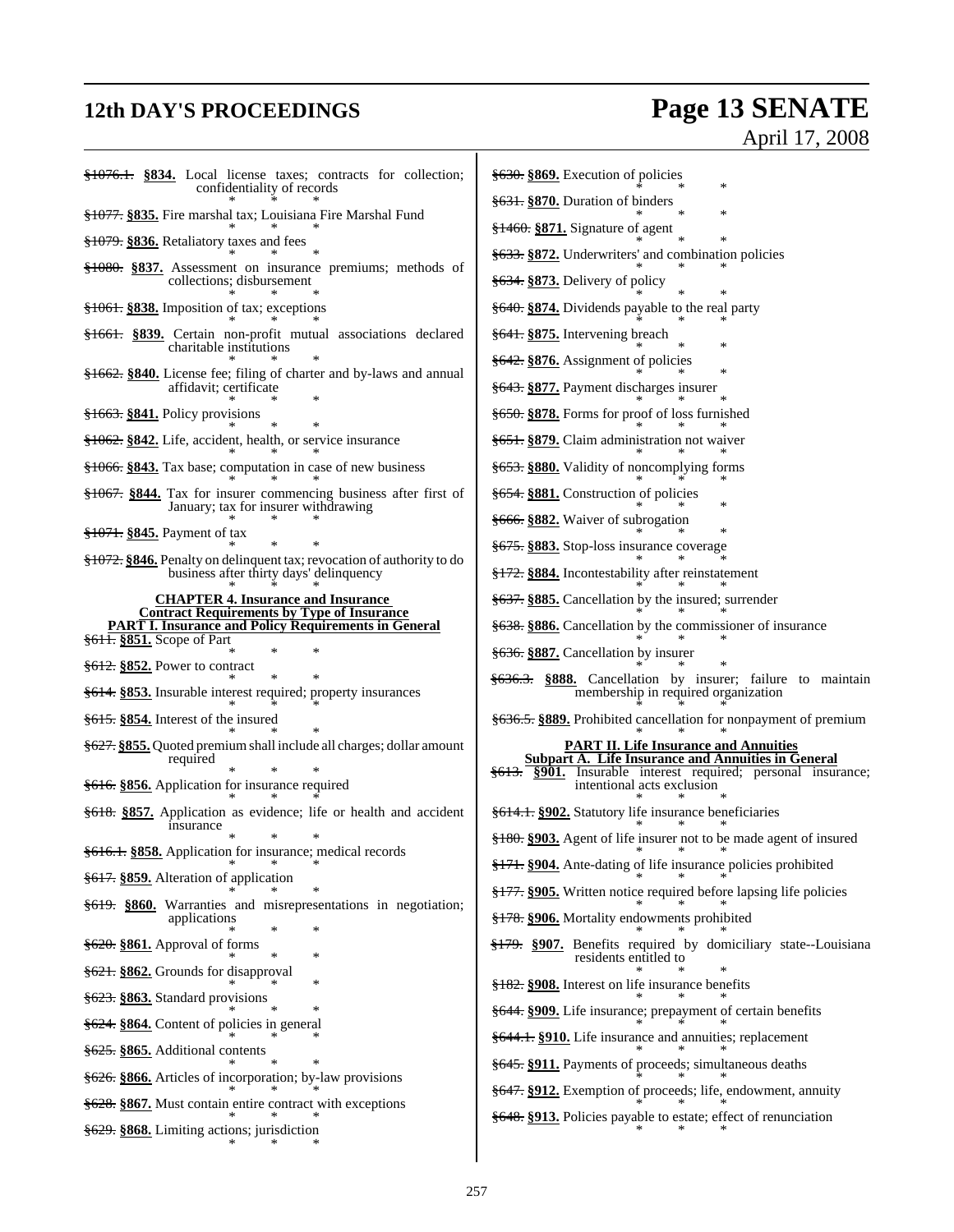## April 17, 2008

## **Page 14 SENATE 12th DAY'S PROCEEDINGS**

| §1500(K). §914. Separate accounts and contracts issued in<br>connection therewith Requirements of variable life<br>and variable annuities | \$214.2. \$981. Health insurance rejections, Louisiana Health<br>Insurance High Risk Pool                             |
|-------------------------------------------------------------------------------------------------------------------------------------------|-----------------------------------------------------------------------------------------------------------------------|
| [Redesignated from R.S. 22:1500(K)]                                                                                                       | $\frac{$214.3}{\\824.}$ §982. Required proof of loss forms                                                            |
| <del>§1521.</del> §915. Donations inter vivos of life insurance policies; laws<br>respecting form inapplicable                            | §219. §983. Application                                                                                               |
| §181. §916. Inapplicability to reinsurance                                                                                                | $\frac{$250.18}{100.18}$ \\$984. Identification of health benefit plan insurer and<br>sponsor                         |
| <b>Subpart B. Individual Life</b><br>\$170. \$931. Life insurance policies; standard provisions                                           | §220. §985. Notice, waiver                                                                                            |
| <del>§170.1.</del> §932. Maximum rate of interest on policy loans                                                                         | §221. §986. Nonapplication to certain policies                                                                        |
| <del>§169.</del> §933. Automatic premium loans                                                                                            | \$222. §987. Penalties                                                                                                |
| <del>§166.</del> §934. Policies to contain non-forfeiture benefits                                                                        | \$230.2. §988. Policies, group health and accident; conversion                                                        |
| §167. §935. Paid-up, extended insurance and cash value                                                                                    | \$216. §989. Industrial health and accident insurance                                                                 |
| §168. §936. Standard nonforfeiture law for life insurance                                                                                 | \$230. \$990. Disability loss of income policies                                                                      |
| <b>Subpart C. Group Life</b>                                                                                                              | §1535. §991. Disability insurance; contractual reductions                                                             |
| §175. §941. Group life insurance defined; eligibility; payment of<br>premiums; limits and coverage                                        | §217. §992. Transportation ticket policy defined                                                                      |
| \$176. \$942. Standard provisions for group life policies                                                                                 | $\frac{$218}{9218}$ . S993. Construction of policy issued in violation of this Part<br>Subpart                        |
| \$176.1. §943. Group life insurance exclusions; restrictions;<br>contestability                                                           | §663. §994. Hospitalization, accident and health insurance; reduction<br>of benefits prohibited                       |
| §649. §944. Exemption of proceeds; group life                                                                                             | §668. §995. Selection of type of treatment; reimbursement                                                             |
| \$652.3. §945. Group life and health and accident policy; dependent<br>coverage                                                           | §662. §996. Reimbursement for services; podiatrist                                                                    |
| <b>Subpart D. Individual Annuities</b>                                                                                                    | <del>§664.</del> §997. Visual services, choice of practitioners                                                       |
| §173. §951. Annuities and pure endowment contracts; standard<br>provisions                                                                | §665. §998. Hospital and medical expense policies, services of<br>licensed psychologists                              |
| §173.1. §952. Standard nonforfeiture law for individual deferred                                                                          | \$215.20. §999. Coverage for use of drugs in treatment of cancer                                                      |
| annuities<br><b>Subpart E. Group Annuities</b>                                                                                            | §215. §1000. Group, family group, blanket, and association health<br>and accident insurance                           |
| <del>§174.</del> §961. Group annuity contracts; definition; standard provisions                                                           | \$215.2. \$1001. Mandatory coverage and continued coverage of                                                         |
| <b>PART III. Health and Accident Coverage</b><br><b>Subpart A. Health and Accident Insurance; Standards</b>                               | physically or mentally handicapped children of<br>insured                                                             |
| and Contract Requirements in General<br>§10. §971. Patient's Bill of Rights                                                               | \$215.3. §1002. Coverage of vocational-technical students                                                             |
| \$211. \$972. Approval and disapproval of forms; filing of rates                                                                          | \$215.4. §1003. Coverage of unmarried students                                                                        |
| \$212. \$973. Form and policy                                                                                                             | §227. §1004. Insurance pending adoption                                                                               |
| <del>§622.</del> § <b>974.</b> Standard forms                                                                                             | \$230.6. §1005. Continuity of care of health care services                                                            |
| ∗<br>\$213. \$975. Health and accident policy provisions                                                                                  | $\frac{215.6}{215.6}$ . \$1006. Health benefit plans; replacement; continuance of<br>benefits                         |
| \$213.2. §976. Health and accident policy provisions; service charges;<br>penalties                                                       | \$215.18. \$1007. Requirements of provider contracts; communications                                                  |
| \$213.3. §977. Cancellation by insurer and grace period; individual<br>health and accident policies                                       | $\frac{215.19}{215.19}$ . \$1008. Health and accident policy provisions; provider<br>contracts; prohibited incentives |
| \$215.9. \$978. Group, family group, blanket, and association health                                                                      | <del>§11.1.</del> §1009. Health care provider credentialing                                                           |
| and accident insurance; notice required for certain<br>premium increase, cancellation, or nonrenewal                                      | \$225. §1010. Discrimination against volunteer firemen prohibited                                                     |
| \$229.1. \$979. Covered claim; prohibition of cancellation                                                                                | $\frac{226}{226}$ . §1011. Employer-provided health plan; limitation for specific                                     |
| <del>§213.4.</del> §980. Additional sources; required coverage                                                                            | pharmacies prohibited; penalty                                                                                        |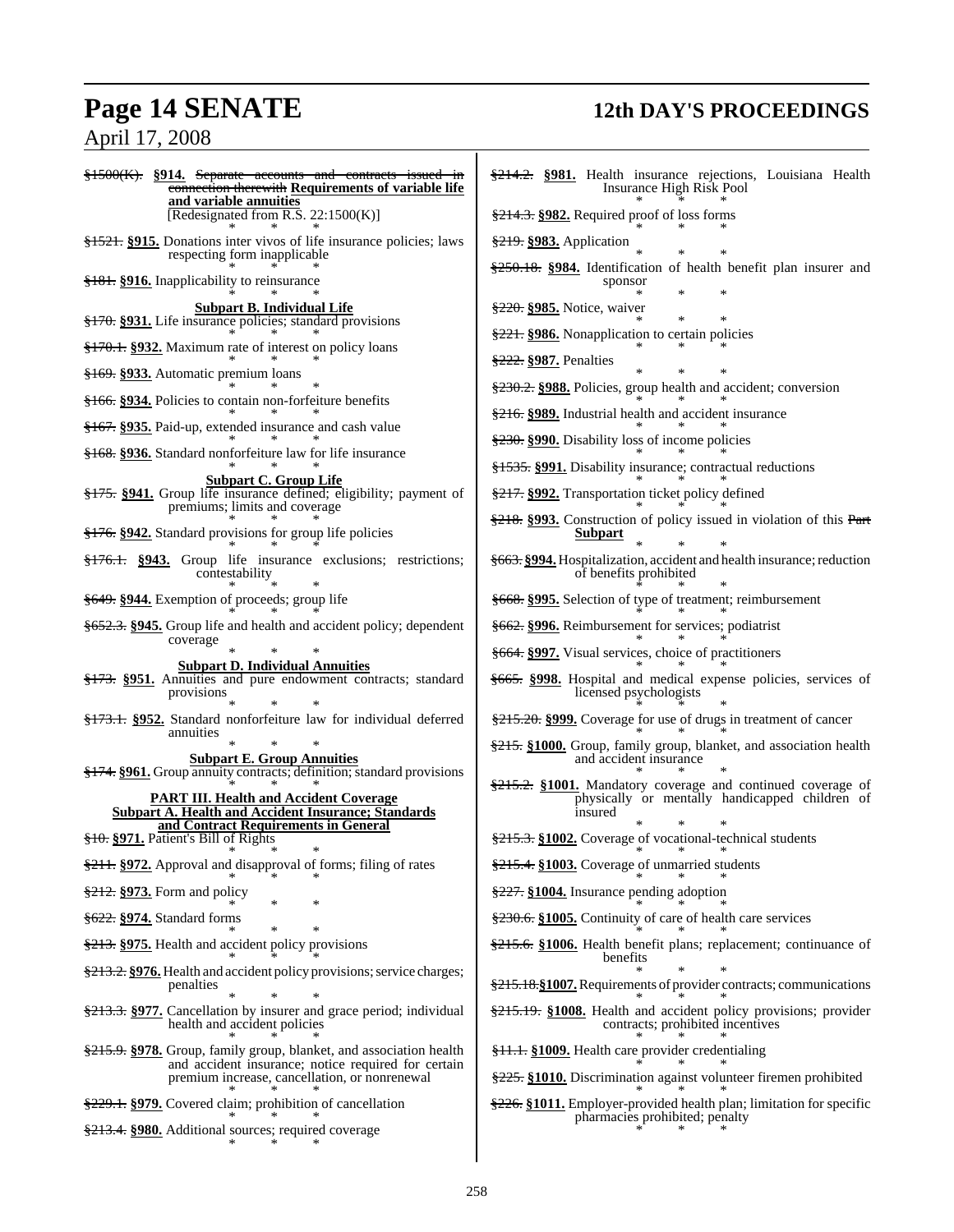## **12th DAY'S PROCEEDINGS Page 15 SENATE**

# April 17, 2008

- §228. **§1012.** Cancellation prohibited after claim for terminal, incapacitating, or debilitating condition \* \* \* §228.8. **§1013.** Local government contributions toward medical savings accounts, health savings accounts, and similar accounts \* \* \* §229.3. **§1014.** BLANK \* \* \* §646. **§1015.** Exemption of proceeds; health and accident \* \* \* **Subpart B. State Mandated Health Benefits** §213.1. **§1021.** Prohibition of discrimination against dental care services \* \* \* §213.6. **§1022.** Prohibited discrimination; prenatal test results \* \* \* §213.7. **§1023.** Prohibited discrimination; genetic information; disclosure requirements; definitions \* \* \* §215.1. **§1024.** Group, family group, blanket, and association health and accident insurance; mandatory coverage \* \* \* §215.5. **§1025.** Group, blanket, and association health insurance, treatment for alcoholism and drug abuse \* \* \* §215.8. **§1026.** Group, family group, blanket, and association health and accident insurance; cleft lip and cleft palate coverage; mandatory coverage \* \* \* §215.10. **§1027.** Hearing-impaired interpreter expenses \* \* \*  $\frac{$251.11}{90.251.11}$ . \$1028. Early screening and detection requirements; examination; coverage \* \* \* §215.12. **§1029.** Requirement for coverage of colorectal cancer screening \* \* \* §215.14. **§1030.** Immunizations; coverage \* \* \* §215.15. **§1031.** Attention deficit/hyperactivity disorder; coverage; diagnosis \* \* \* §215.16. **§1032.** Osteoporosis; bone mass measurement; mandatory coverage \* \* \* §215.17. **§1033.** Obstetrician or gynecological examination; coverage \* \* \* §215.21. **§1034.** Health insurance coverage for diabetes \* \* \* §215.22. **§1035.** Inherited metabolic diseases; coverage for food products \* \* \* §215.23. **§1036.** Prohibited exclusion of coverage of correctable medical conditions on basis of infertility \* \* \* §215.24. **§1037.** Health insurance coverage for activities performed by registered nurse first assistant \* \* \* §215.25. **§1038.** Hearing aid coverage for minor child \* \* \* §223. **§1039.** Surgical services; place of service \* \* \* §228.7. **§1040.** Coverage for dental procedures; anesthesia and
- hospitalization \* \* \* §229.2. **§1041.** Discrimination against recovered or rehabilitated
- alcoholics; prohibited \* \* \*
- §230.1. **§1042.** Coverage for rehabilitative physical therapy, occupational therapy and speech and language pathology therapy; optional coverage \* \* \*
- §669. **§1043.** Severe mental illness and other mental disorders; policy provisions; minimum requirements; group, blanket, and associations policies \* \* \*
- §230.4. **§1044.** Health coverage; participants in clinical trials
- \* \* \* §215.7. **§1045.** Group, blanket, and association health and accident insurance; continuation of coverage \* \* \*
- §215.13. **§1046.** Group health insurance continuation
- \* \* \* §230.5. **§1047.** Statutory mandates; actuarial costs analysis; periodic reevaluation; moratorium on additional mandates \* \* \*
- §230.7. **§1048.** Flexible health benefit policies, contracts, and agreements \* \* \*

### **Subpart C. Assuring Portability, Availability, Renewability of Health Insurance Coverage**

§250.1. **§1061.** Definitions

- \* \* \* §250.2. **§1062.** Increased portability through limitation on preexisting condition exclusions \* \* \*
- §250.3. **§1063.** Prohibiting discrimination against individual participants and beneficiaries based on health status
- \* \* \* §250.14. **§1064.** Certification of coverage
- \* \* \* §250.4. **§1065.** Standards relating to benefits for mother and newborns
- \* \* \* §250.5. **§1066.** Parity in the application of certain limits to mental health benefits \* \* \*
- §250.6. **§1067.** Guaranteed availability of coverage for employers in the group market
- \* \* \* §250.7. **§1068.** Guaranteed renewability of coverage for employers in the group market
- \* \* \* §250.8. **§1069.** Disclosure of information
- \* \* \* §250.9. **§1070.** Exclusion of certain plans
- \* \* \* §250.10. **§1071.** Enforcement provisions
- \* \* \* §250.11. **§1072.**Individual health insurance coverage portability and limitation on preexisting condition exclusions; newborn coverage; coordination of benefit \* \* \*
- §250.12. **§1073.** Guaranteed availability of individual health insurance coverage to certain individuals with prior group or individual coverage \* \* \*
- §250.13. **§1074.** Guaranteed renewability of individual health insurance coverage \* \* \*
- §250.15. **§1075.** Standards relating to benefits for mothers and newborns
- \* \* \* §250.16. **§1076.** General exceptions
- \* \* \*
- §250.17. **§1077.** Required coverage for reconstructive surgery following mastectomies \* \* \*
- §250.19. **§1078.** Protections required for victims of the crime of domestic violence \* \* \*
- §250.20. **§1079.** Compliance of health insurance issuer with Gramm-Leach-Bliley Act \* \* \*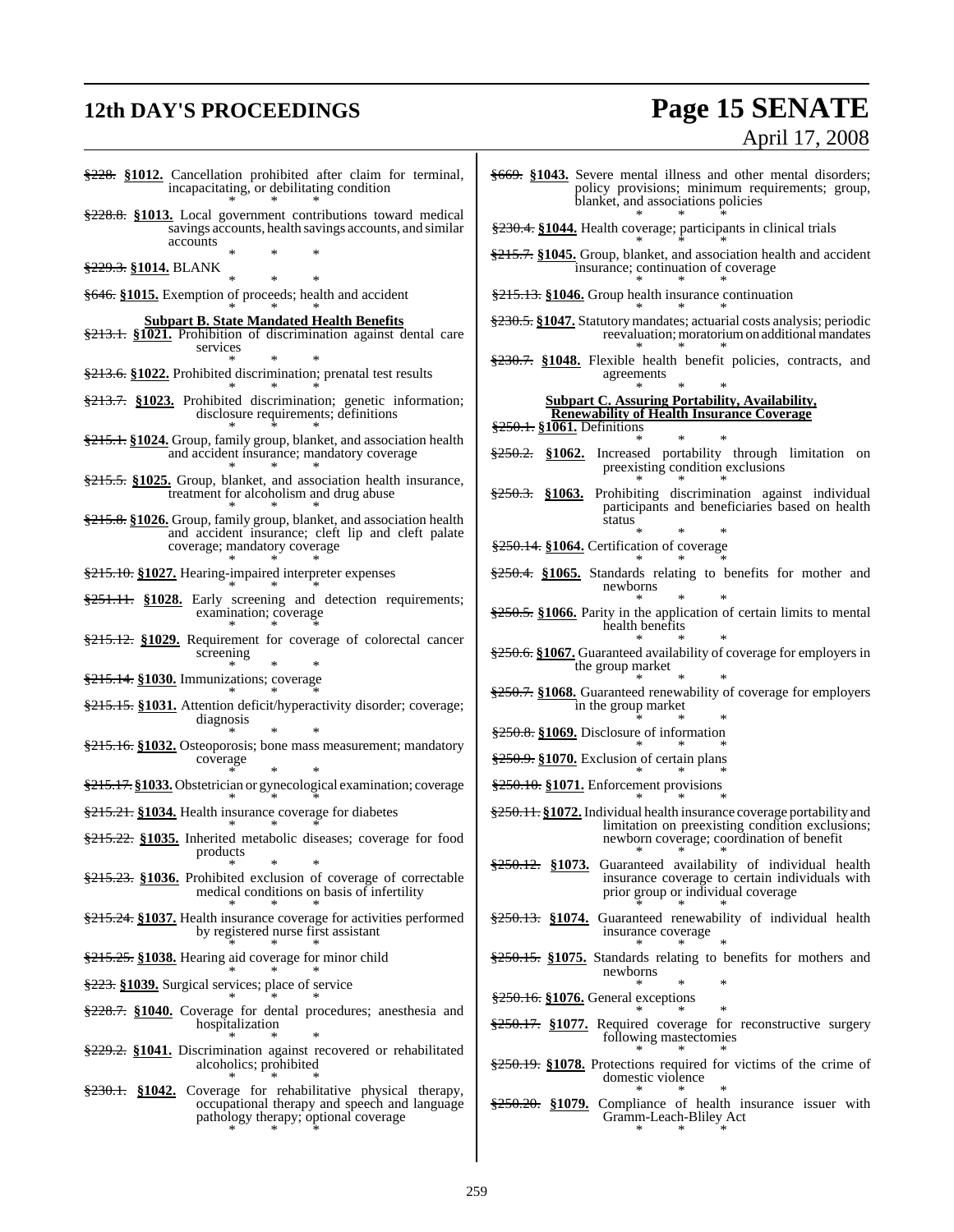## **Page 16 SENATE 12th DAY'S PROCEEDINGS**

## April 17, 2008

| <b>Subpart D. Rates</b><br>$\frac{228.1}{222.1}$ . §1091. Health insurance plans subject to rate limitations   | <del>§3092.</del> §1143. Fines; cease and<br>or revocation o     |
|----------------------------------------------------------------------------------------------------------------|------------------------------------------------------------------|
| \$228.2. §1092. Restrictions relating to premium rates; health<br>insurance                                    | <b>Subpart G. Den</b><br>$\frac{1510}{151}$ . S1151. Definitions |
| $\frac{$228.4}{8228.4}$ . \$1093. Disclosure of rating practices and renewability<br>provisions<br>*           | §1511. §1152. Qualification<br>contractor                        |
| $\frac{$228.5}{\\820.5}$ §1094. Maintenance of records                                                         | <del>§1512.</del> §1153. Additional reg                          |
| \$228.6. §1095. Modified community rating; health insurance<br>premiums; compliance with rules and regulations | <del>§1513.</del> §1154. Freedom of ch                           |
| $\frac{229}{229}$ . \$1096. Health and accident insurers; rate increases                                       | §1513.1. §1155. Denial of cla                                    |
| \$652.1. \$1097. Discrimination in rates or failure to provide coverage                                        | <del>§213.5.</del> §1156. Dental reimbu                          |
| because of severe disability or sickle cell trait<br>prohibited                                                | Subpart H. D<br><del>§2028.</del> §1161. Purpose                 |
| <b>Subpart E. Medicare Supplement Minimum Standards</b><br>\$224. §1111. Medicare supplement minimum standards | <del>§2029.</del> §1162. Definitions                             |
| <b>Subpart F. Medical Necessity Review Organizations</b>                                                       | \$2030. §1163. Registration                                      |
| \$3070. §1121. Legislative findings; purpose; short title                                                      | §2031. §1164. Procedure for a                                    |
| <del>§3071.</del> §1122. Definitions                                                                           | $\frac{2032}{2032}$ §1165. Expiration and                        |
| §3072. §1123. Authorization or licensure as an MNRO                                                            | §2033. §1166. Rules and fees                                     |
| \$3073. \$1124. Procedure for application to act as an MNRO                                                    | $\frac{2034}{2034}$ . §1167. Penalties                           |
| \$3074. \$1125. Expiration and renewal of license for entities other<br>than health insurance issuers          | Subpart I. Long<br>§1731. §1181. Purpose                         |
| \$3075. \$1126. Scope and content of medical necessity determination<br>process                                | <del>§1732.</del> §1182. Scope<br>×                              |
| §3076. §1127. Medical necessity review organization operational                                                | <del>§1733.</del> §1183. Short title                             |
| requirements                                                                                                   | <del>§1734.</del> §1184. Definitions                             |
| Procedures for making medical necessity<br><del>§3077.</del><br>§1128.<br>determinations                       | §1735. §1185. Extraterritoria<br>insurance                       |
| \$3078. §1129. Informal reconsideration                                                                        | <del>§1736.</del> §1186. Disclosure and<br>care insurance        |
| <del>§3079.</del> §1130. Appeals of adverse determinations; standard appeals                                   | <del>§1737.</del> §1187. Incontestability                        |
| \$3080. §1131. Second level review                                                                             | <del>§1738.</del> §1188. Nonforfeiture l                         |
| \$3081. \$1132. Request for external review                                                                    | §1739. §1189. Authority to pr                                    |
| §3082. §1133. Standard external review                                                                         | <del>§1740.</del> §1190. Administrative                          |
| §3083. §1134. Expedited appeals<br>∗                                                                           | §1741. §1191. Penalties                                          |
| §3084. §1135. Expedited external review                                                                        | Subpart J. Lo                                                    |
| \$3085. §1136. Binding nature of external review decisions                                                     | $\frac{231}{2231}$ . §1201. Legislative find                     |
| §3086. §1137. Minimum qualifications for independent review<br>organizations                                   | §232. §1202. Definitions                                         |
| ∗<br><del>§3087.</del> §1138. External review register                                                         | §233. §1203. Creation of the                                     |
| ∗<br>§3088. §1139. Emergency services                                                                          | §234. §1204. Board of directo                                    |
| *<br>§3089. §1140. Confidentiality requirements                                                                | §235. §1205. Plan of operatio                                    |
| §3090. §1141. Regulations                                                                                      | §236. §1206. Powers and duti                                     |
| $\ast$<br>\$3091. \$1142. Examination of MNRO and other parties                                                | §237. §1207. Eligibility                                         |
|                                                                                                                | §238. §1208. Administration                                      |

| <del>§1511.</del> §1152. Qualification and regulation of dental service     |
|-----------------------------------------------------------------------------|
|                                                                             |
|                                                                             |
|                                                                             |
|                                                                             |
|                                                                             |
|                                                                             |
|                                                                             |
|                                                                             |
|                                                                             |
|                                                                             |
|                                                                             |
|                                                                             |
|                                                                             |
|                                                                             |
|                                                                             |
|                                                                             |
|                                                                             |
|                                                                             |
|                                                                             |
| §1735. §1185. Extraterritorial jurisdiction; group long-term care           |
| <del>§1736.</del> §1186. Disclosure and performance standards for long-term |
|                                                                             |
|                                                                             |
|                                                                             |
|                                                                             |
|                                                                             |
|                                                                             |
|                                                                             |
|                                                                             |
|                                                                             |
|                                                                             |
|                                                                             |
|                                                                             |
|                                                                             |
|                                                                             |

\* \* \*

 $\overline{\phantom{a}}$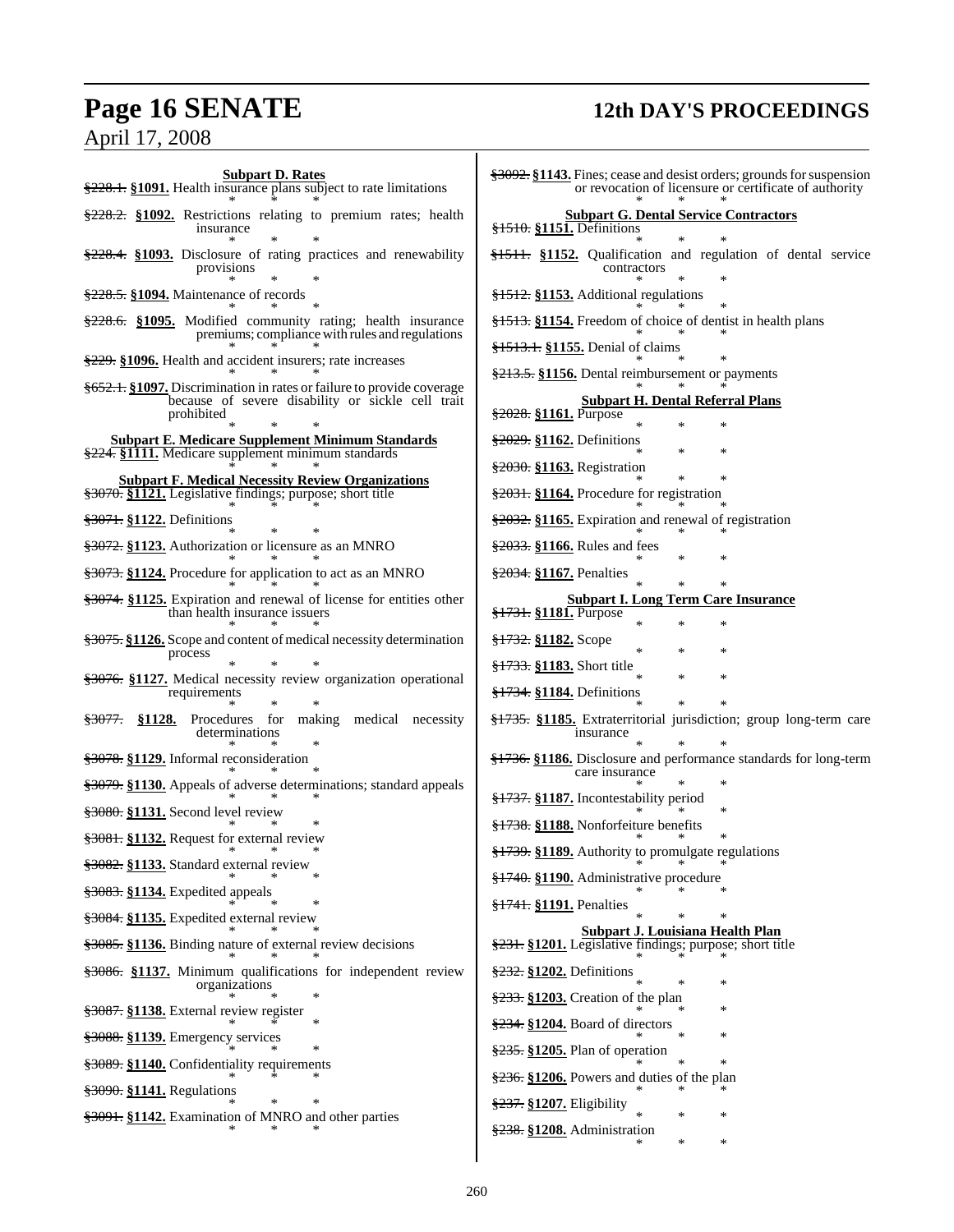## **12th DAY'S PROCEEDINGS Page 17 SENATE**

# April 17, 2008

§239. **§1209.** Service charges \* \* \* §239.1. §1210. Fees assessed to participating health insurers for plan losses attributable to federally defined eligible individuals \* \* \* §239.2. **§1211.** Powers and duties of the commissioner \* \* \* §239.3. **§1212.** Miscellaneous provisions \* \* \* §240. **§1213.** Benefits; availability \* \* \* §241. **§1214.** Mandated benefits \* \* \* §242. **§1215.** Exemptions; relation to other laws \* \* \* **Subpart K. Limitations on Assignment of Obligations** §421. **§1221.** Definitions \* \* \* §422. **§1222.** Assignment of obligations limited \* \* \* **Subpart L. Transplant Centers** §1450.21. **§1231.** Organ transplant centers \* \* \* §1450.22. **§1232.** Hematopoietic transplant centers \* \* \* §1450.23. **§1233.** Documentation \* \* \* **Subpart M. Louisiana Safety Net Health Insurance Program** §3101. §1241. Creation of the Louisiana Safety Net Health Insurance Program \* \* \* §3112. **§1242.** Definitions \* \* \* §3102. **§1243.** Eligibility \* \* \* §3103. **§1244.** Participation and requirements \* \* \* §3104. **§1245.** Plan of operation \* \* \* §3105. **§1246.** Producer requirements \* \* \* §3106. **§1247.** Form of policy; delivery; cancellation \* \* \* §3107. **§1248.** File and use of policy forms \* \* \* §3108. **§1249.** Minimal benefit hospital and medical policy provisions \* \* \* §3109. **§1250.** Construction of policy \* \* \* §3110. **§1251.** Statutory construction; relationship to other laws \* \* \* §3111. **§1252.** Scope and limitation \* \* \* **PART IV. Property and Casualty Subpart A. Insurance and Contract Requirements in General** §635. **§1261.** Renewal of policy; increase in premiums prohibited \* \* \* §639. **§1262.** Annulment of liability policies \* \* \* §670. **§1263.** Premises used as polling places; prohibited provisions excluding or limiting coverage \* \* \* §682. **§1264.** Presumption of coverage \* \* \* §636.2. **§1265.** Property, casualty, and liability insurance policies; cancellation and nonrenewal provisions; nonrenewal for rate inadequacy; certain prohibitions \* \* \* §636.1. **§1266.** Automobile, property, casualty, and liability insurance policies; cancellation \* \* \* §636.4. **§1267.** Commercial insurance; cancellation and renewal \* \* \* §637.1. **§1268.** Interest on refund; exception \* \* \* §655. **§1269.** Liability policy; insolvency or bankruptcy of insured and inability to effect service citation or other process; direct action against insurer \* \* \* §667. **§1270.** Personal property; specific coverage; valuation; exemptions \* \* \* §1478. **§1271.** Identification of property upon which premium is due \* \* \* **Subpart B. Vehicle** §622.1. **§1281.** Standard automobile insurance form \* \* \* §622.2. **§1282.** Standard motor vehicle insurance form; prohibited provisions \* \* \* §622.3. **§1283.** Proof of motorcycle endorsement \* \* \* §1466. **§1284.** Motor vehicle insurance; consideration of nonfault incidents prohibited \* \* \* §635.1. **§1285.** Automobile insurance policies; refusal to issue or renew; age discrimination \* \* \* §635.2. **§1286.** Automobile insurance policies; increase in premium; age discrimination \* \* \* §636.8. **§1287.** Overpayments; surplus premium; endorsement credits \* \* \* §652.2. **§1288.** Discrimination in automobile liability insurance prohibited \* \* \* §1472. **§1289.** Automobile policies; discrimination against paid or volunteer firemen prohibited \* \* \* §661. **§1290.** Motor vehicle liability policy \* \* \* §671. **§1291.** Automobile liability coverage; loaner vehicle; driver's policy primary policy \* \* \* §672. **§1292.** Towing and storage of motor vehicles; insurance policies; storage fees; exceptions \* \* \* §676. **§1293.** Automobile insurance; total loss provision \* \* \* §1465. **§1294.** Automobile insurance; substitute vehicle; notice of discontinuance; payment to provider \* \* \* §680. **§1295.** Uninsured motorist coverage \* \* \* §681. **§1296.** Coverage of temporary, substitute, and rental vehicles \* \* \* §673. **§1297.** Damaged vehicle in storage facility; timely appraisal; penalties \* \* \* **Subpart C. Fire and Extended Coverage (Standard Fire Policy) §691. §1311.** Fire insurance contract; standard provisions; variations \* \* \* §691.1. **§1312.** Forms to be furnished \* \* \* §691.2. **§1313.** Fire insurance contract; standard provisions; variations \* \* \* §692. **§1314.** Breach of warranties and conditions offire policies and applications therefor \* \* \* §692.1. **§1315.** Defense ofmaterialmisrepresentation not entitlement to void policy \* \* \*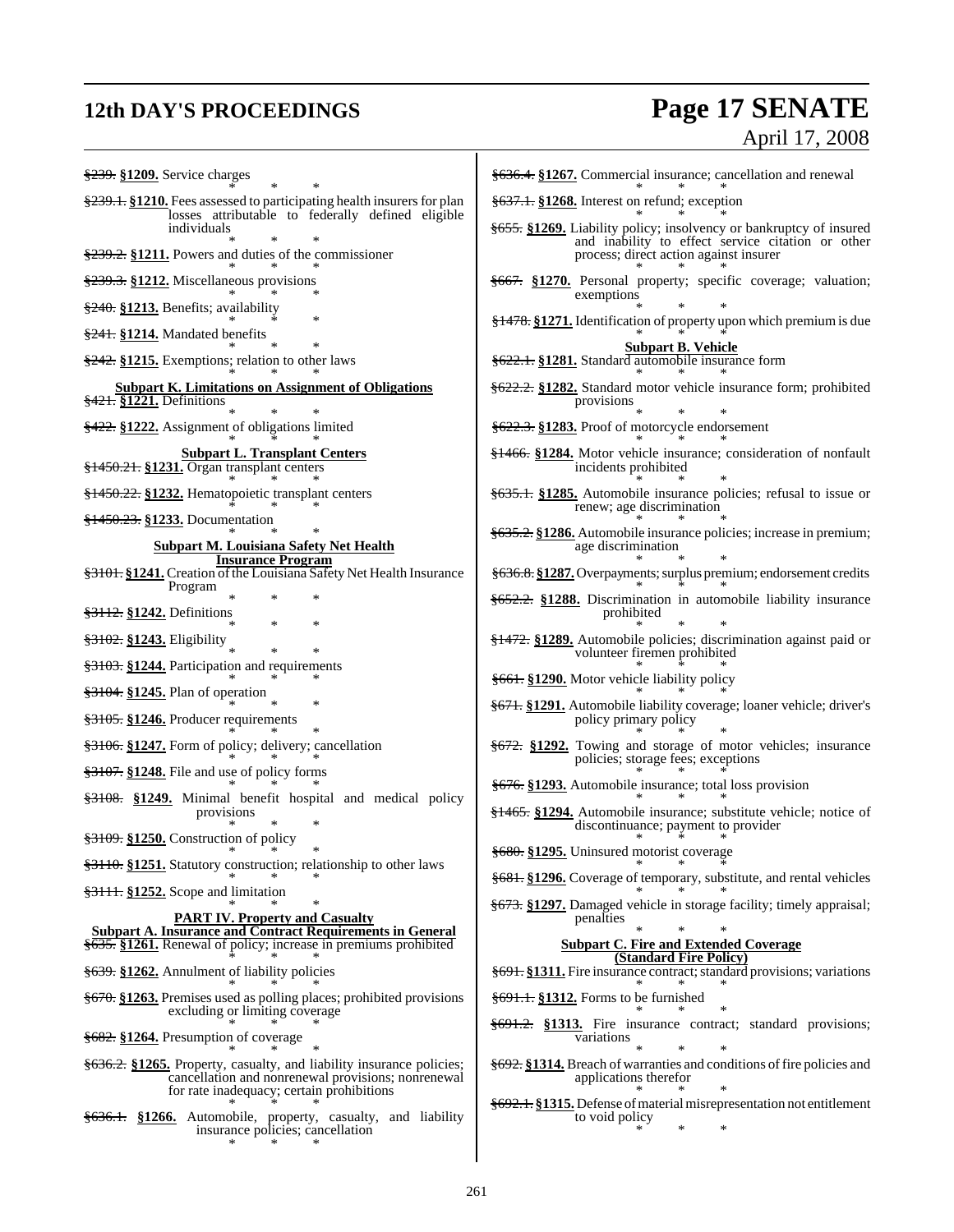## **Page 18 SENATE 12th DAY'S PROCEEDINGS**

## April 17, 2008

| \$693. \$1316. Suits on fire insurance policies                                                                                   | $\frac{$1404.2}{\$1404.2}$ . $\frac{$1459}{\$258}$ . Examinations and investigations; subpoena;<br>discovery                                |
|-----------------------------------------------------------------------------------------------------------------------------------|---------------------------------------------------------------------------------------------------------------------------------------------|
| §694. §1317. Co-insurance clauses; prohibited in certain cases                                                                    | $\frac{$1405}{1000}$ . Fire insurance rates; the Property Insurance                                                                         |
| <del>§695.</del> §1318. Valued policy clause; exceptions                                                                          | Association of Louisiana                                                                                                                    |
| <del>§696.</del> §1319. Delivery of fire insurance contract providing coverage<br>for damage to property; disclosure of coverage; | §1405.1. §1461. Board of review; membership; authority                                                                                      |
| coverage for damages due to flood                                                                                                 | \$1405.2. \$1462. Request for review of public fire protection grading                                                                      |
| <b>Subpart D. Homeowners' Insurance</b>                                                                                           | $\frac{1}{2}$ 1405.3. §1463. Standard of review; rehearing                                                                                  |
| §667.1. §1331. Personal property coverage; option to exclude                                                                      | <del>§1407.</del> §1464. Rate filing                                                                                                        |
| §1477. §1332. Delivery of homeowners' insurance; disclosures                                                                      | §1408. §1465. Disapproval of filings; rates; procedures                                                                                     |
| <del>§635.3.</del> §1333. Homeowners' insurance; insurer's nonrenewal<br>without cause; inclusion in insured's file<br>prohibited | $\frac{12409}{1409}$ . \$1466. Other rating organizations                                                                                   |
| §635.4. §1334. Homeowners insurance policies; conversion of policy                                                                | §1409.1. §1467. Louisiana Title Statistical Services Organization                                                                           |
| forms                                                                                                                             | <del>§1410.</del> §1468. Deviations                                                                                                         |
| §636.6. §1335. Homeowner's insurance; cancellation, nonrenewal                                                                    | \$1411. \$1469. Appeal by subscriber to a rating organization                                                                               |
| <del>§1471.</del> §1336. Homeowner's insurance; acts of God                                                                       | $\frac{1}{2}$ \$1412. \$1470. Information to be furnished insureds; hearings and<br>appeals of insureds                                     |
| <b>Subpart E. Burglary and Forgery Insurance</b><br>§1351. [Reserved]                                                             | <del>§1413.</del> §1471. Advisory organizations                                                                                             |
| <b>Subpart F. Glass Policies</b><br>§1361. [Reserved]                                                                             | $\frac{12414}{11111}$ \$1472. Joint underwriting or joint reinsurance                                                                       |
| <b>Subpart G. Crop and Livestock Insurance</b><br>§1371. [Reserved]                                                               | §1415. §1473. Rate administration                                                                                                           |
| <b>Subpart H. Marine and Transportation</b><br>(Inland Marine) Insurance                                                          | <del>§1416.</del> §1474. False or misleading information                                                                                    |
| §1381. [Reserved]<br><b>Subpart I. Steam Boiler and Sprinkler Leakage Insurance</b>                                               | \$1417. \$1475. Assigned risks; governing committee of the Louisiana                                                                        |
| §1391. [Reserved]<br><b>Subpart J. Liability</b>                                                                                  | Automobile Insurance Plan                                                                                                                   |
| $§1401.$ [Reserved]<br><b>Subpart K. Credit Property and Casualty</b>                                                             | <del>§1419.</del> §1476. Assessments against insurers; dedications                                                                          |
| §1411. [Reserved]<br><b>Subpart L. Worker's Compensation Insurance</b>                                                            | $\frac{1421}{1000}$ \$1421. Public property rates                                                                                           |
| $§1421.$ [Reserved]<br><b>Subpart M. Miscellaneous Insurance</b>                                                                  | $\frac{122.51422}{10.51478}$ . Right to employ attorney                                                                                     |
| §1431. [Reserved]<br><b>Subpart N. Fidelity and Surety Insurance</b>                                                              | <del>§1422.1.</del> §1479. Consumer representation; attorney general                                                                        |
| §658.1. §1441. Failure to timely satisfy claim under criminal bond<br>contract                                                    | <del>§1423.</del> §1480. Worker's compensation insurers; longshoremen and<br>harbor worker's compensation insurers; annual reports          |
| \$660. §1442. Premium to be shown on power of attorney attached to<br>bail bond                                                   | <del>§1424.</del> §1481. Worker's compensation rates; safe workplace<br>discount; criteria; inspection                                      |
| * *<br>§1404.3. §1443. Premium on criminal bail bond                                                                              | $\sim$<br>§1425. §1482. Military personnel premium discount; rebates                                                                        |
| <b>Subpart O. Rate Making Procedures and Organizations</b>                                                                        | \$1426. §1483. Premium discounts, credits, rate differentials,                                                                              |
| §1401. §1451. Systems for ratemaking                                                                                              | adjustments in deductibles, and other<br>adjustments for compliance with building codes                                                     |
| <del>§1402.</del> §1452. Purpose of rate regulation; construction; definitions                                                    | and for damage mitigation                                                                                                                   |
| <del>§1402.1.</del> §1453. Competitive market                                                                                     | <del>§1464.</del> §1484. Property, casualty, and liability insurance; premium<br>increase by insurer without or with material change in     |
| $\frac{$1402.2}{9}$ \\$1454. Rating standards and methods                                                                         | circumstances of insured; notice of premium increase                                                                                        |
| $\frac{$1402.3}{81402.3}$ \$1455. Rate regulation when market determined to be<br>noncompetitive                                  | §1464.1. §1485. Homeowner's insurance; premium discounts                                                                                    |
| $\frac{$1403}{1403}$ . \$1456. Scope of rate regulation                                                                           | <del>§1461.1.</del> §1486. Change of state of domicile of admitted insurer;<br>conversion to foreign insurer; effects of<br>redomestication |
| $\frac{1}{2}$ 404. §1457. Discount; rate reductions                                                                               | §1473. §1487. Comparison data for automobile insurance policies                                                                             |
| \$1404.1. \$1458. Disclosure of financial condition for determination<br>of rate increase                                         | <b>Subpart P. Use of Credit Information</b>                                                                                                 |
| *                                                                                                                                 | <del>§1481.</del> §1501. Purpose<br>∗<br>∗                                                                                                  |
|                                                                                                                                   |                                                                                                                                             |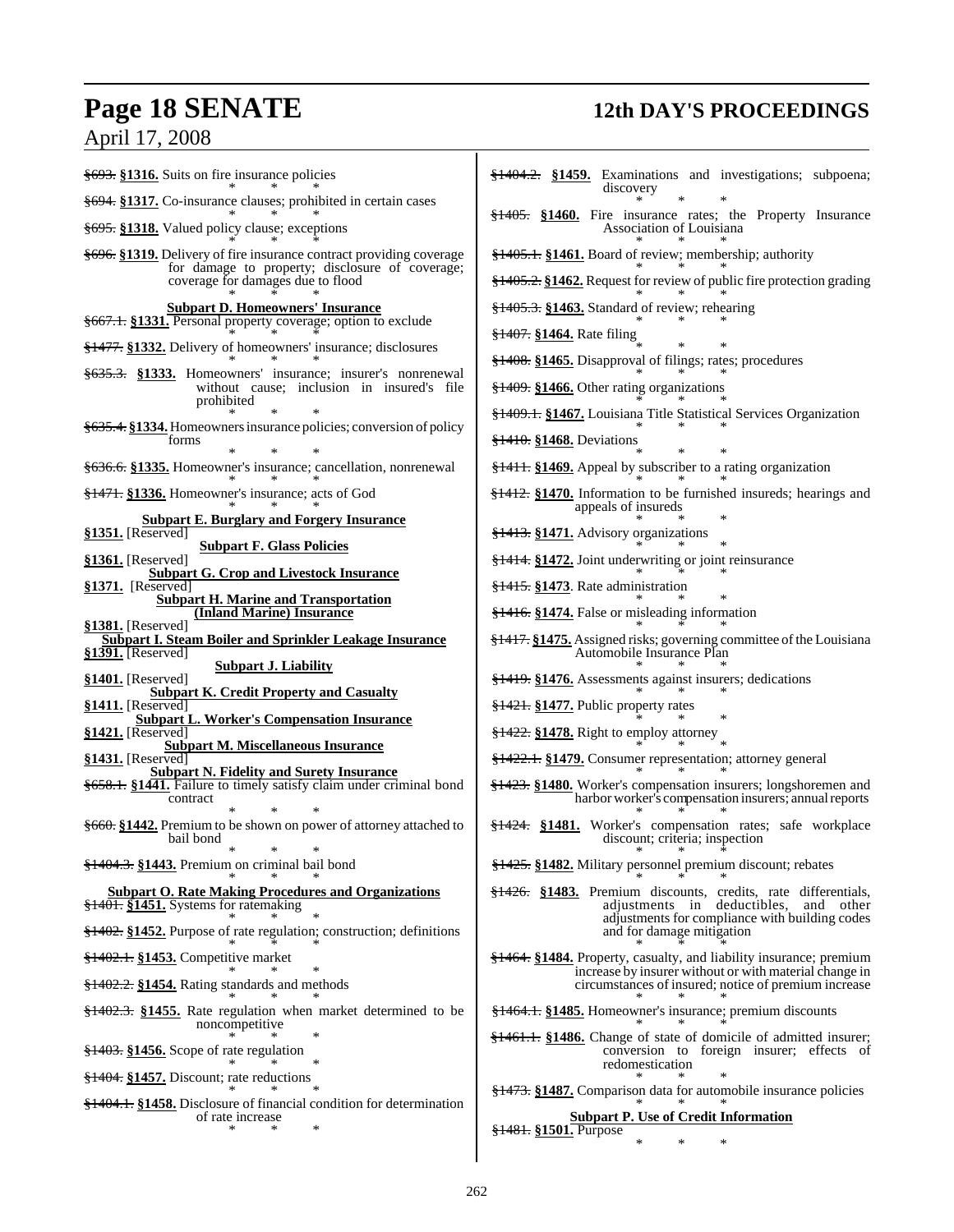## **12th DAY'S PROCEEDINGS Page 19 SENATE** April 17, 2008

| <del>§1482.</del> §1502. Scope<br>$\ast$<br>*                                         | $\frac{$1140}{1552}$ . Assumed names                                                                                                     |
|---------------------------------------------------------------------------------------|------------------------------------------------------------------------------------------------------------------------------------------|
| §1483. §1503. Definitions<br>*<br>*                                                   | §1141. §1553. Temporary licensing                                                                                                        |
| $\frac{$1484}{1000}$ S1504. Use of credit information                                 | <del>§1142.</del> §1554. License denial, nonrenewal or revocation                                                                        |
| $\frac{$1485}{1000}$ . Dispute resolution and error correction                        | §632. §1555. Liability of agents on binder                                                                                               |
| §1486. §1506. Appeals of underwriting or rates                                        | <del>§1142.1.</del> §1556. License to solicit or transact bail; prohibited                                                               |
| §1487. §1507. Exemptions from the use of credit information                           | activities                                                                                                                               |
| §1488. §1508. Initial notification                                                    | §1143. §1557. Commissions                                                                                                                |
| §1489. §1509. Adverse action notification                                             | §1144. §1558. Appointments                                                                                                               |
| <del>§1490.</del> §1510. Filing<br>×                                                  | <del>§1145.</del> §1559. Notification to commissioner of termination                                                                     |
| §1491. §1511. Indemnification                                                         | <del>§1146.</del> §1560. Reciprocity                                                                                                     |
| $\frac{$1492}{1000}$ $\frac{$1512}{1000}$ Sale of policy term information by consumer | $\frac{1147}{1147}$ . §1561. Non-reciprocal states or other jurisdictions                                                                |
| reporting agency                                                                      | §1148. §1562. Prohibited acts                                                                                                            |
| <del>§1493.</del> §1513. Severability                                                 | $\frac{$1149}{1000}$ . $\frac{$1563}{1000}$ . Reporting of actions<br>∗                                                                  |
| $\frac{1494}{1214}$ S1514. Applicability<br>$\ast$                                    | $\frac{150}{21150}$ . §1564. Producers of records                                                                                        |
| <b>PART V. Collision Damage Waiver Law</b><br>\$2091.1. §1521. Title of Part          | <del>§1151.</del> §1565. Other laws                                                                                                      |
| *<br><del>§2091.2</del> §1522. Scope                                                  | <b>Subpart B. Prelicense and Continuing Education Programs</b><br>\$1191. \$1571. Registered insurance agent and bail agent prelicensing |
| *<br>*<br>\$2091.3 §1523. Definitions                                                 | program                                                                                                                                  |
| \$2091.4 \$1524. Notice required; application; fee                                    | §1192. §1572. Insurance Education Advisory Council                                                                                       |
| \$2091.5 \$1525. Collision damage waiver; form filing requirements                    | §1193. §1573. Continuing education requirements                                                                                          |
| §2091.6. §1526. Unfair trade practices                                                | <b>Subpart C. Bail Enforcement Agents</b><br>§1514. §1581. Regulation of bail enforcement agents                                         |
| \$2091.7. \$1527. Application of insurance laws                                       | <del>§1514.1.</del> §1582. Definitions                                                                                                   |
| \$2091.8. \$1528. Injunctions                                                         | $\frac{$1514.2}{\\81583}$ . Licensing and fees                                                                                           |
| \$2091.9. \$1529. Penalties<br>*<br>×                                                 | §1514.3. §1584. Bond producers; prohibitions; penalties                                                                                  |
| §2091.10. §1530. Taxes<br>*                                                           | §1514.4. §1585. Surrender for nonpayment of premium                                                                                      |
| <b>CHAPTER 5. Producers and Other Regulated Entities</b><br><b>PART I. Producers</b>  | <b>Subpart D. Financial Institution Sales</b><br>\$3051. §1591. Short title                                                              |
| <b>Subpart A. Qualifications and Licensing</b><br>§1131. §1541. Purpose and scope     | $\ast$<br>∗<br>§3052. §1592. Purpose                                                                                                     |
| *<br>§1132. §1542 Definitions                                                         | $\ast$<br>∗<br>§3053. §1593. Definitions                                                                                                 |
| *<br>*<br>§1133. §1543. License required                                              | ∗<br>§3053.1. §1594. Applicability                                                                                                       |
| *<br>§1134. §1544. Exceptions to licensing; prohibitions                              | ∗<br>§3054. §1595. Authorization for implementing regulations                                                                            |
| §1135. §1545. Examination                                                             | §3055. §1596. Licensure requirement                                                                                                      |
| *<br>§1136. §1546. Application for license                                            | ∗<br>\$3056. §1597. Sales force                                                                                                          |
| *<br>§1137. §1547. License                                                            | ∗<br>\$3057. §1598. Referrals                                                                                                            |
| *<br>§1138. §1548. Nonresident licensing                                              | $\ast$<br>§3058. §1599. Insurance as a condition to service                                                                              |
| §1138.1. §1549. Specialty limited lines credit insurance                              | §3059. §1600. Disclosures; required                                                                                                      |
| \$1138.2. \$1550. Specialty limited lines motor vehicle title insurance               | \$3060. §1601. Physical location of loan and insurance activities                                                                        |
| producer licenses                                                                     | \$3061. \$1602. Insurance in connection with a loan                                                                                      |
| $\frac{1}{2}$ 139. §1551. Exemption from examination                                  | \$3062. §1603. No discrimination against non-affiliated agents                                                                           |
|                                                                                       |                                                                                                                                          |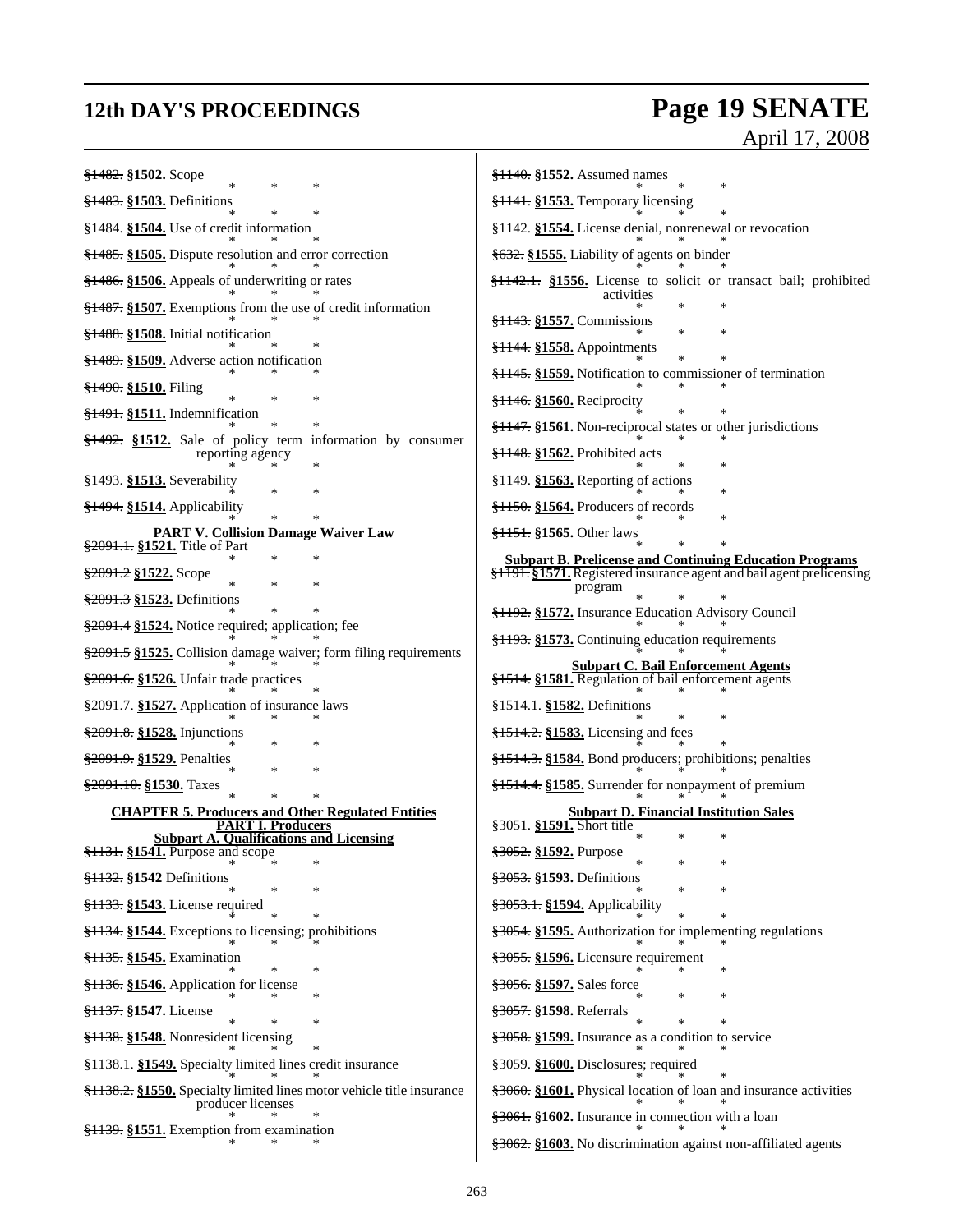# **Page 20 SENATE 12th DAY'S PROCEEDINGS**

## April 17, 2008

| §3063. §1604. Customer privacy; protections                                 | §1210.80. §1670. Nonresident claims adjuster license reciprocity                                   |
|-----------------------------------------------------------------------------|----------------------------------------------------------------------------------------------------|
| §3065. §1605. Unfair trade practice                                         | <del>§1210.81.</del> §1671. License                                                                |
| <b>PART II. Managing General Agent</b>                                      | §1210.82. §1672. License denial, nonrenewal, or revocation                                         |
| <del>§1201.</del> §1621. Title<br>∗                                         | §1210.83. §1673. Continuing education                                                              |
| $\frac{$1202}{100}$ \$1622. Definitions<br>$\ast$                           |                                                                                                    |
| §1203. §1623. Licensure; registration                                       | §1210.84. §1674. Standards of conduct                                                              |
| §1204. §1624. Required contract provisions                                  | §1453. §1675. Payments to adjusters limited; reciprocal fee;<br>disposition of funds               |
| $\frac{$1205}{1000}$ . \$1625. Duties of insurers                           | $\frac{$1210.85}{\\$ : $\$1676$ . Referral by insurer                                              |
| §1206. §1626. Examination authority                                         | $\frac{$1210.86}{1000}$ . $\frac{$1677}{1000}$ . Reporting of actions                              |
| §1207. §1627. Penalties; suspension, revocations, fines, and<br>liabilities | §1210.87. §1678. Regulations                                                                       |
| <b>PART III. Third Party Administrators</b>                                 | PART V. Public Adjusters<br><del>§1210.91.</del> §1691. Purpose                                    |
| §3031. §1641. Definitions                                                   |                                                                                                    |
| §3032. §1642. Necessity of written agreement                                | §1210.92. §1692. Definitions<br>∗                                                                  |
| §3033. §1643. Payment to administrator                                      | §1210.93. §1693. License required                                                                  |
| §3034. §1644. Maintenance of information                                    | \$1210.94. \$1694. Application for license                                                         |
| §3035. §1645. Insurer; underwriting; advertisement                          | §1210.95. §1695. Resident license                                                                  |
| $\frac{$3036}{81646}$ . Duties of the insurer                               | <del>§1210.96.</del> §1696. Examination                                                            |
| §3037. §1647. Premium collection and payment of claims                      | §1210.97. §1697. Exemptions from examination                                                       |
| §3038. §1648. Administrator; compensation                                   | §1210.98. §1698. Nonresident license reciprocity                                                   |
| \$3039. §1649. Notice to covered individuals; disclosure of charges         | <del>§1210.99.</del> §1699. License                                                                |
| and fees                                                                    | §1210.100. §1700. License denial, nonrenewal, or revocation                                        |
| §3040. §1650. Coverage; notice to individuals                               | §1210.101. §1701. Evidence of financial responsibility                                             |
| §3041. §1651. Licensure required                                            | §1210.102. §1702. Continuing education                                                             |
| §3042. §1652. Waiver of application for certification                       | §1210.103. §1703. Public adjuster fees                                                             |
| §3043. §1653. Annual report; filing fee                                     | \$1210.104. \$1704. Contract between public adjuster and insured                                   |
| §3044. §1654. Grounds for suspension or revocation of license               | §1210.105. §1705. Record retention<br>∗                                                            |
| §3045. §1655. Rules and regulations                                         | \$1210.106. \$1706. Standards of conduct of public adjuster                                        |
| §3046. §1656. Confidentiality; documents, information                       | §1210.107. §1707. Reporting of actions                                                             |
| <b>PART IV. Claims Adjusters</b><br>§1210.71. §1661. Definitions            | §1210.108. §1708. Regulations                                                                      |
| *<br>$\frac{$1210.72}{``}$ \\$1662. General exemptions                      | <b>PART VI. Reinsurance Intermediary</b><br>§1210.20. §1721. Title                                 |
| <del>§1210.73.</del> §1663. License required                                | §1210.21. §1722. Definitions                                                                       |
| \$1210.74. \$1664. Application for claims adjuster license                  | ∗<br><del>§1210.22.</del> §1723. Licensure                                                         |
| §1210.75. §1665. Resident license                                           | $\ast$<br><del>§1210.23.</del> §1724. Required contract provisions for reinsurance                 |
| §1210.76. §1666. Limited claims adjuster license                            | intermediary-brokers                                                                               |
| \$1210.77. \$1667. Catastrophe or emergency claims adjuster<br>registration | $\frac{$1210.24}{9}$ 1725. Books<br>records;<br>reinsurance<br>and<br>intermediary-brokers         |
| §1210.78. §1668. Claims adjuster license examination                        | §1210.25. §1726. Duties of insurers utilizing the services of a<br>reinsurance intermediary-broker |
| §1210.79. §1669. Exemptions from examination                                |                                                                                                    |
|                                                                             |                                                                                                    |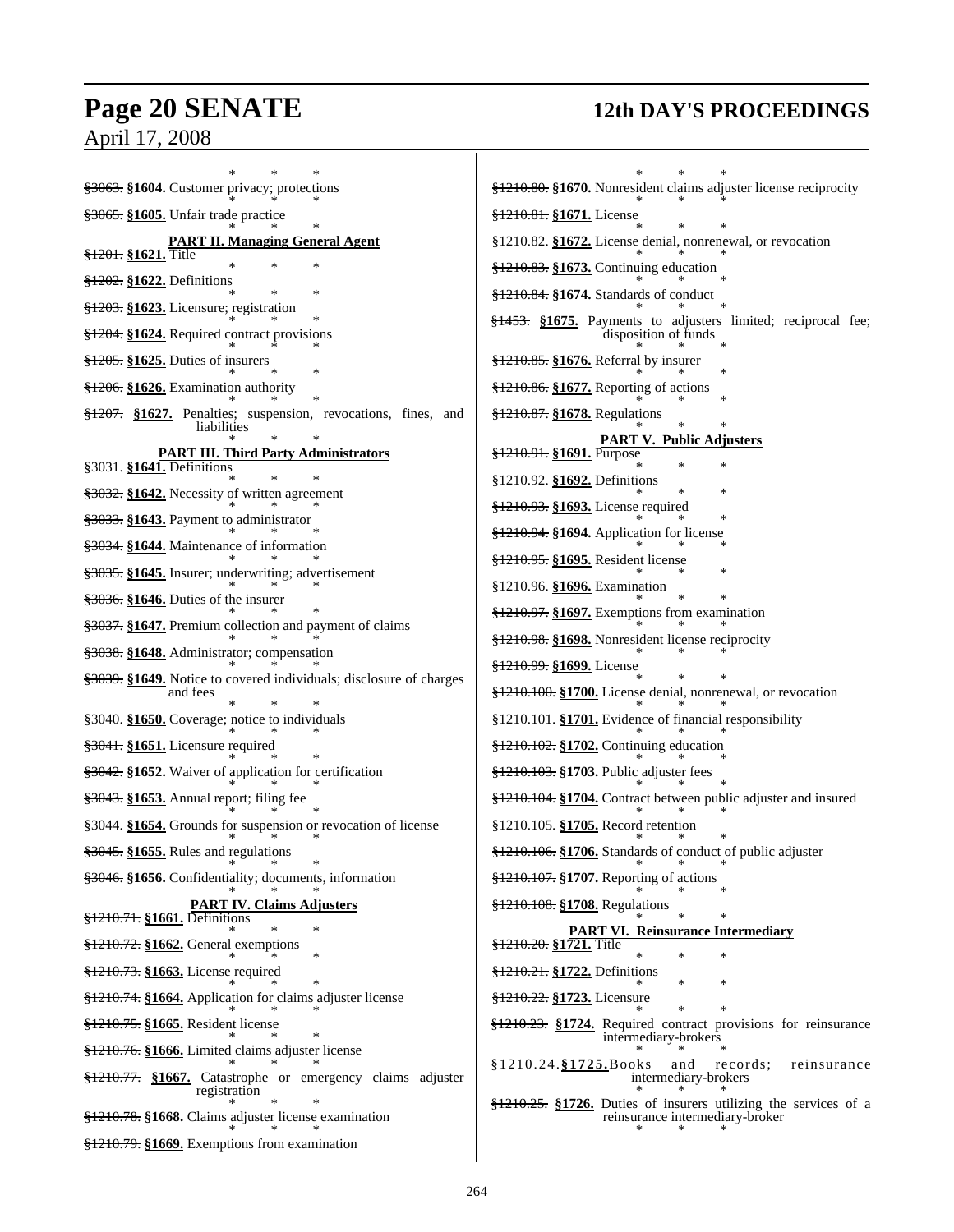## **12th DAY'S PROCEEDINGS Page 21 SENATE**

## April 17, 2008

| \$1210.26. \$1727. Required contract provisions for reinsurance<br>intermediary-managers                                                    | §193. §1795. Reporting requirements and privacy                                                                                                                       |
|---------------------------------------------------------------------------------------------------------------------------------------------|-----------------------------------------------------------------------------------------------------------------------------------------------------------------------|
|                                                                                                                                             | <del>§193.1.</del> §1796. Examination and investigations                                                                                                              |
| <del>§1210.27.</del> §1728. Prohibited acts                                                                                                 | §194. §1797. Disclosure                                                                                                                                               |
| $\frac{$1210.28}{1210.28}$ . $\frac{$1729}{1210.28}$ . Duties of reinsurers utilizing the services of a<br>reinsurance intermediary-manager | <del>§194.1.</del> §1798. General rules<br>$\ast$                                                                                                                     |
| $\frac{$1210.29}{1000}$ : \\$1730. Examination authority                                                                                    | §195. §1799. Prohibited practices                                                                                                                                     |
| §1210.30. §1731. Penalties and liabilities                                                                                                  | \$196. \$1800. Advertising for viatical settlements and viatical<br>settlements purchase agreements                                                                   |
| $\frac{$1210.31}{\\$ : \\$1732. Rules and regulations                                                                                       | §197. §1801. Fraud prevention and control                                                                                                                             |
| <b>PART VII. Professional Employer Organizations</b><br><del>§1210.51.</del> §1741. Purpose                                                 | §198. §1802. Injunctions; civil remedies; cease and desist                                                                                                            |
| $\ast$<br>§1210.52. §1742. Definitions                                                                                                      | §199. §1803. Unfair trade practices                                                                                                                                   |
| \$1210.53. \$1743. Professional employer services agreement                                                                                 | $\frac{200}{200}$ . §1804. Authority to adopt regulations                                                                                                             |
| requirements                                                                                                                                | §200.1. §1805. Applicability                                                                                                                                          |
| $\frac{1210.54}{1210.54}$ . $\frac{1744}{1210}$ . Exemptions; exceptions                                                                    | <b>CHAPTER 6. Payment of Claims</b>                                                                                                                                   |
| §1210.55. §1745. Employee benefit plans                                                                                                     | <b>PART I. Life Insurance Claims Payments</b><br>§656. §1811. Payment of claims; life policies; penalty                                                               |
| <del>§1210.56.</del> §1746. Workers' compensation insurance                                                                                 | <b>PART II. Health and Accident Insurance Claims Payments</b>                                                                                                         |
| §1210.57. §1747. Licensure<br>∗                                                                                                             | <b>Subpart A. Health and Accident Insurance Claims</b><br><b>Payments-General Provisions</b>                                                                          |
| §1210.58. §1748. Registration<br>*<br>*                                                                                                     | \$657. §1821. Payment of claims; health and accident policies;                                                                                                        |
| §1210.59. §1749. Enforcement<br>∗                                                                                                           | prospective review; penalties; self insurers;<br>telemedicine reimbursement by insurers                                                                               |
| §1210.60. §1750. Implementation                                                                                                             | <del>§674.</del> §1822. Proceeds from health care payments; notice to patient,<br>creditor                                                                            |
| §1210.61. §1751. Registration forms; submissions                                                                                            |                                                                                                                                                                       |
| <b>PART VIII. Motor Vehicle Rental Insurers</b><br>\$2101. §1761. Purpose<br>*                                                              | §659. §1823. Hospitalization insurance, exclusion of payments to<br>medical facilities owned or operated by state or for<br>services reimbursed by medical assistance |
| $\frac{2102}{250}$ \$1762. Definitions<br>$\ast$                                                                                            | <del>§11.</del> §1824. Uniform Claims Forms; promulgation, implementation                                                                                             |
| $\frac{2103}{2103}$ . S1763. Limited licensing; fees<br>*                                                                                   | $\frac{$12}{9}$ . $\frac{$1825}{9}$ . Billing audit guidelines, rules, and regulations                                                                                |
| §2104. §1764. License requirements<br>*                                                                                                     | <b>Subpart B. Medical Claims</b><br>\$250.31. §1831. Definitions                                                                                                      |
| \$2105. §1765. Rental vehicle insurance<br>∗                                                                                                |                                                                                                                                                                       |
| $\frac{2106}{22106}$ . $1766$ . Authorized employees<br>∗                                                                                   | $\frac{$250.32}{8250.32}$ . Standards for receipt and processing of<br>nonelectronic claims                                                                           |
| $\frac{2107}{2107}$ . Insurance charges<br>*                                                                                                | \$250.33. §1833. Standards for receipt and processing of electronic<br>claims                                                                                         |
| §2108. §1768. Representations                                                                                                               | ∗<br>∗<br>∗<br>\$250.34. §1834. Remittance advice; thirty-day payment standard;                                                                                       |
| §2109. §1769. List of authorized persons                                                                                                    | limitations on claim filing and audits                                                                                                                                |
| §2110. §1770. Penalties for violations                                                                                                      | §250.35. §1835. Regulations; applicability                                                                                                                            |
| §2111. §1771. Applicability of this Part                                                                                                    | $\frac{250.36}{250.36}$ . S1836. Coordination of benefits                                                                                                             |
| \$2112. §1772. Rules and regulations; promulgated by department                                                                             | \$250.37. \$1837. Violations; cease and desist orders; penalties                                                                                                      |
| <b>PART IX. Viatical Settlements</b><br><del>§191.</del> §1791. Definitions                                                                 | \$250.38. §1838. Recoupment of health insurance claims payments                                                                                                       |
| §191.1. §1792. License requirements                                                                                                         | <b>Subpart C. Pharmacy and Pharmacist Claims</b><br>\$250.51. \$1851. Legislative intent                                                                              |
| <del>§192.</del> §1793. License revocation and denial                                                                                       | *<br>§250.52. §1852. Definitions                                                                                                                                      |
| §192.1. §1794. Approval of viatical settlement contracts and                                                                                | §250.53. §1853. Nonelectronic claims submission                                                                                                                       |
| disclosure statements                                                                                                                       |                                                                                                                                                                       |
|                                                                                                                                             | §250.54. §1854. Electronic claim submission standards                                                                                                                 |
|                                                                                                                                             |                                                                                                                                                                       |

 $\mathsf{l}$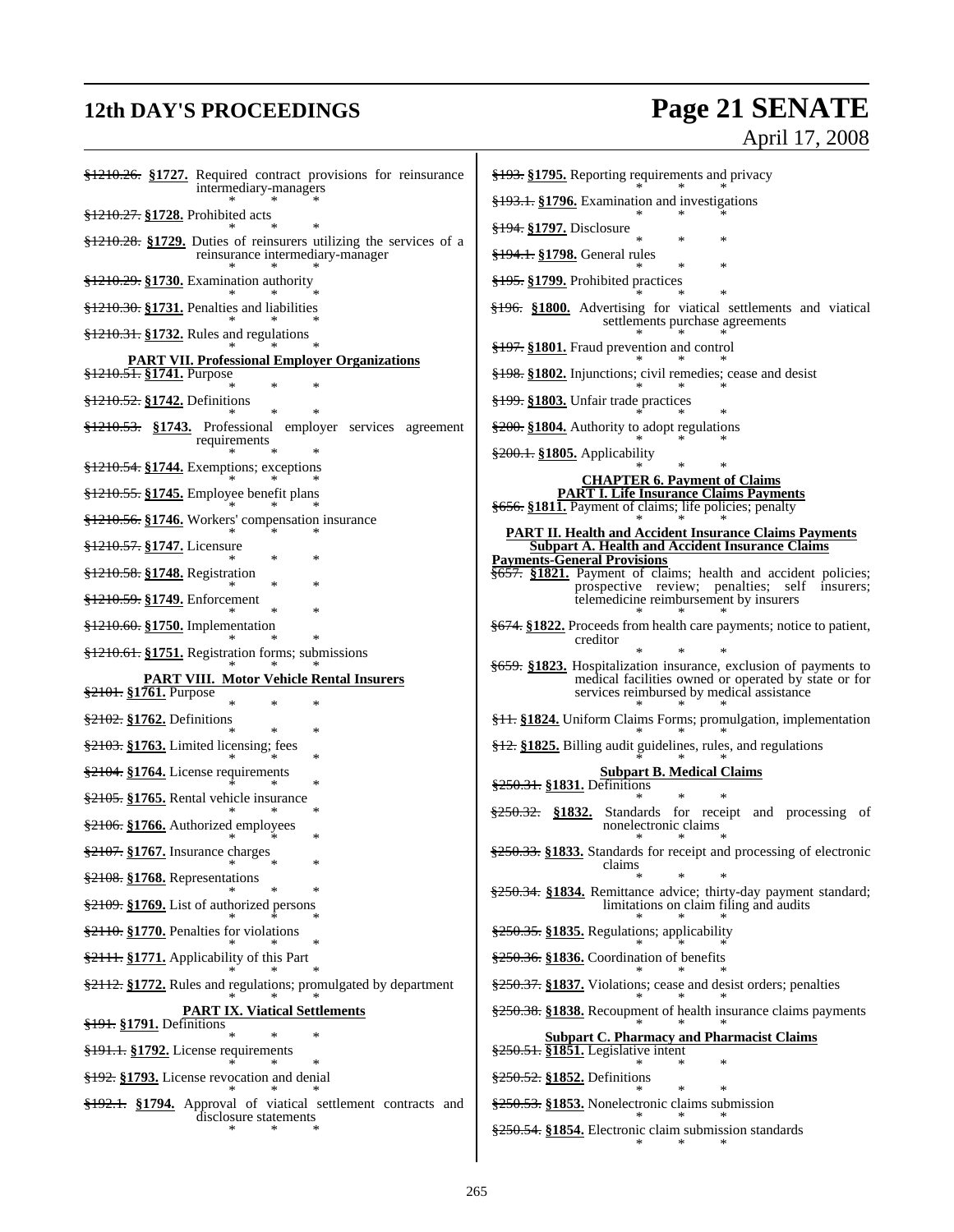## April 17, 2008

## **Page 22 SENATE 12th DAY'S PROCEEDINGS**

§250.55. **§1855.** Submission to health insurance issuer \* \* \* §250.56. **§1856.** Thirty-day payment standard; limitations on claim filing and audits \* \* \* §250.57. **§1857.** Prescription drug, products, and supplies; use of index \* \* \* §250.58. **§1858.** Coordination of benefits \* \* \* §250.59. **§1859.** Recoupment of health insurance claims payments \* \* \* §250.60. **§1860.** Violations; cease and desist orders; penalties \* \* \* §250.61. **§1861.** Regulations \* \* \* §250.62. **§1862.** Applicability \* \* \* **Subpart D. Health Care Consumer Billing and Disclosure Protection Act** §250.41. **§1871.** Short title \* \* \* §250.42. **§1872.** Definitions \* \* \* §250.43. **§1873.** Notice requirements \* \* \* §250.44. **§1874.** Billing by contracted health care providers \* \* \* §250.45. **§1875.** Billing by noncontracted facility-based physicians providing services in a base health care facility \* \* \* §250.46. **§1876.** Correction of credit records \* \* \* §250.47. **§1877.** Complaint notice; billing correction and refund; penalty \* \* \* §250.48. **§1878.** Exception \* \* \* **PART III. Property and Casualty Insurance Claims Payments** §636.7. **§1891**. Automobile liability coverage, medical payments \* \* \* §658. **§1892.** Payment and adjustment of claims, policies other than life and health and accident; personal vehicle damage claims; penalties; arson-related claims suspension \* \* \* §658.2. **§1893.** Claims involving immovable property \* \* \* §658.3. **§1894.** Filing claims; extension for claims arising from hurricane activity \* \* \* §1471.1. **§1895.** Homeowner's insurance; claims payments and settlements \* \* \* §1476. **§1896.** Right to transparency and integrity in adjustment of property claims \* \* \* **CHAPTER 7. Fraud and Unfair Trade Practices PART I. Unauthorized Insurance** §1248. **§1901.** Purpose; necessity for regulation \* \* \* §1249. **§1902.** Transacting a business of insurance by unauthorized insurer defined \* \* \* §1249.1. **§1903.** Placement of insurance business; prohibitions and exclusions \* \* \* §1250. **§1904.** Insurance commissioner may institute legal proceedings against unauthorized insurer \* \* \* §1251. **§1905.** Domestic insurer prohibited from issuing policies in state where unauthorized; commissioner's approval required \* \* \* §1252. **§1906.** Acting as agent for unauthorized insurer prohibited \* \* \* §1253. **§1907.** Transacting business; constitutes appointment of agent for service of process; workers' compensation claims agent \* \* \* §1254. **§1908.** Use of courts; prohibited to unauthorized insurer \* \* \* §1255. **§1909.** Requirements to be met before using courts \* \* \* §1256. **§1910.** Validity of contracts illegally effectuated \* \* \* **PART II. Insurance Fraud** §1241. **§1921.** Purpose and powers \* \* \* §1241.1. **§1922.** Additional powers and duties \* \* \* §1242. **§1923.** Definitions \* \* \* §1243. **§1924.** Prohibited activities and sanctions \* \* \* §1244. **§1925.** Automobile insurance policies \* \* \* §1245. **§1926.** Duties of companies and others \* \* \* §1246. **§1927.** Materials and evidence \* \* \* §1247. **§1928.** Civil immunity \* \* \* §1247.1. **§1929.**Confidentiality of criminal background checks, civil penalties \* \* \* **PART III. Unauthorized Insurers-False Advertising Process Law** §1231. **§1941.** Purpose of Part \* \* \* §1232. **§1942.** Definitions \* \* \* §1233. **§1943.** Misrepresentations by foreign insurer, notice to domiciliary supervisory official \* \* \* §1234. **§1944.** Action by commissioner \* \* \* §1235. **§1945.** Service upon unauthorized insurer \* \* \* §1523. **§1946.** Advertisement by insurers \* \* \* **PART IV. Unfair Trade Practices** §1211. **§1961.** Purpose \* \* \* §1212. **§1962.** Definitions \* \* \* §1213. **§1963.** Unfair methods and unfair or deceptive acts and practices prohibited \* \* \* §1214. **§1964.** Methods, acts, and practices which are defined herein as unfair or deceptive \* \* \* §1214.1. **§1965.** Automobile insurance; unfair trade practice \* \* \* §1214.2. **§1966.** Automobile insurance; unfair trade practice \* \* \* §1215. **§1967.** Power of commissioner of insurance \* \* \* §1216. **§1968.** Notice of hearing \* \* \* §1217. **§1969.** Violations, penalties \* \* \* §1217.1. **§1970.** Cease and desist order; penalty for violation \* \* \* §1218. **§1971.** Grant of civil immunity \* \* \* §1219. **§1972.** Report by the commissioner \* \* \*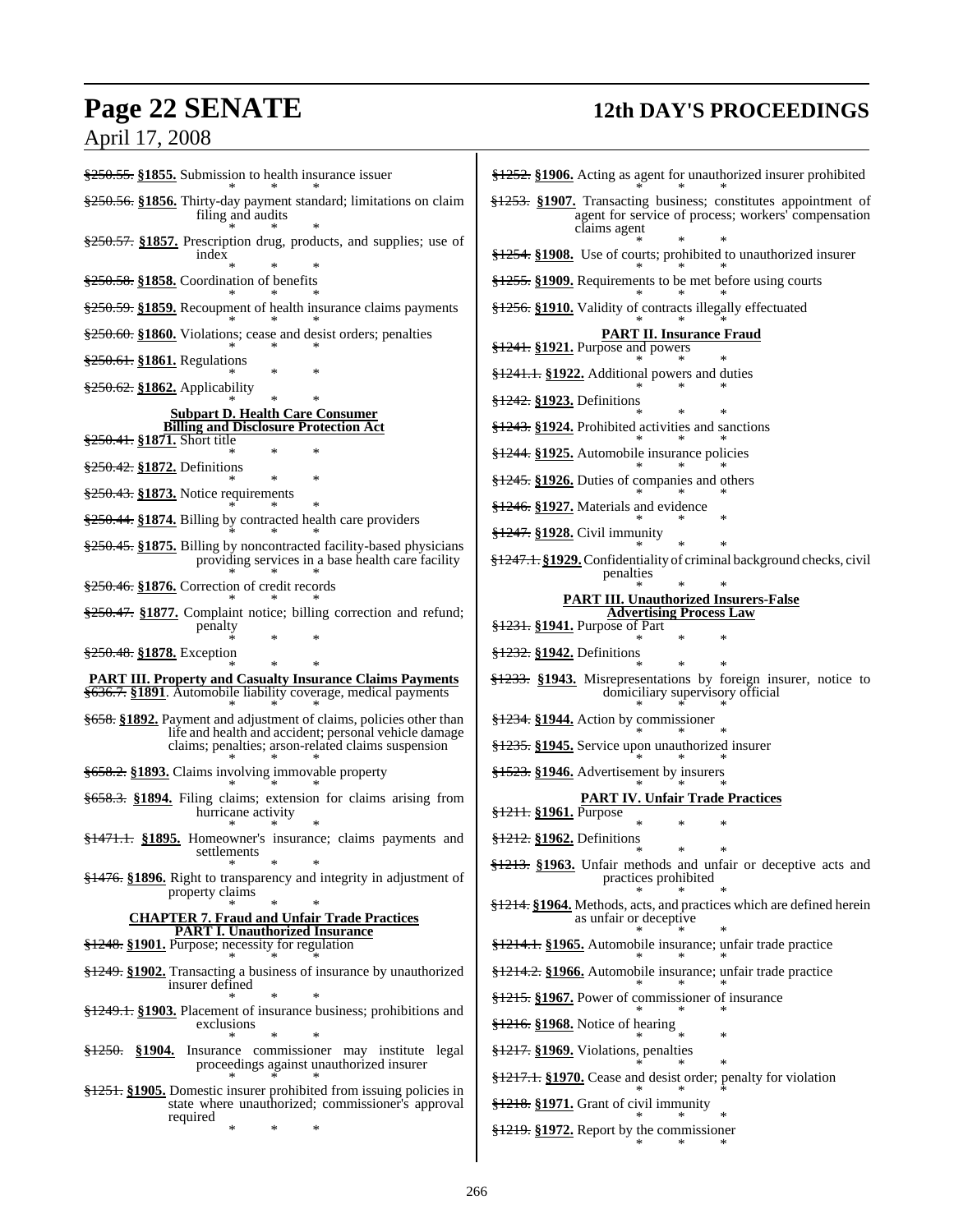## **12th DAY'S PROCEEDINGS Page 23 SENATE** April 17, 2008

| \$1220. \$1973. Good faith duty; claims settlement practices; cause of<br>action; penalties                               | §739. §2014. Deposit of monies collected                                                                       |  |  |
|---------------------------------------------------------------------------------------------------------------------------|----------------------------------------------------------------------------------------------------------------|--|--|
| <b>CHAPTER 8. Examinations and Investigations</b>                                                                         | $\frac{$739.1}{82015}$ . Investment in securities                                                              |  |  |
| §1301. §1981. Commissioner of insurance to examine insurers,<br>agents, and brokers                                       | §740. §2016. Borrowing on the pledge of assets                                                                 |  |  |
| §1301.1. §1982. Examination of self insured worker's compensation<br>insurance program                                    | $\frac{$742}{8}$ \$2017. Only commissioner of insurance may apply for<br>appointment of receiver or liquidator |  |  |
|                                                                                                                           | §743. §2018. Appointment of assistants                                                                         |  |  |
| <del>§1302.</del> §1983. Examination reports                                                                              | §744. §2019. Exemption from filing fees                                                                        |  |  |
| §1303. §1984. Commissioner of insurance to conduct annual office<br>review of insurers                                    | §745. §2020. Prohibited and voidable transfer and liens                                                        |  |  |
| <del>§1304.</del> §1985. Review and examination expense; how paid                                                         | <del>§745.1.</del> §2021. Fraudulent transfers prior to petition                                               |  |  |
| <del>§1305.</del> §1986. Authority to employ examiners and other assistants                                               | §745.2. §2022. Fraudulent transfer after petition                                                              |  |  |
| §1306. §1987. Insurer's right to contest expense                                                                          | §745.3. §2023. Voidable preferences and liens                                                                  |  |  |
| §1307. §1988. Failure to pay expenses; penalty                                                                            | <del>§745.4.</del> §2024. Claims of holders of void or voidable rights                                         |  |  |
| <del>§1308.</del> §1989. Scope of examination                                                                             | $\frac{$746}{92025}$ . Priority of claims<br>∗                                                                 |  |  |
| <del>§1309.</del> §1990. Production of books and records                                                                  | §747. §2026. Set-offs<br>$\ast$<br>*                                                                           |  |  |
| \$1310. \$1991. Power to examine under oath; subpoena witnesses                                                           | $\frac{12748}{12748}$ \$2027. Time to file claims                                                              |  |  |
| <del>§1311.</del> §1992. Rating organizations, examining license bureau,<br>advisory organization, joint underwriters and | <del>§749.</del> §2028. Proof and allowance of claims                                                          |  |  |
| joint reinsurance groups; examination of                                                                                  | §750. §2029. Report for assessment<br>*                                                                        |  |  |
| $\frac{$1314}{1314}$ . $\frac{$1993}{1314}$ . Commissioner of insurance authorized to employ                              | $\frac{2751}{2751}$ \$2030. Levy of assessment                                                                 |  |  |
| investigators                                                                                                             | *<br>$\frac{2752}{3752}$ \$2031. Order to pay assessment                                                       |  |  |
| <del>§1315.</del> §1994. Disclosure                                                                                       | §753. §2032. Publication and transmittal of assessment order                                                   |  |  |
| \$1316. §1995. Departmental complaint directives; failure to comply;<br>fines; hearing                                    | §754. §2033. Judgment upon the assessment                                                                      |  |  |
| <b>CHAPTER 9. Rehabilitation, Liquidation, Conservation</b>                                                               | §755. §2034. Distribution of assets; priorities; unpaid dividends                                              |  |  |
| §732. §2001. Scope of Part Chapter<br>*                                                                                   | \$756. \$2035. Grounds for conservation of assets of an authorized                                             |  |  |
| <del>§732.1.</del> §2002. Persons covered<br>∗                                                                            | foreign or alien insurer or an unauthorized insurer<br>writing business on a surplus line basis                |  |  |
| <del>§732.2.</del> §2003. Definitions<br>*<br>$\ast$                                                                      | §756.1. §2036. Provisions for conservation of assets of domestic                                               |  |  |
| <del>§732.3.</del> §2004. Venue<br>*                                                                                      | company                                                                                                        |  |  |
| \$733. \$2005. Grounds for rehabilitation                                                                                 | <del>§756.2.</del> §2037. Payments to Insurance Guaranty Association                                           |  |  |
| §734. §2006. Injunction<br>*                                                                                              | §757. §2038. Uniform Insurers Liquidation Law                                                                  |  |  |
| \$734.1. \$2007. Cooperation of officers, owners, and employees; civil<br>and criminal penalties                          | \$758. \$2039. Conduct of delinquency proceedings against insurers<br>not domiciled in this state              |  |  |
| <del>§735.</del> §2008. Order of rehabilitation or liquidation                                                            | <del>§759.</del> §2040. Claims of nonresidents against domestic insurers                                       |  |  |
| \$736. \$2009. Duties of commissioner of insurance as rehabilitator;                                                      | §760. §2041. Claims against foreign insurers                                                                   |  |  |
| termination                                                                                                               | §761. §2042. Priority of certain claims                                                                        |  |  |
| \$737. \$2010. Duties of commissioner of insurance as liquidator;<br>sales; notice to creditors; reinsurance              | <del>§762.</del> §2043. Attachment and garnishment of assets                                                   |  |  |
| §737.1. §2011. Premiums due; effect of injunction, or order of<br>rehabilitation or liquidation                           | §763. §2044. Uniformity of interpretation                                                                      |  |  |
| \$737.2. \$2012. Unearned premium; limitation of claims by insolvent<br>insurers                                          | <b>CHAPTER 10. Guaranty Funds</b><br><b>PART I. Insurance Guaranty Association Fund</b><br>§1375. §2051. Title |  |  |
| $\ast$<br>\$738. \$2013. Rights and liabilities of creditors fixed upon liquidation                                       | *<br>*<br>$\ast$<br><del>§1376.</del> §2052. Purpose                                                           |  |  |
|                                                                                                                           | $\ast$<br>$\ast$<br>$\ast$                                                                                     |  |  |
|                                                                                                                           |                                                                                                                |  |  |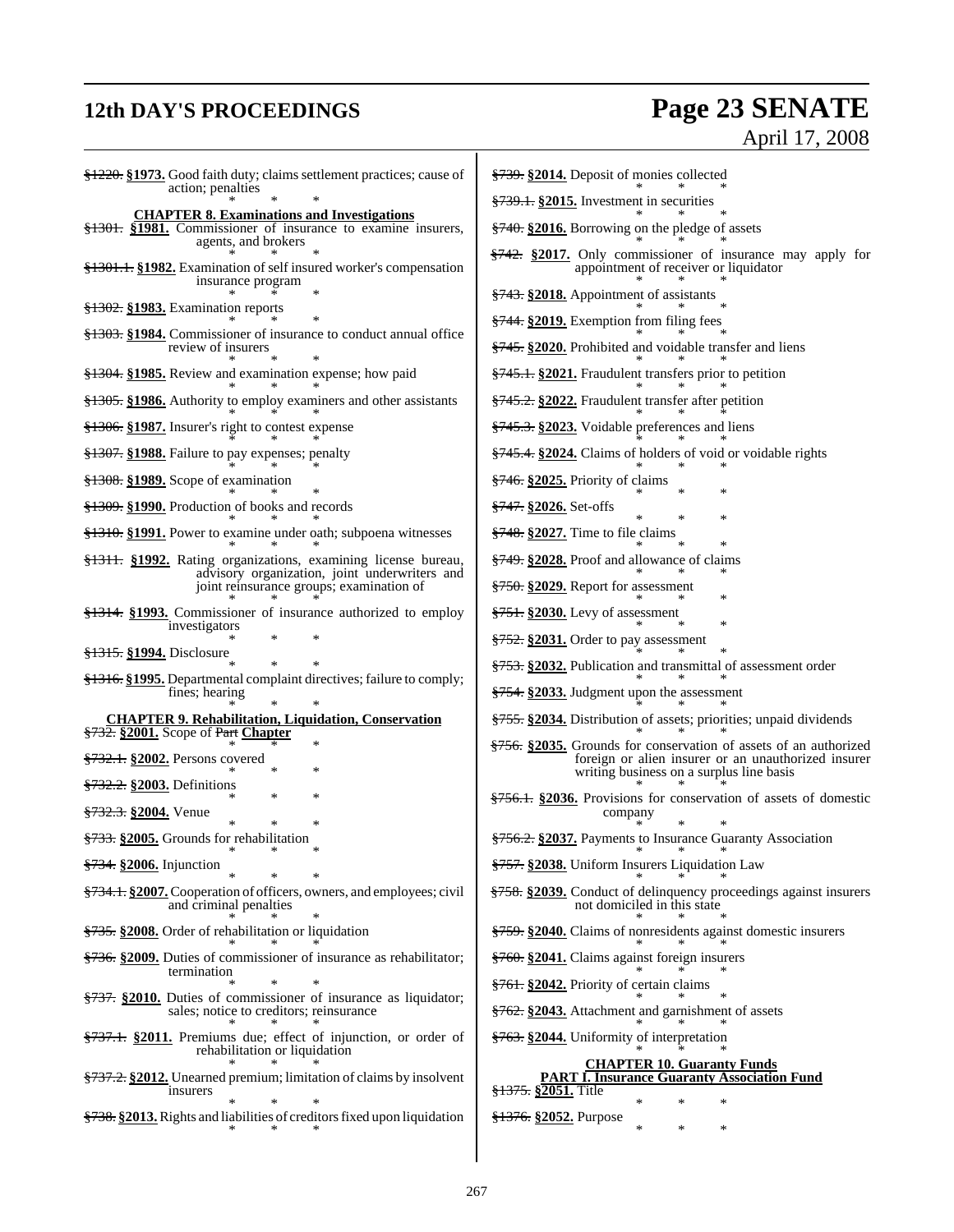## **Page 24 SENATE 12th DAY'S PROCEEDINGS**

## April 17, 2008

| §1377. §2053. Scope; policy coverage determination                                                        | \$1395.18. \$2098. Prohibited advertisement of Insurance Guaranty<br>Association Act in insurance sales; notice to                         |
|-----------------------------------------------------------------------------------------------------------|--------------------------------------------------------------------------------------------------------------------------------------------|
| §1378. §2054. Construction<br>$\ast$                                                                      | policyholders                                                                                                                              |
| $\frac{1279}{1279}$ . §2055. Definitions<br>$\ast$                                                        | $\frac{1295.19}{12095.19}$ \$2099. Prospective application                                                                                 |
| $\frac{1380}{13300}$ . \$2056. Creation of the association                                                | <b>CHAPTER 11. Commissions and Associations</b><br><b>PART I. Fire Insurance Patrol Associations</b><br>\$1551. \$2111. Definitions        |
|                                                                                                           |                                                                                                                                            |
| $\frac{$1382}{1000}$ \$2058. Powers and duties of the association                                         | §1552. §2112. Formation of fire insurance patrol associations                                                                              |
| $\frac{1283}{1283}$ \$2059. Plan of operation                                                             | $\frac{1553}{1553}$ \\$2113. Officers; management                                                                                          |
| $\frac{$1384}{1284}$ . \$2060. Duties and powers of the commissioner                                      | §1554. §2114. Certificate of approval                                                                                                      |
| $\frac{1285}{1285}$ §2061. Effect of paid claims                                                          | §1555. §2115. Powers                                                                                                                       |
| §1386. §2062. Nonduplication of recovery                                                                  | §1556. §2116. No charges or discrimination by associations                                                                                 |
| $\frac{$1387}{10000}$ . Prevention of insolvencies                                                        | $\frac{1557}{1000}$ \$1557. §2117. Right of way enroute to fire                                                                            |
| §1388. §2064. Examination of the association                                                              | §1558. §2118. Annual statements by fire insurers, assessments for<br>expenses of associations                                              |
| $\frac{$1389}{1000}$ . \$2065. Tax exemption                                                              |                                                                                                                                            |
| $\frac{$1390}{1000}$ . $\frac{$2066}{10000}$ . Recognition of assessments in rates                        | \$1559. \$2119. Delinquent members of associations; demand for<br>statements and collection of assessments by<br>commissioner of insurance |
| <del>§1391.</del> §2067. Immunity                                                                         | 1560. §2120. Revocation of license of delinquent members;                                                                                  |
| \$1392. \$2068. Stay of proceedings; reopening of default judgments;<br>execution of judgments; proration | reinstatement                                                                                                                              |
| $\frac{1293}{1293}$ \$2069. Advertisements                                                                | <b>PART II. Louisiana Automobile Theft and Insurance Fraud</b><br><b>Prevention Authority</b>                                              |
| <del>§1394.</del> §2070. Effective date                                                                   | §3201. §2131. Definitions                                                                                                                  |
| $\ast$                                                                                                    | $\frac{23202}{25202}$ . $\frac{2132}{25202}$ . Authority; creation, powers                                                                 |
| <b>PART II. Louisiana Life and Health Insurance</b><br><b>Guaranty Association Funds</b>                  | §3203. §2133. Authority; further powers and duties                                                                                         |
| §1395.1. §2081. Title<br>*                                                                                | \$3204. \$2134. Automobile Theft and Insurance Fraud Prevention                                                                            |
| <del>§1395.2.</del> §2082. Purpose                                                                        | <b>Authority Fund</b>                                                                                                                      |
| $\frac{1295.3}{1000}$ \$1395.3. S2083. Coverages and limitations                                          | \$3205. \$2135. Plan of operation                                                                                                          |
| \$1395.4. \$2084. Definitions<br>$\ast$                                                                   | <b>PART III. Louisiana Consortium of Insurance and</b><br><b>Financial Services</b>                                                        |
| $\frac{$1395.5}{\\82085}$ . Creation of association                                                       | §1194. §2141. Louisiana Consortium of Insurance and Financial<br>Services; creation                                                        |
| \$1395.6. \$2086. Board of directors                                                                      | <del>§1194.1.</del> §2142. Purpose                                                                                                         |
| §1395.7. §2087. Powers and duties of the association<br>∗<br>∗                                            | *<br>∗<br>§1194.2. §2143. Board of directors                                                                                               |
| §1395.8. §2088. Assessments                                                                               | ∗                                                                                                                                          |
| \$1395.9. \$2089. Plan of operation                                                                       | $\frac{1194.3}{1194.3}$ \$2144. Advisory committee<br>§1194.4. §2145. Powers and duties of the consortium                                  |
| \$1395.10. \$2090. Powers and duties of the commissioner                                                  |                                                                                                                                            |
| §1395.11. §2091. Prevention of insolvencies                                                               | §1194.5. §2146. Powers and duties of the advisory committee                                                                                |
| §1395.12. §2092. Offsets for assessments paid                                                             | §1194.6. §2147. Plan of operation                                                                                                          |
| $\frac{$1395.13}{\\$ $\frac{$2093.}{\\math}$ Miscellaneous provisions                                     | §1194.7. §2148. Funds                                                                                                                      |
| \$1395.14. \$2094. Examination of the association; annual report                                          | <b>PART IV. Louisiana Health Care Commission</b><br>§9. §2161. Louisiana Health Care Commission; creation                                  |
| \$1395.15. \$2095. Tax exemption                                                                          | <b>PART V. Louisiana Property and</b>                                                                                                      |
| §1395.16. §2096. Immunity                                                                                 | <b>Casualty Insurance Commission</b><br>§15. §2171. Louisiana Property and Casualty Insurance Commission                                   |
| \$1395.17. \$2097. Stay of proceeding; reopening of default judgments                                     | <b>PART VI. Louisiana State University Health Sciences Center</b><br><b>Health Maintenance Organization</b>                                |

Ŧ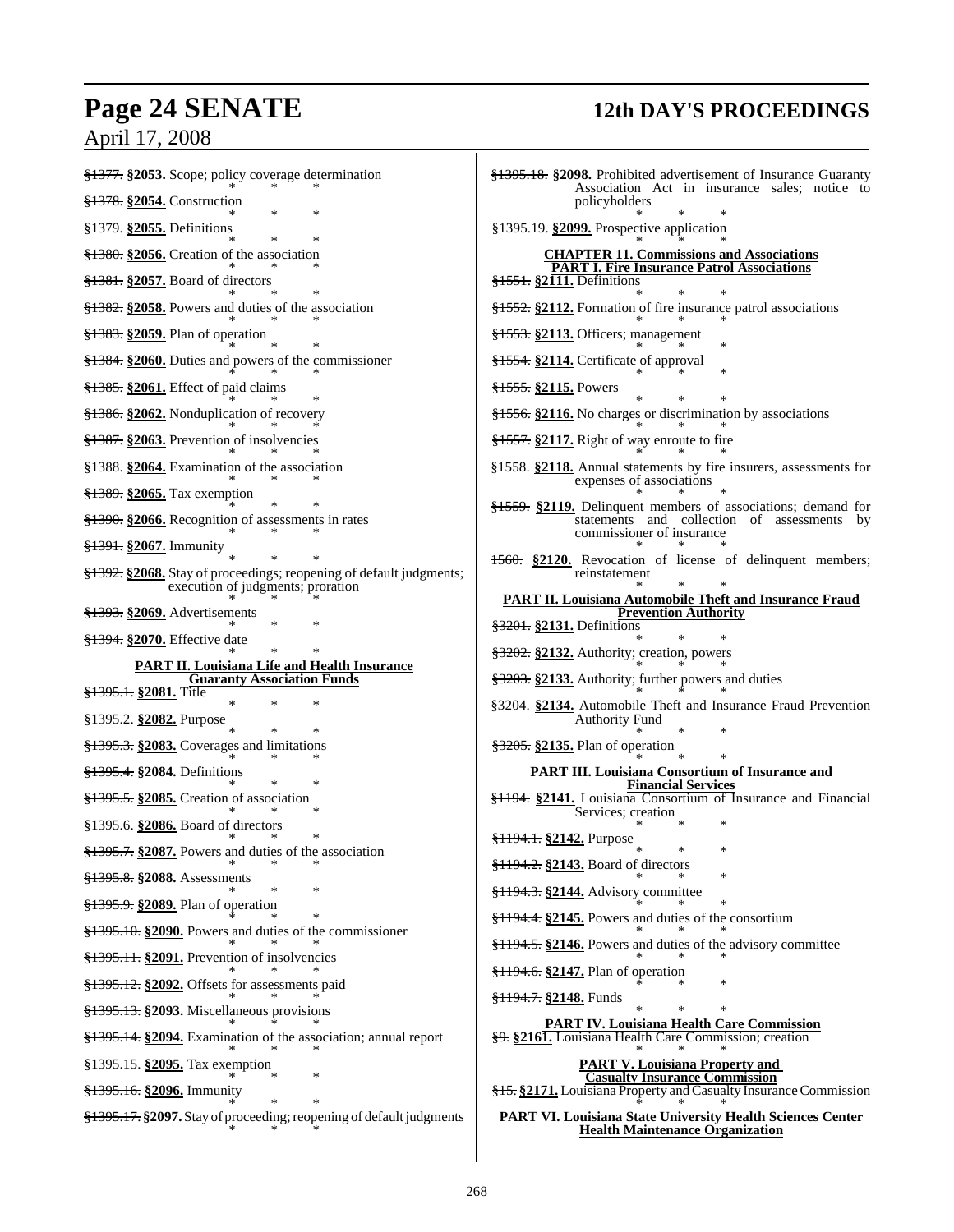## **12th DAY'S PROCEEDINGS Page 25 SENATE** April 17, 2008

| \$3021. \$2181. Establishment of the Louisiana State University<br>Health Sciences Center Health Maintenance<br>Organization              | <b>PART III. Central Database on Life Insurance Policies</b><br>$\frac{$14}{914}$ . $\frac{$2261}{92261}$ . Central database for contact information on life<br>insurance policies |  |  |
|-------------------------------------------------------------------------------------------------------------------------------------------|------------------------------------------------------------------------------------------------------------------------------------------------------------------------------------|--|--|
| §3022. §2182. Traditional providers access retained                                                                                       | <b>CHAPTER 14. Joint Legislative Committee on Insurance</b><br>§1450.1. §2271. Legislative purpose                                                                                 |  |  |
| <b>CHAPTER 12. Administrative Orders, Hearings and Appeals</b><br>§1351. §2191. Hearings<br>*                                             | §1450.2. §2272. Joint Legislative Committee on Insurance; creation;                                                                                                                |  |  |
| §1352. §2192. Stay of action<br>*                                                                                                         | composition<br>$\frac{$1450.4}{\\}$ \$2273. Report to the legislature                                                                                                              |  |  |
| §1353. §2193. Hearing place, public<br>*                                                                                                  |                                                                                                                                                                                    |  |  |
| $\frac{$1354}{1354}$ . $\frac{$2194}{1364}$ . Notice of hearing<br>×                                                                      | §1450.5. §2274. Publication; draft                                                                                                                                                 |  |  |
| $\frac{1255}{1255}$ . \$2195. Show cause notice                                                                                           | §1450.6. §2275. Powers; subpoenas; contempt                                                                                                                                        |  |  |
| §1356. §2196. Adjourned hearing                                                                                                           | $\frac{150.7}{220.06}$ Authority for staff; compensation                                                                                                                           |  |  |
| §1357. §2197. Non-attendance                                                                                                              | §1450.8. §2277. Advisory task force                                                                                                                                                |  |  |
| ×<br><del>§1358.</del> §2198. Procedure                                                                                                   | <b>CHAPTER 15. Louisiana Citizens Property</b><br><b>Insurance Corporation</b>                                                                                                     |  |  |
| 冰<br>\$1359. \$2199. Order on hearing                                                                                                     | <b>PART I. Louisiana Citizens Property Insurance Corporation</b><br>§1430. §2291. Louisiana Citizens Property Insurance Corporation;<br>declaration and purpose; construction      |  |  |
| §1360. §2200. Review from commissioner of insurance's order                                                                               | <del>§1430.1.</del> §2292. Definitions                                                                                                                                             |  |  |
| §1361. §2201. How review taken                                                                                                            | §1430.2. §2293. Creation of the Louisiana Citizens Property                                                                                                                        |  |  |
|                                                                                                                                           | <b>Insurance Corporation</b>                                                                                                                                                       |  |  |
| $\frac{1263}{1263}$ \$2203. Hearing the case<br>$\ast$                                                                                    | §1430.3. §2294. Board of directors of corporation                                                                                                                                  |  |  |
| §1364. §2204. Stay of action on review                                                                                                    | §1430.4. §2295. Coastal Plan and FAIR Plan; re-created and<br>continued                                                                                                            |  |  |
| \$1365. \$2205. Appeal to proper appellate court                                                                                          | \$1430.5. \$2296. Immunity from liability                                                                                                                                          |  |  |
| $\frac{$1366}{1206}$ . 2206. Use of injunctive process                                                                                    | <del>§1430.6.</del> §2297. Powers and duties of Louisiana Citizens Property                                                                                                        |  |  |
| $\frac{1267}{1207}$ . Writ of mandamus                                                                                                    | <b>Insurance Corporation</b>                                                                                                                                                       |  |  |
| <del>§1368.</del> §2208. Administrative hearings                                                                                          | §1430.7. §2298. Plan of operation of Louisiana Citizens Property<br>Insurance Corporation                                                                                          |  |  |
| <b>CHAPTER 13. Pilot Programs and Databases</b><br>§21. §2221. Pilot programs; Department of Insurance; establishment                     | §1430.8. §2299. Functions of assessable insurers participating in the<br>Coastal Plan                                                                                              |  |  |
| \$22. \$2222. Pilot program; certain provisions                                                                                           | \$1430.9. \$2300. Functions of insurers participating in the FAIR plan                                                                                                             |  |  |
| $\frac{23}{23}$ . §2223. Pilot program; requirements; contents                                                                            | §1430.10. §2301. Assessable insureds                                                                                                                                               |  |  |
| <b>PART I. Uninsured Motorist Identification Database</b><br>$\frac{25.1}{25.1}$ . 2231. Database development; authorization; request for | §1430.11. §2302. Eligibility; application                                                                                                                                          |  |  |
| proposals                                                                                                                                 | §1430.12. §2303. Rates, rating plans, and rates rules applicable                                                                                                                   |  |  |
| §25.2. §2232. Disclosure of insurance information                                                                                         | §1430.13. §2304. Reports of inspection                                                                                                                                             |  |  |
| <b>PART II. Louisiana Basic Health Insurance Pilot Program</b><br>\$244. \$2241. Louisiana Basic Health Insurance; title                  | §1430.14. §2305. Annual and quarterly reports                                                                                                                                      |  |  |
| $\frac{245}{245}$ \$2242. Authorization to develop pilot programs                                                                         | $\frac{$1430.15}{\\$ . $\frac{$2306}{\\math>.}$ Examination of corporation                                                                                                         |  |  |
| $\frac{246}{246}$ \$2243. Small employer and individual insurance program                                                                 | §1430.16. §2307. Plan deficits; financing                                                                                                                                          |  |  |
| criteria                                                                                                                                  | §1430.17. §2308. Louisiana Citizens Property Insurance Corporation                                                                                                                 |  |  |
| §246.1. §2244. Blanket insurance program; criteria by Department of<br>Health and Hospitals; exemptions                                   | not taxable                                                                                                                                                                        |  |  |
| §247. §2245. Employer group health insurance purchasing<br>cooperative plan                                                               | \$1430.18. \$2309. Operation of the Coastal and FAIR plans;<br>requirements                                                                                                        |  |  |
| §248. §2246. Regulations                                                                                                                  | \$1430.19. \$2310. Prohibition against impairment of obligations                                                                                                                   |  |  |
| ∗<br>\$249. §2247. Community-based health care access programs                                                                            | $\frac{$1430.20}{}$ : $\frac{$2311}{}$ . Limitation on bankruptcy                                                                                                                  |  |  |
|                                                                                                                                           | <del>§1430.21.</del> §2312. Severability                                                                                                                                           |  |  |
|                                                                                                                                           |                                                                                                                                                                                    |  |  |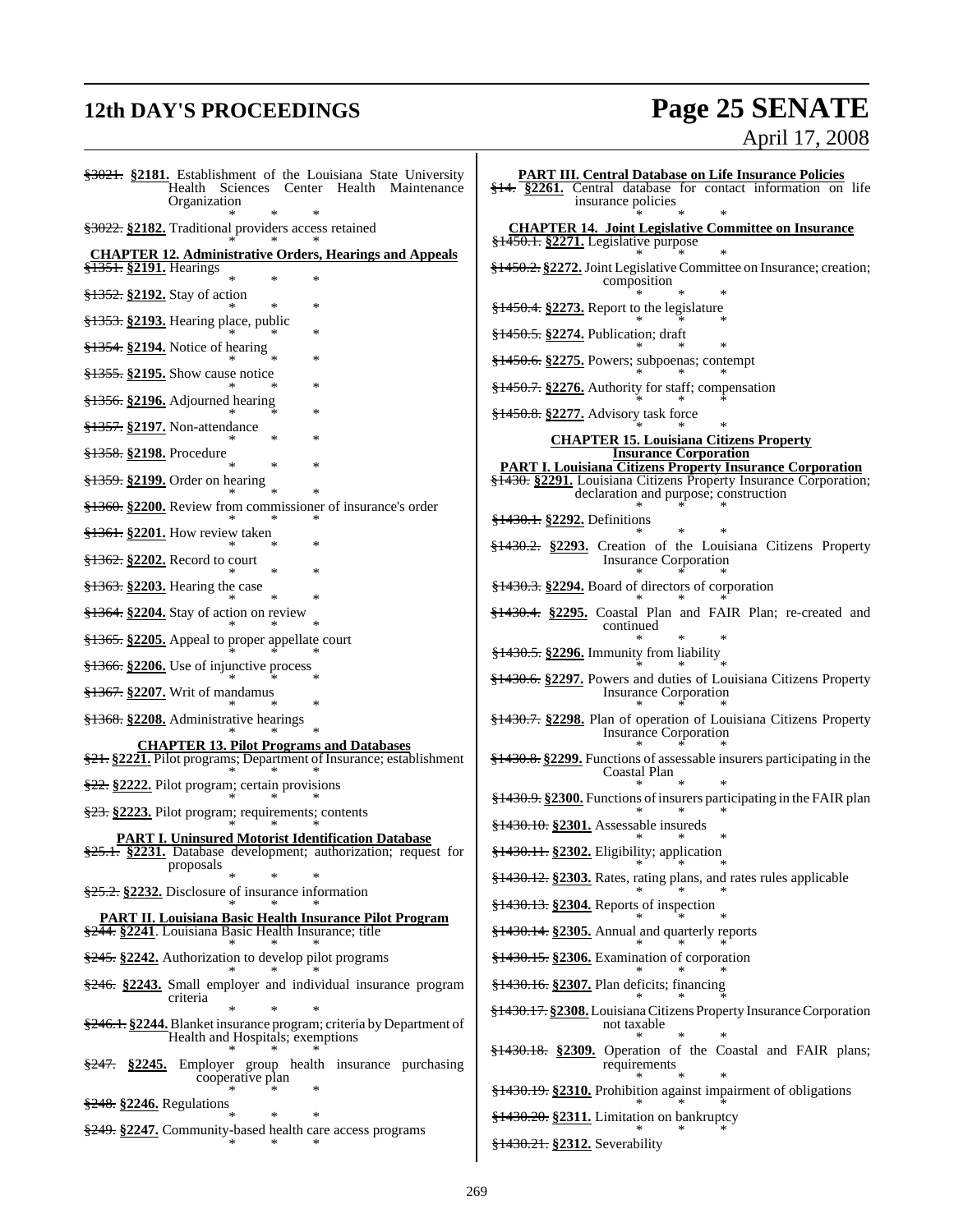## **Page 26 SENATE 12th DAY'S PROCEEDINGS**

April 17, 2008

\* \* \* §1430.22. **§2313.** Agents; authority to bind coverage \* \* \* §1430.23. **§2314.** Policy take-out program \* \* \* §1430.24. **§2315.** Adjusters \* \* \* **PART II. Fair and Coastal Plans** §1441. **§2321.** Declaration and purpose \* \* \* §1441.1. **§2322.** Louisiana Insurance Underwriting Plan (Coastal Plan); definitions \* \* \* §1441.2. **§2323.** Louisiana Insurance Underwriting Plan re-created and continued \* \* \* §1441.3. **§2324.** Powers and duties of the governing committee \* \* \* §1441.4. **§2325.** Board of directors of the plan \* \* \* §1441.5. **§2326.** Functions of the plan \* \* \* §1441.6. **§2327.** Plan; review and approval \* \* \* §1441.7. **§2328.** Eligibility; application \* \* \* §1441.8. **§2329.** Participants shall cede insurance to the plan \* \* \* §1441.9. **§2330.** Rates, rating plans, and rate rules applicable \* \* \* §1441.10. **§2331.** Appeal to the commissioner; appeal to the court from the commissioner \* \* \* §1441.11. **§2332.** Reports of inspection \* \* \* §1441.12. **§2333.** Immunity from liability \* \* \* §1441.13. **§2334.** Annual report \* \* \* §1441.14. **§2335.** Examination of plan \* \* \* §1441.15. **§2336.** Louisiana Joint Reinsurance Plan (FAIR Plan); definitions \* \* \* §1441.16. **§2337.** Louisiana Joint Reinsurance Plan; immunity from liability; commissioner of insurance \* \* \* §1441.17. **§2338.** Powers and duties of the governing committee \* \* \* §1441.18. **§2339.** Board of directors of plan \* \* \* §1441.19. **§2340.** Functions of participants in the plan \* \* \* §1441.20. **§2341.** Plan \* \* \* §1441.21. **§2342.** Eligibility; application \* \* \* §1441.22. **§2343.** Plan participants shall cede insurance \* \* \* §1441.23. **§2344.** Rates, rating plans, and rate rules applicable \* \* \* §1441.24. **§2345.** Reports of inspection \* \* \* §1441.25. **§2346.** Annual report \* \* \* §1441.26. **§2347.** Examination of plan \* \* \* **CHAPTER** 10 **16. Insure Louisiana Incentive Program PART I. Insure Louisiana Incentive Program** §3301. **§2361.** Short title [3301] \* \* \* §3302. **§2362.** Purposes; public purposes \* \* \* §3303. **§2363.** Cooperative endeavors; grants; regulations \* \* \* §3304. **§2364.** Implementation; grant limitations \* \* \* §3305. **§2365.** Minimum capital requirements \* \* \* §3306. **§2366.** Satisfactory prior experience  $*$   $*$   $*$   $*$  " AMENDMENT NO. 10 On page 56, delete lines 1 through 5 in their entirety and insert in lieu thereof the following: "§3307. **§2367.** Authorized insurers \* \* \* §3308. **§2368.** Matching capital fund grants \* \* \* §3309. **§2369.** Net written premium requirements \* \* \* §3310. **§2370.** Earned capital \* \* \* §3311. **§2371.** Insure Louisiana Incentive Program Fund \* \* \*" AMENDMENT NO. 11 On page 56, line 7, change "chapters, parts, subparts," to "Chapters, Parts, Subparts," AMENDMENT NO. 12 On page 56, lines 8 and 9, change "title or code of the revised statutes" to "Title or Code of the Revised Statutes" <u>AMENDMENT NO. 13</u> On page 56, line 9, change "chapters, parts, subparts," to "Chapters, Parts, Subparts," On motion of Senator Cravins, the committee amendment was adopted. The amended bill was read by title, ordered engrossed, and passed to a third reading. **SENATE BILL NO. 347—** BY SENATOR CRAVINS AN ACT To repeal Part X of Chapter 1 of Title 22 of the Louisiana Revised Statutes of 1950, comprised of R.S. 22:391 through 397, relative to insurers on the co-operative or assessment plan; to repeal provisions regarding the continuation of life, health and accident insurers on the co-operative or assessment plan organized as of October 1, 1948, and to provide for related matters. Reported with amendments by the Committee on Insurance. **SENATE COMMITTEE AMENDMENTS** Amendments proposed by Senate Committee on Insurance to Original Senate Bill No. 347 by Senator Cravins AMENDMENT NO. 1 On page 1, line 11, change "Senate Bill No. \_\_\_\_\_ of this 2008" to "Senate Bill No. 335 of this 2008" On motion of Senator Cravins, the committee amendment was adopted. The amended bill was read by title, ordered engrossed, and passed to a third reading. **SENATE BILL NO. 374—** BY SENATOR CRAVINS AN ACT To repeal Part XI of Chapter 2 of Title 22 of the Louisiana Revised Statutes of 1950, comprised of R.S. 22:1931 through 1943, relative to animal insurers; to repeal provisions regarding the licensing and operation of animal insurers; to provide for effectiveness of the Act; and to provide for related matters. Reported with amendments by the Committee on Insurance.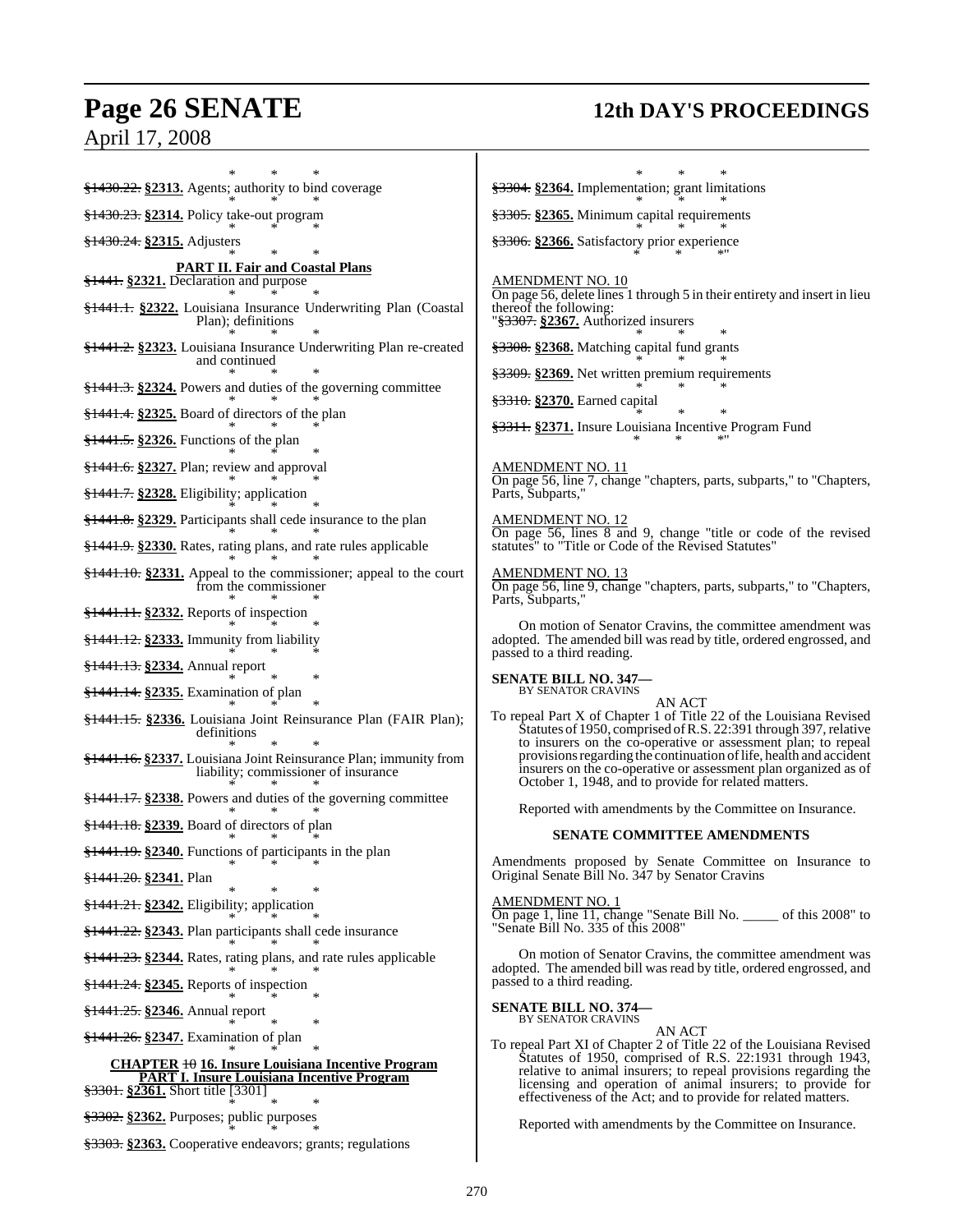## **12th DAY'S PROCEEDINGS Page 27 SENATE**

### **SENATE COMMITTEE AMENDMENTS**

Amendments proposed by Senate Committee on Insurance to Original Senate Bill No. 374 by Senator Cravins AMENDMENT NO. 1

On page 1, line 10, change "Senate Bill No.\_\_\_\_\_of this 2008" to "Senate Bill No. 335 of this 2008"

On motion of Senator Cravins, the committee amendment was adopted. The amended bill was read by title, ordered engrossed, and passed to a third reading.

## **SENATE BILL NO. 426—** BY SENATOR DUPLESSIS

AN ACT

To enact R.S. 6:969.20(D), relative to the Motor Vehicle Sales Finance Act; to provide certain duties for the lender or holder of a retail installment contract; and to provide for related matters.

Reported with amendments by the Committee on Commerce, Consumer Protection, and International Affairs.

#### **SENATE COMMITTEE AMENDMENTS**

Amendments proposed by Senate Committee on Commerce, Consumer Protection and International Affairs to Original Senate Bill No. 426 by Senator Duplessis

### AMENDMENT NO. 1

On page 1, line 13, after "**for**" delete the remainder of the line and lines  $14$  through 17, and  $\overline{on}$  page 2, delete lines 1 through 5 and insert the following: "**the time period specified by the lender or the holder of the retail installment contract. However, the lender or holder of the retail installment contract shall not be bound by erroneous outstanding balance information unless the consumer or the consumer's designee suffers harm in reasonable reliance on the erroneous information prior to the lender or holder of the retail installment contract providing him corrected information. Further, in no event shall the lender or the holder of the retail installment contract be bound if the consumer or the consumer's designee knew or should have known of the error.**

**(2) If the lender or holder of the retail installment contract receives from the consumer or the consumer's designee payment in full in an amount in accordance with the outstanding balance information, then the lender or holder of the retail installment contract shall accept the amount as payment in full, release the lender's or the retail installment contract holder'slien against the motor vehicle, and return the title or a lien satisfaction certification no later than the fourteenth day after the date upon which payment in full is received at the location designated by the lender or holder of the retail installment loan for such payments. If the lender or holder of the retail installment loan fails to return the title to the consumer or the consumer's designee within the specified time period, then the lender or holder of the retail installment contract shall provide sufficient funds to the consumer or the consumer's designee in order to obtain a duplicate title no later than fourteen days after payment in full is received at the location designated by the lender or holder of the retail installment contract for such payments.** 

**(3) For the purposes of this Subsection, a payment in cash or certified funds shall be deemed to be received on the date that the lender or holder of the retail installment contract receives payment. All other forms of payment shall be deemed to be received on the date that the lender or the holder of the retail installment loan receives notice that the financial institution upon which payment is drawn has honored the payment.**"

On motion of Senator Duplessis, the committee amendment was adopted. The amended bill was read by title, ordered engrossed, and passed to a third reading.

# April 17, 2008

**SENATE BILL NO. 588—**<br>BY SENATORS CRAVINS, DUPRE, HEBERT, LONG AND MORRISH<br>AND REPRESENTATIVE KLECKLEY AN ACT

To amend and reenact R.S. 22:3304(D) and (F) and R.S. 36:696(B) and to enact R.S. 22:1068(F) and 3312, relative to the Insure Louisiana Incentive Program; to provide for use of unused monies in the program to assist certain participants of certain government sponsored home loan programs with homeowners insurance premiums; to create and provide for implementation of a homeowner policy premium assistance program; to provide for eligibility and participation in the premium program; to provide for coordination of the program by the office of consumer advocacy in the Department of Insurance; to authorize the department to promulgate rules and regulations to implement the program; and to provide for related matters.

Reported with amendments by the Committee on Insurance.

#### **SENATE COMMITTEE AMENDMENTS**

Amendments proposed by Senate Committee on Insurance to Original Senate Bill No. 588 by Senator Cravins

#### AMENDMENT NO. 1

On page 1, line 3, delete "22:1068(F) and 3312," and insert "22:3312,"

#### AMENDMENT NO. 2

On page 1, line 4, after "assist" delete the remainder of the line and insert "qualified individuals"

### AMENDMENT NO. 3

On page 1, line 5, delete "government sponsored home loan programs"

AMENDMENT NO. 4

On page 1, line 13, delete "22:1068(F) and 3312 are" and insert "22:3312 is"

#### AMENDMENT NO. 5 On page 1, delete lines 14 through 17 in their entirety.

AMENDMENT NO. 6 On page 2, delete lines 1 through 4 in their entirety.

#### AMENDMENT NO. 7

On page 2, line 20, after "**individuals**" insert a period "**.**" and delete the remainder of the line.

## AMENDMENT NO. 8

On page 2, delete lines 21 through 23 in their entirety.

## AMENDMENT NO. 9

On page 2, line 24, delete "**B.**"

#### AMENDMENT NO. 10

On page 2, line 27, after "**equal the**" delete the remainder of the line and in lieu thereof insert "**pro rata share of funds available.**"

### AMENDMENT NO. 11

On page 2, delete lines 28 through 29 in their entirety.

## AMENDMENT NO. 12

On page 3, delete lines 1 through 10 in their entirety.

AMENDMENT NO. 13 On page 3, line 11, delete "**(2)**" and in lieu thereof insert "**B.**"

## AMENDMENT NO. 14

On page 3, line 15, delete "**D.**" and in lieu thereof insert "**C.**"

On motion of Senator Cravins, the committee amendment was adopted. The amended bill was read by title, ordered engrossed, and passed to a third reading.